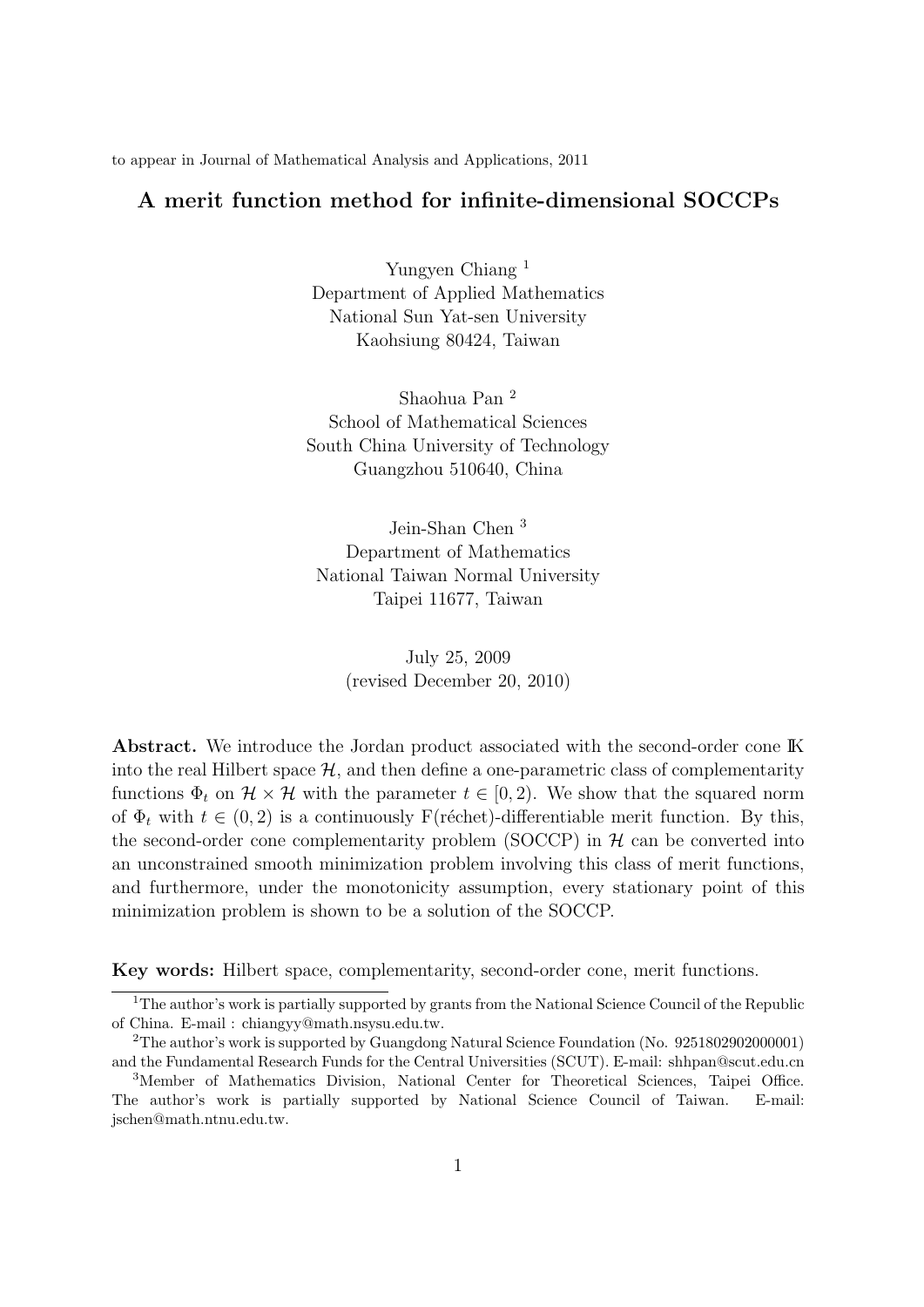# **1 Introduction**

Let *H* be a real Hilbert space endowed with an inner product  $\langle \cdot, \cdot \rangle$ . The complementarity problem  $CP(K, T)$  in *H* is, for any given closed convex cone  $K \subseteq H$  and a continuously F(réchet)-differentiable mapping  $T : \mathcal{H} \to \mathcal{H}$ , to find a vector  $x \in \mathcal{H}$  such that

$$
x \in K, \quad T(x) \in K^* \quad \text{and} \quad \langle x, T(x) \rangle = 0 \tag{1}
$$

where  $K^* := \{x \in \mathcal{H} \mid \langle x, y \rangle \geq 0 \ \forall y \in K\}$  is the dual cone of K. A closed convex cone *K* in  $H$  is called *self-dual* if *K* coincides with its dual cone  $K^*$ ; for example, the non-negative orthant cone  $\mathbb{R}^n_+ := \{(x_1, \ldots, x_n) \in \mathbb{R}^n \mid x_j \geq 0, \ j = 1, 2, \ldots, n\}$  and the second-order cone (also called Lorentz cone)  $\mathbb{K}^n := \{(r, x') \in \mathbb{R} \times \mathbb{R}^{n-1} \mid r \geq ||x'||\}.$ This paper is concerned with the complementarity problem associated with the infinitedimensional second-order cone IK in *H* which is closed, convex and self-dual (see Section 2 for its definition). The problem, denoted by  $\text{CP}(\mathbb{K}, T)$ , is to find an  $x \in \mathbb{K}$  such that

$$
x \in \mathbb{K}, \quad T(x) \in \mathbb{K} \quad \text{and} \quad \langle x, T(x) \rangle = 0. \tag{2}
$$

This class of problems arises directly from the optimality conditions of certain types of infinite-dimensional optimization problems such as the one in [10], which is the reformulation of a min-max optimization problem with linear constraints in a Hilbert space.

Recently, nonlinear symmetric cone optimization and complementarity problems in finite-dimensional spaces such as semidefinite cone optimization and complementarity problems, second-order cone (SOC) optimization and complementarity problems, and general symmetric cone optimization and complementarity problems, become an active research field of mathematical programming. Taking SOC optimization and complementarity problems for example, there have proposed many effective solution methods, including the interior point methods [2, 18, 21, 22], the smoothing Newton methods [5, 9, 11], the semismooth Newton methods [16, 19], and the merit function method [6, 3]. However, to our best knowledge, there are few works about nonlinear symmetric cone optimization and complementarity problems in infinite-dimensional spaces except [10], in which with the JB algebras of finite rank primal-dual interior-point methods are presented for some special type of infinite-dimensional cone optimization problems.

In this paper, we consider a merit function method for solving the problem CP(IK*, T*). The method aims to seek a smooth merit function  $\Psi : \mathcal{H} \times \mathcal{H} \to \mathbb{R}_+$  satisfying

$$
\Psi(x, y) = 0 \iff x \in \mathbb{K}, \quad y \in \mathbb{K}, \quad \langle x, y \rangle = 0,\tag{3}
$$

and reformulates the problem CP(IK*, T*) as a smooth minimization problem

$$
\min_{x \in \mathcal{H}} \Psi(x, T(x)) \tag{4}
$$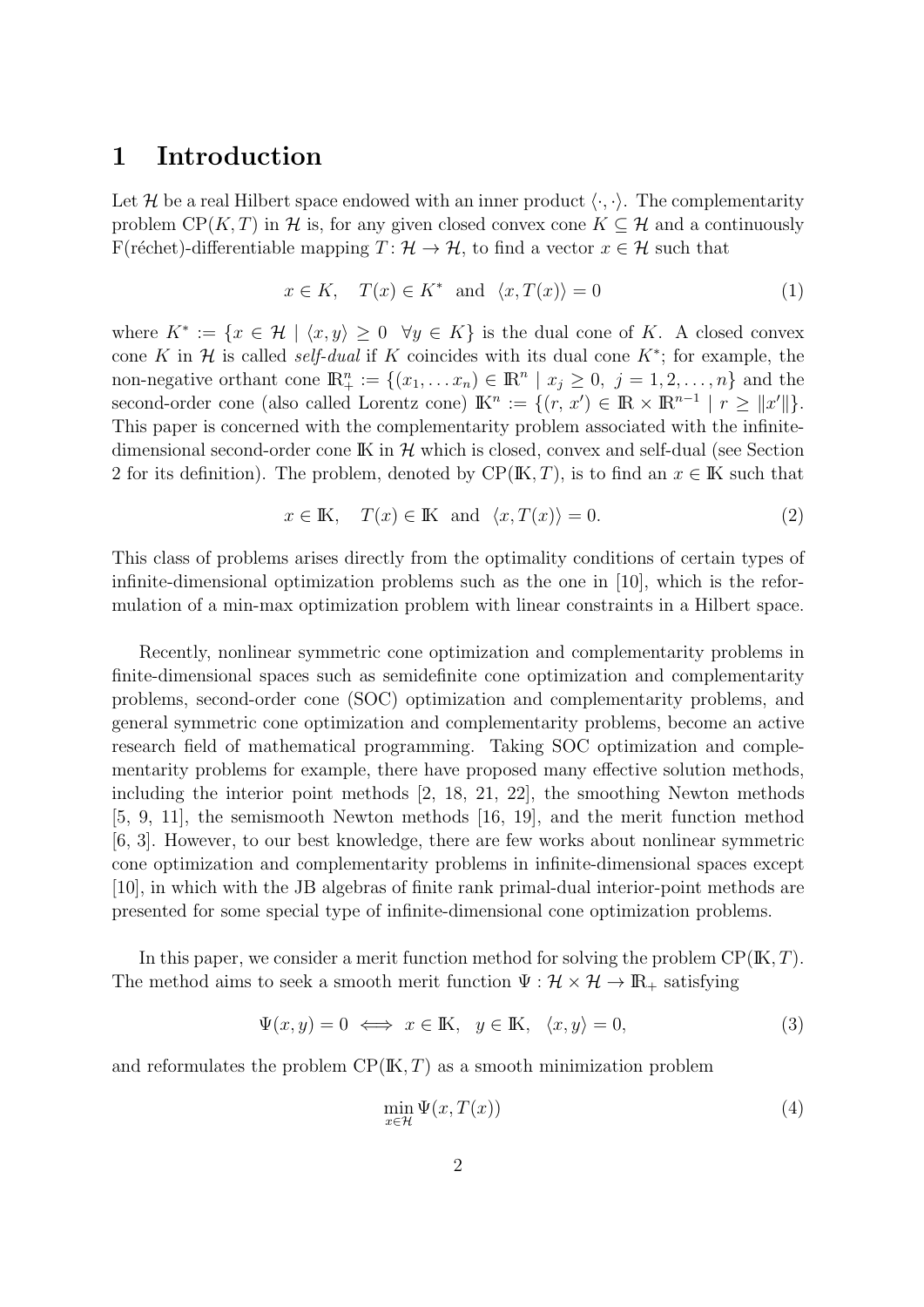in the sense that  $x^*$  is a solution of  $CP(K, T)$  if and only if  $x^*$  solves (4) with zero optimal value. We call such  $\Psi$  a merit function associated with K. Like handling complementarity problems in finite-dimensional spaces, we seek a merit function associated with IK with a complementarity function (C-function for short) associated with IK. Specifically, a mapping  $\Phi: \mathcal{H} \times \mathcal{H} \to \mathcal{H}$  is called a *C-function* associated with IK if for any  $x, y \in \mathcal{H}$ ,

$$
\Phi(x, y) = 0 \iff x \in \mathbb{K}, y \in \mathbb{K} \text{ and } \langle x, y \rangle = 0.
$$

Clearly, the squared norm of  $\Phi$  induces a merit function associated with IK.

When  $H$  is the Euclidean space  $\mathbb{R}^n$ , the Fischer-Burmeister (FB) and natural residual (NR) C-functions associated with the SOC  $\mathbb{K}^n$  [9] are respectively defined as

$$
\Phi_{FB}(x, y) := (x^2 + y^2)^{1/2} - (x + y) \quad \forall x, y \in \mathbb{R}^n
$$
\n(5)

and

$$
\Phi_{\rm NR}(x,y) := x - (x - y)_+ \quad \forall x, y \in \mathbb{R}^n,\tag{6}
$$

where  $x^2 = x \cdot x$  with " $\cdot^n$  means the Jordan product in  $\mathbb{R}^n$ ,  $x^{1/2}$  with  $x \in \mathbb{K}^n$  is a vector such that  $x^{1/2} \bullet x^{1/2} = x$ , and  $(x)$ <sub>+</sub> denotes the projection onto IK<sup>n</sup>. The function  $\Phi_{FB}$ was well-studied in [6, 20], and particularly its squared norm was shown to be a smooth merit function in [6]. Since the squared norm of  $\Phi_{NR}$  is not differentiable, it is often involved in the smoothing methods for the SOCCPs [5, 11]. The above two C-functions are subsumed in Kanzow and Kleinmichel C-function associated with IK*<sup>n</sup>* :

$$
\Phi_t(x, y) := [(x - y)^2 + 2tx \bullet y]^{1/2} - (x + y) \quad \forall x, y \in \mathbb{R}^n
$$
 (7)

where *t* is an arbitrary but fixed real number from  $[0, 2)$ . This function was studied in [4] and its squared norm with  $t \in (0, 2)$  was shown to be continuously differentiable. Note that, when  $n = 1$ ,  $\Phi_{FB}$ ,  $\Phi_{NB}$  and  $\Phi_t$  reduce to the FB NCP-function [8], the minimum function [14], and the Kanzow and Kleinmichel NCP-function [12], respectively.

To define these C-functions in the Hilbert space *H*, we introduce the Jordan product associated with the cone IK, and extend the Kanzow and Kleinmichel C-function defined in (7) to  $H$  and show that it satisfies the property (3) for each  $t \in [0, 2)$ . In Section 4, we prove that the squared norm of this class of C-functions with  $t \in (0, 2)$  are continuously F-differentiable in  $\mathcal{H} \times \mathcal{H}$ . Note that the corresponding results in [4, 6] were proved by the spectral factorization of vectors, but here we shall not formally use this concept. In Section 5, under the monotonicity assumption, we establish that every stationary point of the unconstrained minimization problem involving this class of merit functions is a solution of  $\text{CP}(\mathbb{K}, T)$ , which generalizes the results of [4, Prop.4.1] and [6, Prop.3].

Throughout this paper, *∥ · ∥* denote the norm induced by the inner product *⟨·, ·⟩* in *H*. For any given Banach spaces *X* and *Y*, let  $\mathcal{L}(\mathcal{X}, \mathcal{Y})$  denote the Banach space of all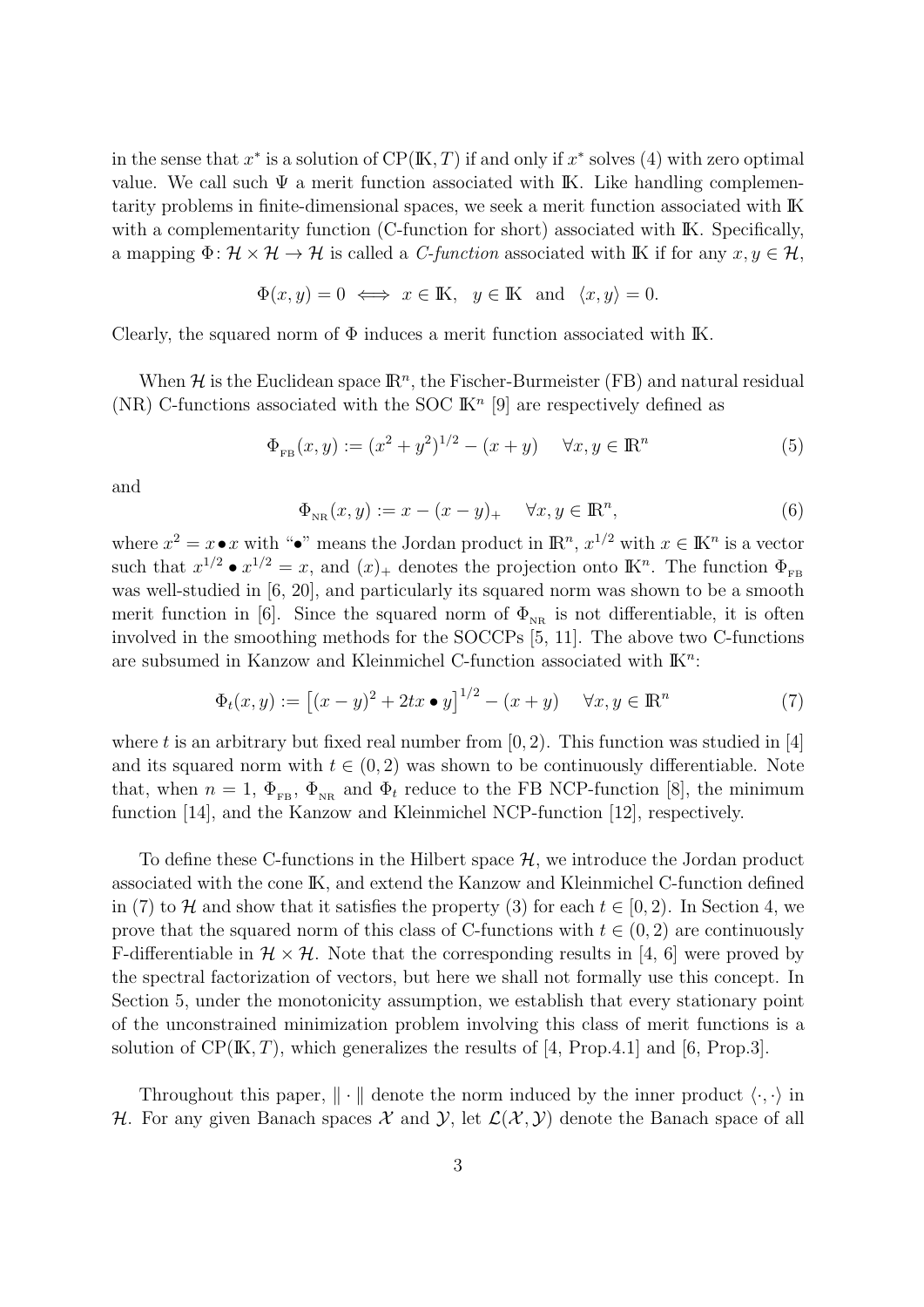continuous linear mappings from *X* into *Y*. We simply write  $\mathcal{L}(\mathcal{X}, \mathcal{X}) = \mathcal{L}(\mathcal{X})$  and denote  $GL(\mathcal{X})$  by the set of all invertible mappings in  $\mathcal{L}(\mathcal{X})$ . The norm of any  $l \in \mathcal{L}(\mathcal{X}, \mathcal{Y})$ is defined by  $||l|| := \sup{||l(x)|| \mid x \in \mathcal{X} \text{ and } ||x|| = 1}$ . In addition, for any self-adjoint linear operator *l* from  $\mathcal{X} \to \mathcal{X}$ , we write  $l \succ 0$  (respectively,  $l \succeq 0$ ) to mean that *l* is positive definite (respectively, positive semidefinite).

## **2 Lorentz cone and Jordan product**

This section is devoted to introducing the Lorentz cone IK mentioned above which is the unique self-dual cone in a family of pointed closed convex cones  $K$  in  $H$ . Every cone in K is the image of K under some mapping in  $GL(\mathcal{H})$ . Associated with the self-dual closed convex cone, the Jordan product is introduced into the Hilbert space *H*.

For every integer  $n > 1$ , the Lorentz cone  $\mathbb{K}^n$  given in Section 1 can be written as

$$
\mathbb{K}^n := \left\{ x \in \mathbb{R}^n \mid \langle x, e \rangle \ge \frac{1}{\sqrt{2}} \|x\| \right\} \quad \text{with} \quad e = (1, 0) \in \mathbb{R} \times \mathbb{R}^{n-1}.
$$

This motivates us to consider the following closed convex cone in the Hilbert space *H*:

$$
K(e,r) := \left\{ x \in \mathcal{H} \mid \langle x, e \rangle \ge r ||x|| \right\}
$$

where  $e \in \mathcal{H}$  with  $||e|| = 1$  and  $r \in \mathbb{R}$  with  $0 < r < 1$ . Observe that  $K(e, r)$  is pointed, i.e.,  $K(e,r) \cap (-K(e,r)) = \{0\}$ . Let  $\langle e \rangle^{\perp} := \{x \in \mathcal{H} \mid \langle x,e \rangle = 0\}$ . Then any  $x \in \mathcal{H}$  can be written as  $x = x' + \lambda e$  with  $x' \in \langle e \rangle^{\perp}$  and  $\lambda \in \mathbb{R}$ . By noting that

$$
\langle x, e \rangle \ge r ||x|| \iff \lambda \ge r (||x'||^2 + \lambda^2)^{1/2} \iff \lambda \ge \frac{r}{\sqrt{1 - r^2}} ||x'||,
$$

the closed convex cone  $K(e, r)$  can be expressed as

$$
K(e,r) = \left\{ x' + \lambda e \in \mathcal{H} \mid x' \in \langle e \rangle^{\perp} \text{ and } \lambda \ge \frac{r}{\sqrt{1 - r^2}} \|x'\| \right\}.
$$

**Proposition 2.1** *For any unit vector*  $e \in \mathcal{H}$  *and*  $0 < r < 1$ *, the dual cone of*  $K(e, r)$  *is K*(*e*,  $\sqrt{1-r^2}$ )*. Hence, the cone K* (*e*,  $\frac{1}{\sqrt{2}}$  $\overline{c}$  $\left\{ x' + \lambda e \in \mathcal{H} \mid \lambda \geq ||x'|| \right\}$  *is self-dual.* 

**Proof.** Let  $x = x' + \lambda e \in K(e, \sqrt{1-r^2})$  and  $y = y' + \mu e \in K(e, r)$  be arbitrary. Since  $\lambda \mu \geq ||x'|| \cdot ||y'||$ , we have  $\langle x, y \rangle \geq \langle x', y' \rangle + ||x'|| \cdot ||y'|| \geq 0$ . This proves that

$$
K(e, \sqrt{1-r^2}) \subset K^*(e, r).
$$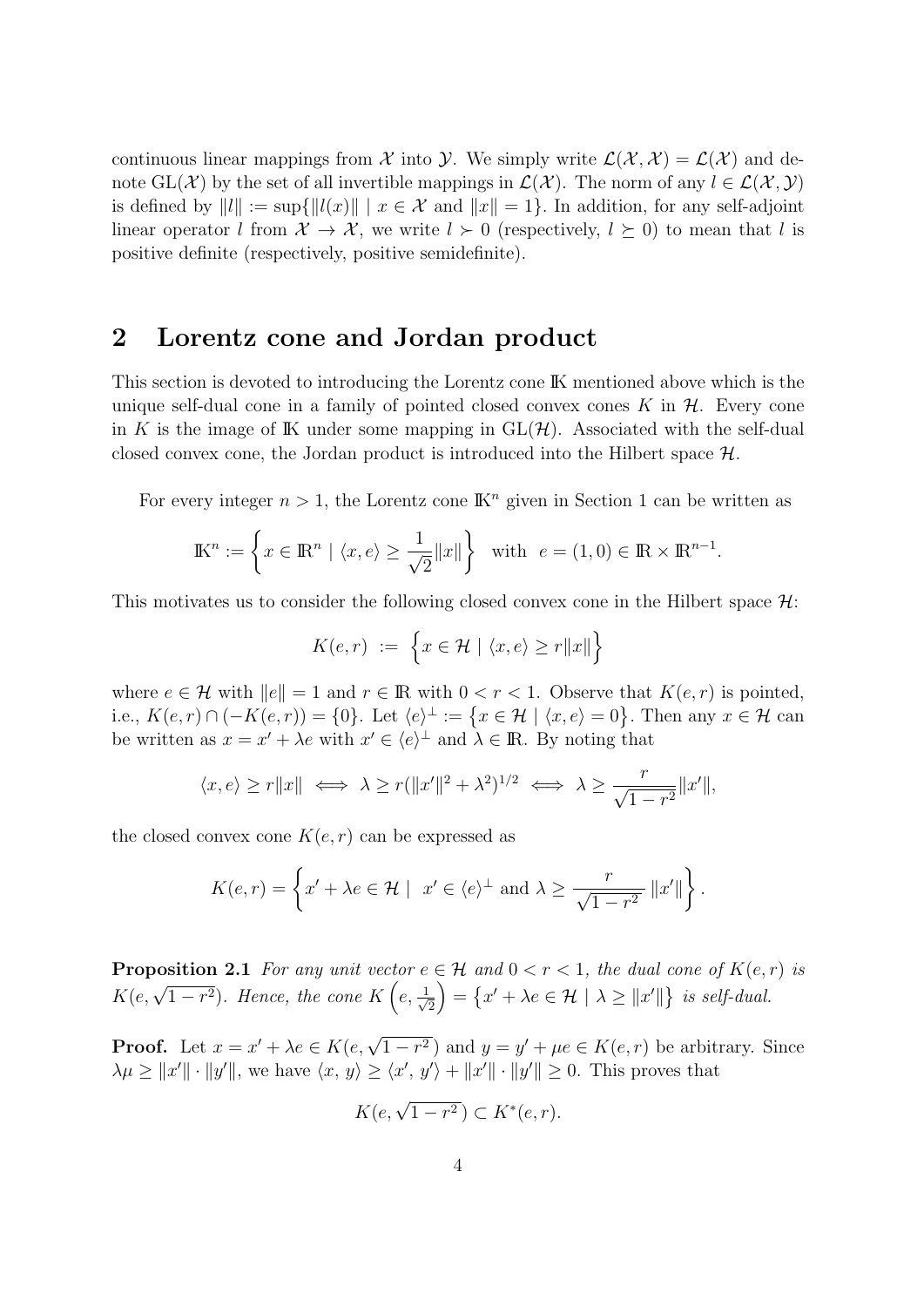Conversely, let  $x = x' + \lambda e \in K^*(e, r)$  be arbitrary, and we will prove  $x \in K(e, \sqrt{1-r^2})$ , i.e.,  $\lambda \geq r^{-1}\sqrt{1-r^2}||x'||$ . This is trivial when  $x' = 0$ . When  $x' \neq 0$ , by considering the element  $v = -r^{-1}\sqrt{1 - r^2}x' + ||x'||e$  of  $K(e, r)$ , we have

$$
0 \le \langle x, v \rangle = \left(\lambda - r^{-1}\sqrt{1 - r^2} ||x'||\right) ||x'||,
$$

which implies the result. The proof is complete.  $\Box$ 

Note that the unit vector  $e \in \mathcal{H}$  is not unique. Every unit vector *e* determines a Lorentz cone  $K(e, \frac{1}{\sqrt{e}})$  $\frac{1}{2}$ ). In this work, we consider a fixed unit vector *e* and write

$$
\mathbb{K} = K\left(e, \frac{1}{\sqrt{2}}\right) = \left\{x' + \lambda e \in \mathcal{H} \mid \lambda \ge ||x'||\right\}.
$$

Unless stated otherwise, we shall alternatively write any  $x \in \mathcal{H}$  as  $x = x' + \lambda e$  with  $x' \in \langle e \rangle$ <sup> $\perp$ </sup> and  $\lambda = \langle x, e \rangle$ . This expression is needed for stating many results and simplifying the computation in the subsequent analysis. In addition, for any  $x, y \in \mathcal{H}$ , we shall write  $x \succ_{\mathbb{K}} y$  (respectively,  $x \succeq_{\mathbb{K}} y$ ) if  $x - y \in \text{int} \mathbb{K}$  (respectively,  $x - y \in \mathbb{K}$ ).

Next we show that the solution sets of complementarity problems associated with any  $K(e, r)$  are related to those associated with IK via the mappings in  $GL(\mathcal{H})$ .

**Lemma 2.1** *For any given*  $0 < r, s < 1$ *, let*  $\Lambda_{(r,s)}$ :  $\mathcal{H} \to \mathcal{H}$  *be the mapping defined by* 

$$
\Lambda_{(r,s)}(x' + \lambda e) \; := \; \frac{\sqrt{1 - s^2}}{\sqrt{1 - r^2}} \, x' + \frac{s\lambda}{r} \, e \quad \forall x' + \lambda e \in \mathcal{H}.
$$

*Then, the following statements hold.*

- (a)  $\Lambda_{(r,s)} \in \text{GL}(\mathcal{H})$  *with*  $\Lambda_{(r,s)}^{-1} = \Lambda_{(s,r)}$ , and  $\Lambda_{(r,s)}$  *maps*  $K(e,r)$  *onto*  $K(e,s)$ *.*
- (b) Let  $\Lambda_r := \Lambda_{(r,\frac{1}{\sqrt{2}})}$ . If  $r^2 + s^2 = 1$ , then  $\langle \Lambda_r(x), \Lambda_s(y) \rangle = \frac{1}{2r}$  $\frac{1}{2rs}\langle x,y\rangle$  for all  $x,y\in\mathcal{H}$ .

**Proof.** (a) It is clear that  $\Lambda_{(r,s)}$  is linear and  $\Lambda_{(r,s)}^{-1} = \Lambda_{(s,r)}$ . For  $x' \in \langle e \rangle^{\perp}$  and  $\lambda \in \mathbb{R}$ ,

$$
\|\Lambda_{(r,s)}(x'+\lambda e)\|^2 = \frac{1-s^2}{1-r^2} \|x'\|^2 + \frac{s^2}{r^2} \lambda^2 \le \max\left\{\frac{1-s^2}{1-r^2}, \frac{s^2}{r^2}\right\} \|x'+\lambda e\|^2.
$$

This proves the continuity of  $\Lambda_{(r,s)}$ . Also,  $\Lambda_{(r,s)}$  maps  $K(e,r)$  onto  $K(e,s)$  by noting that

$$
x' + \lambda e \in \Lambda_{(r,s)}(K(e,r)) \iff \Lambda_{(s,r)}(x' + \lambda e) \in K(e,r)
$$
  

$$
\iff \frac{r\lambda}{s} \ge \frac{r}{\sqrt{1-r^2}} \cdot \frac{\sqrt{1-r^2}}{\sqrt{1-s^2}} \|x'\|
$$
  

$$
\iff \lambda \ge \frac{s}{\sqrt{1-s^2}} \|x'\|.
$$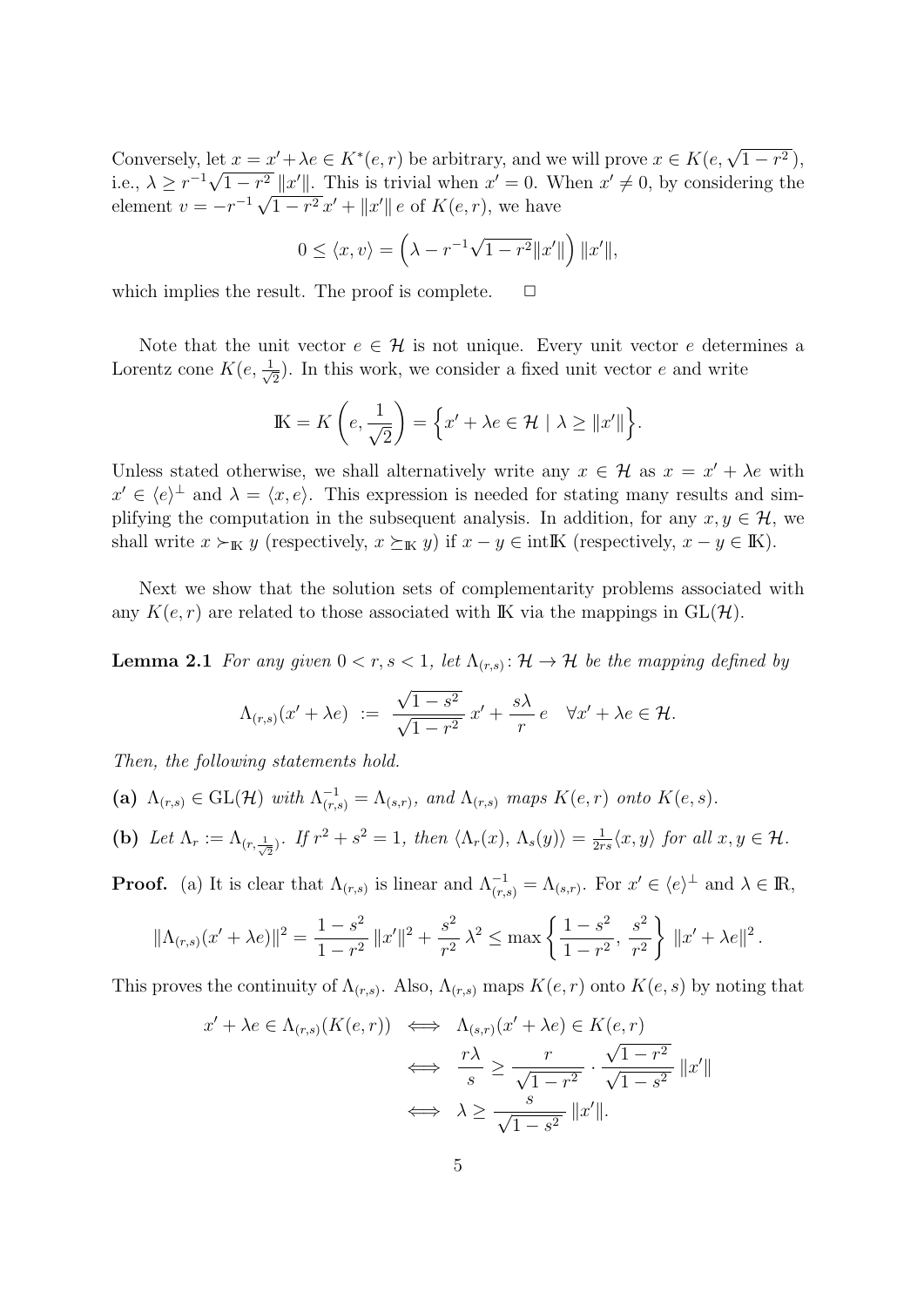(b) We write  $x = x' + \lambda e$  and  $y = y' + \mu e$ . Then,

$$
\Lambda_r(x' + \lambda e) = \frac{1}{\sqrt{2(1 - r^2)}} x' + \frac{\lambda}{\sqrt{2}r} e = \frac{1}{\sqrt{2}s} x' + \frac{\lambda}{\sqrt{2}r} e ;
$$
  

$$
\Lambda_s(y' + \mu e) = \frac{1}{\sqrt{2}r} y' + \frac{\mu}{\sqrt{2(1 - r^2)}} e = \frac{1}{\sqrt{2}r} y' + \frac{\mu}{\sqrt{2}s} e .
$$

Now, the assertion follows immediately by a direct computation.  $\Box$ 

From Lemma 2.1, we immediately obtain the following proposition.

**Proposition 2.2** *Let*  $0 < r, s < 1$  *be such that*  $r^2 + s^2 = 1$ *, and*  $T: \mathcal{H} \to \mathcal{H}$  *be given.* 

- **(a)** *A point*  $x \in \mathcal{H}$  *solves the problem*  $\text{CP}(K(e,r),T)$  *if and only if*  $\Lambda_r(x)$  *solves the problem*  $CP(K, \Lambda_s \circ T \circ \Lambda_r^{-1}).$
- **(b)** *If*  $\Phi : \mathcal{H} \times \mathcal{H} \to \mathcal{H}$  *is a C-function associated with* **IK***, then the mapping*  $\Phi_r(x, y) :=$  $\Phi(\Lambda_r(x), \Lambda_s(y))$  *is a C-function associated with*  $K(e, r)$ *.*

Next we introduce the Jordan product associated with the Lorentz cone IK. For any  $x = x' + \lambda e \in \mathcal{H}$  and  $y = y' + \mu e \in \mathcal{H}$ , we define the Jordan product of *x* and *y* by

$$
x \bullet y := (\mu x' + \lambda y') + \langle x, y \rangle e, \tag{8}
$$

and write  $x^2 = x \bullet x$ . Clearly, when  $\mathcal{H} = \mathbb{R}^n$  and  $e = (1,0) \in \mathbb{R} \times \mathbb{R}^{n-1}$ , this definition is same as the one given by [7, Chapter II]. By the definition in (8) and a direct computation, it is easy to verify that the following properties hold.

**Property 2.1** (i)  $x \bullet y = y \bullet x$  and  $x \bullet e = x$  for all  $x, y \in \mathcal{H}$ .

- (ii)  $(x + y) \bullet z = x \bullet z + y \bullet z$  *for all x, y, z*  $\in \mathcal{H}$ *.*
- (iii)  $\langle x, y \bullet z \rangle = \langle y, x \bullet z \rangle = \langle z, x \bullet y \rangle$  for all  $x, y, z \in \mathcal{H}$ .
- (iv) For any  $x = x' + \lambda e \in \mathcal{H}$ ,  $x^2 = x \bullet x = 2\lambda x' + ||x||^2 e \in \mathbb{K}$  and  $\langle x^2, e \rangle = ||x||^2$ .
- (v) If  $x = x' + \lambda e \in \mathbb{K}$ , then there is a unique  $x^{1/2} \in \mathbb{K}$  such that  $(x^{1/2})^2 = x$ , where

$$
x^{1/2} = \begin{cases} 0 & \text{if } x = 0; \\ x'/(2\tau) + \tau e & \text{otherwise} \end{cases} \quad \text{with} \quad \tau = \sqrt{\frac{\lambda + \sqrt{\lambda^2 - ||x'||^2}}{2}}. \tag{9}
$$

(vi) *Every*  $x = x' + \lambda e \in \mathcal{H}$  *with*  $\lambda^2 - ||x'||^2 \neq 0$  *is invertible w.r.t. the Jordan product, i.e., there is a unique point*  $x^{-1} \in \mathcal{H}$  *such that*  $x \bullet x^{-1} = e$ *, where* 

$$
x^{-1} = \frac{-x' + \lambda e}{\lambda^2 - ||x'||^2}.
$$
 (10)

*Moreover,*  $x \in \text{int } \mathbb{K}$  *if and only if*  $x^{-1} \in \text{int } \mathbb{K}$ .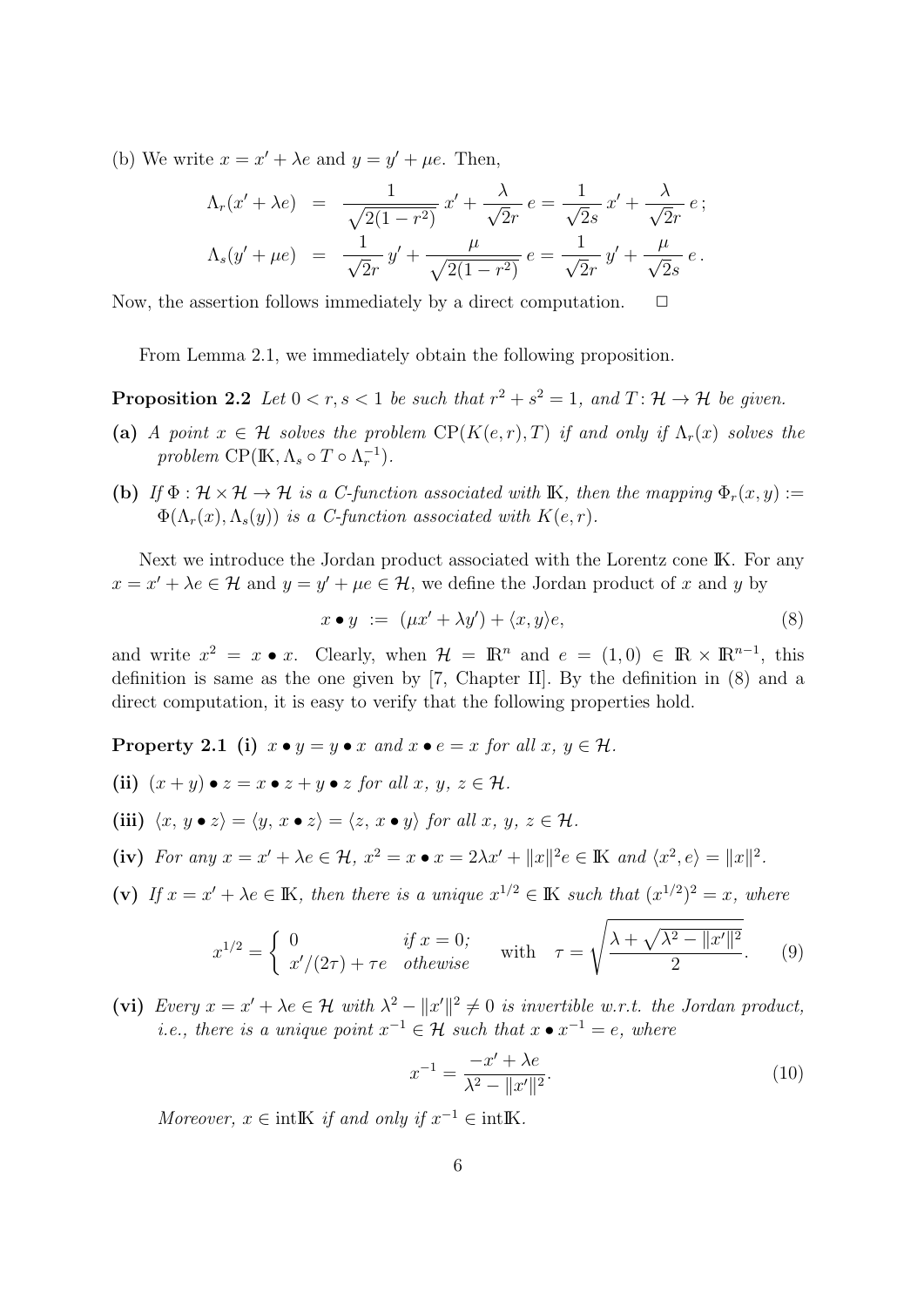Associated with every  $x \in \mathcal{H}$ , we define a linear mapping  $L_x$  from  $\mathcal{H}$  to  $\mathcal{H}$  by

$$
L_x y := x \bullet y \quad \text{for any } y \in \mathcal{H}.\tag{11}
$$

Clearly,  $L_x \in \mathcal{L}(\mathcal{H})$ . Also, the mapping possesses the following favorable properties.

**Lemma 2.2** *For any*  $x \in \mathcal{H}$ *, let*  $L_x \in \mathcal{L}(\mathcal{H})$  *be defined as above. Then, we have* 

(a)  $x \succ_{\mathbb{K}} 0 \Longleftrightarrow L_x \succ 0$  and  $x \succeq_{\mathbb{K}} 0 \Longleftrightarrow L_x \succeq 0$ . (b) If  $x = x' + \lambda e$  with  $\lambda \neq 0$  and  $|\lambda| \neq ||x'||$ , then  $L_x \in GL(\mathcal{H})$  with the inverse given by  $L_x^{-1}y = \lambda^{-1} (y' - \langle x^{-1}, y \rangle x') + \langle x^{-1}, y \rangle e$  for any  $y = y' + \mu e \in \mathcal{H}$ . (12)

**Proof.** (a) Fix any  $x = x' + \lambda e \in \mathcal{H}$ . It suffices to prove the first equivalence, and the second equivalence follow from the first equivalence and the closedness of IK. Note that  $L_x \succ 0$  if and only if  $\langle h, L_x h \rangle > 0$  for any  $h = h' + \xi e \in \mathcal{H} \setminus \{0\}$ , whereas

$$
\langle h, L_x h \rangle > 0 \iff \lambda \|h'\|^2 + 2\xi \langle x', h' \rangle + \lambda \xi^2 > 0
$$
  

$$
\iff \lambda > 0 \text{ and } 4\langle x', h' \rangle^2 - 4\lambda^2 \|h'\|^2 < 0
$$
  

$$
\iff \lambda > 0 \text{ and } \|x'\| < \lambda.
$$

(b) To prove  $L_x \in GL(\mathcal{H})$ , it suffices to prove that  $L_x y = 0$  for some  $y = y' + \mu e \in \mathcal{H}$ implies *y* = 0. Indeed, since  $L_x y = 0$  implies  $||x \cdot y||^2 = 0$ , which is equivalent to

$$
\lambda y' + \mu y' = 0 \text{ and } \langle x', y' \rangle + \lambda \mu = 0.
$$

Since  $\lambda \neq 0$ , from the first equality we have  $y' = -\lambda^{-1} \mu x'$ . Substituting it into the second equality yields  $\mu = 0$ , and so  $y' = 0$ . A direct computation verifies (12).  $\Box$ 

# **3 Kanzow-Kleinmichel merit function**

In this section, we will extend Kanzow-Kleinmichel C-function in (7) to the real Hilbert space  $H$ , and present some technical lemmas that will be used in the subsequent analysis. Let *t* be an arbitrary real number in [0, 2). Define the mapping  $\Phi_t: \mathcal{H} \times \mathcal{H} \to \mathcal{H}$  by

$$
\Phi_t(x, y) := [(x - y)^2 + 2t(x \bullet y)]^{1/2} - (x + y). \tag{13}
$$

Note that, for any  $t \in [0, 2)$  and any  $x, y \in \mathcal{H}$ ,

$$
(x - y)^2 + 2t(x \bullet y) = (x + (t - 1)y)^2 + t(2 - t)y^2 \in \mathbb{K}.
$$
 (14)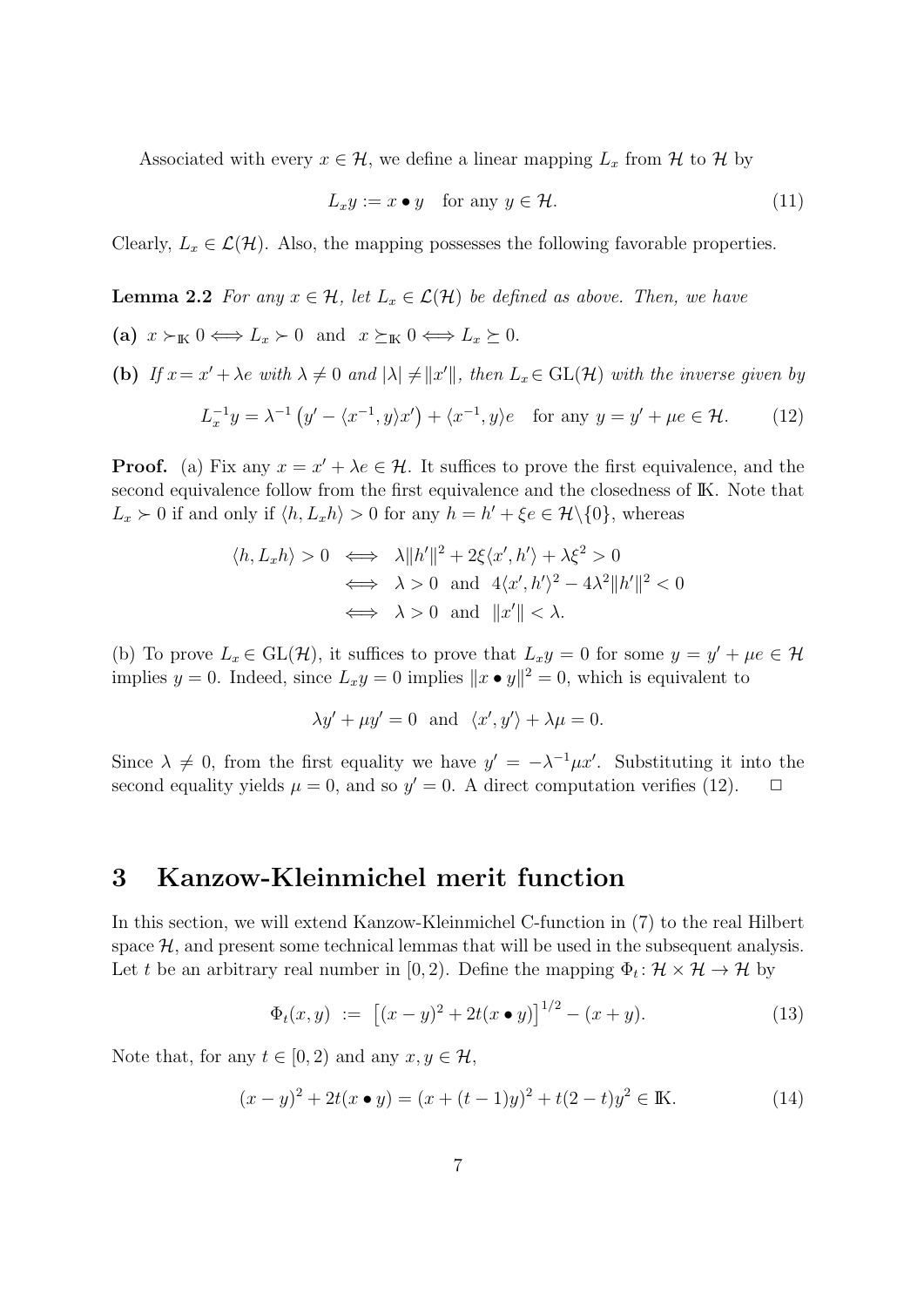Hence, the function  $\Phi_t$  is well-defined. It is easy to see that when  $t = 1$  and  $t = 0$ ,  $\Phi_t$ reduces to the FB and the NR C-function associated with IK, respectively.

To show that each  $\Phi_t$  is a C-function associated with IK, we need the following result which is an infinitely dimensional version of  $[9, Prop.2.1]$ . The proof given in  $[9]$  was based on the geometry of vectors in Euclidean spaces, that is, the notion of an angle between vectors. We here give another proof without using this notion.

**Lemma 3.1** *For any*  $x, y \in \mathcal{H}$ *, the following statements are equivalent:* 

- (a)  $x \in \mathbb{K}$ ,  $y \in \mathbb{K}$  and  $\langle x, y \rangle = 0$ ;
- **(b)**  $x \in \mathbb{K}$ ,  $y \in \mathbb{K}$  and  $x \bullet y = 0$ ;
- **(c)**  $x + y \in \mathbb{K}$  and  $x \bullet y = 0$ .
- (d) It holds that (i)  $x = 0$ ,  $y \in \mathbb{K}$ ; or (ii)  $x \in \mathbb{K}$ ,  $y = 0$ ; or (iii)  $x \in \partial \mathbb{K}$ ,  $y \in \partial \mathbb{K}$  and  $\langle x, y \rangle = 0$ , where  $\partial \mathbb{K} := \{x' + \lambda e \in \mathcal{H} \mid \lambda = ||x'||\}$  denotes the boundary of K.

**Proof.** Clearly,  $(b) \Rightarrow (c)$  and  $(d) \Rightarrow (a)$ . We need to prove  $(a) \Rightarrow (b)$  and  $(c) \Rightarrow (d)$ . (a)  $\Rightarrow$  (b). Write  $x = x' + \lambda e$  and  $y = y' + \mu e$ . By (8) and  $\langle x, y \rangle = 0$ , we have  $x \bullet y = (\mu x' + \lambda y')$ . Since  $\lambda \geq ||x'||$  and  $\mu \geq ||y'||$  by  $x, y \in \mathbb{K}$ , it follows that

$$
\|\mu x' + \lambda y'\|^2 = \mu^2 \|x'\|^2 - 2\lambda^2 \mu^2 + \lambda^2 \|y'\|^2 \le 0,
$$

and  $\mu x' + \lambda y' = 0$  follows. Thus, we obtain  $x \bullet y = 0$ , and hence (a) implies (b).

(c)  $\Rightarrow$  (d). Since  $x \bullet y = 0$  implies  $\|(\mu x' + \lambda y') + \langle x, y \rangle e\|^2 = \|\mu x' + \lambda y'\|^2 + \langle x, y \rangle^2 = 0$ , we have  $\langle x, y \rangle = 0$  and  $\mu x' + \lambda y' = 0$ . If  $\lambda = 0, \mu \neq 0$ , then from  $\mu x' + \lambda y' = 0$  and  $\langle x, y \rangle = 0$ , we get  $x' = 0$ , and then  $x = 0$ . Together with  $x + y \in \mathbb{K}$ , we obtain  $y \in \mathbb{K}$ , and so Case (i) holds. If  $\lambda \neq 0, \mu = 0$ , a similar argument yields that Case (ii) holds. If  $\lambda = \mu = 0$ , then from  $x + y \in \mathbb{K}$  it follows that  $||x' + y'|| = 0$ . This along with  $\langle x, y \rangle = 0$  and  $\lambda = 0, \mu = 0$  yields that  $x' = 0$  and  $y' = 0$ , and consequently,  $x = y = 0$ . Hence, Cases (i), (ii) and (iii) hold. Now, assume that  $\lambda \mu \neq 0$ . From  $\mu x' + \lambda y' = 0$ and  $\langle x, y \rangle = 0$ , we obtain  $\lambda^2 = ||x'||^2$  and  $\mu^2 = ||y'||^2$ . This, together with  $x + y \in \mathbb{K}$ , i.e.  $(\lambda + \mu)^2 \ge ||x' + y'||^2$ , implies  $\lambda \mu \ge \langle x', y' \rangle = -\lambda \mu$ , and hence  $\lambda \mu > 0$ . Since  $\lambda + \mu \ge ||x' + y'||$ , we get  $\lambda > 0$  and  $\mu > 0$ . Thus,  $\lambda = ||x'||$  and  $\mu = ||y'||$ , which implies that  $x, y \in \mathbb{K}$ . That is, Case (iii) follows.  $\Box$ 

Let  $\Psi_t: \mathcal{H} \times \mathcal{H} \to \mathbb{R}_+$  denote the squared norm of the function  $\Phi_t$ , that is,

$$
\Psi_t(x, y) := \|\Phi_t(x, y)\|^2 \quad \forall x, y \in \mathcal{H}.\tag{15}
$$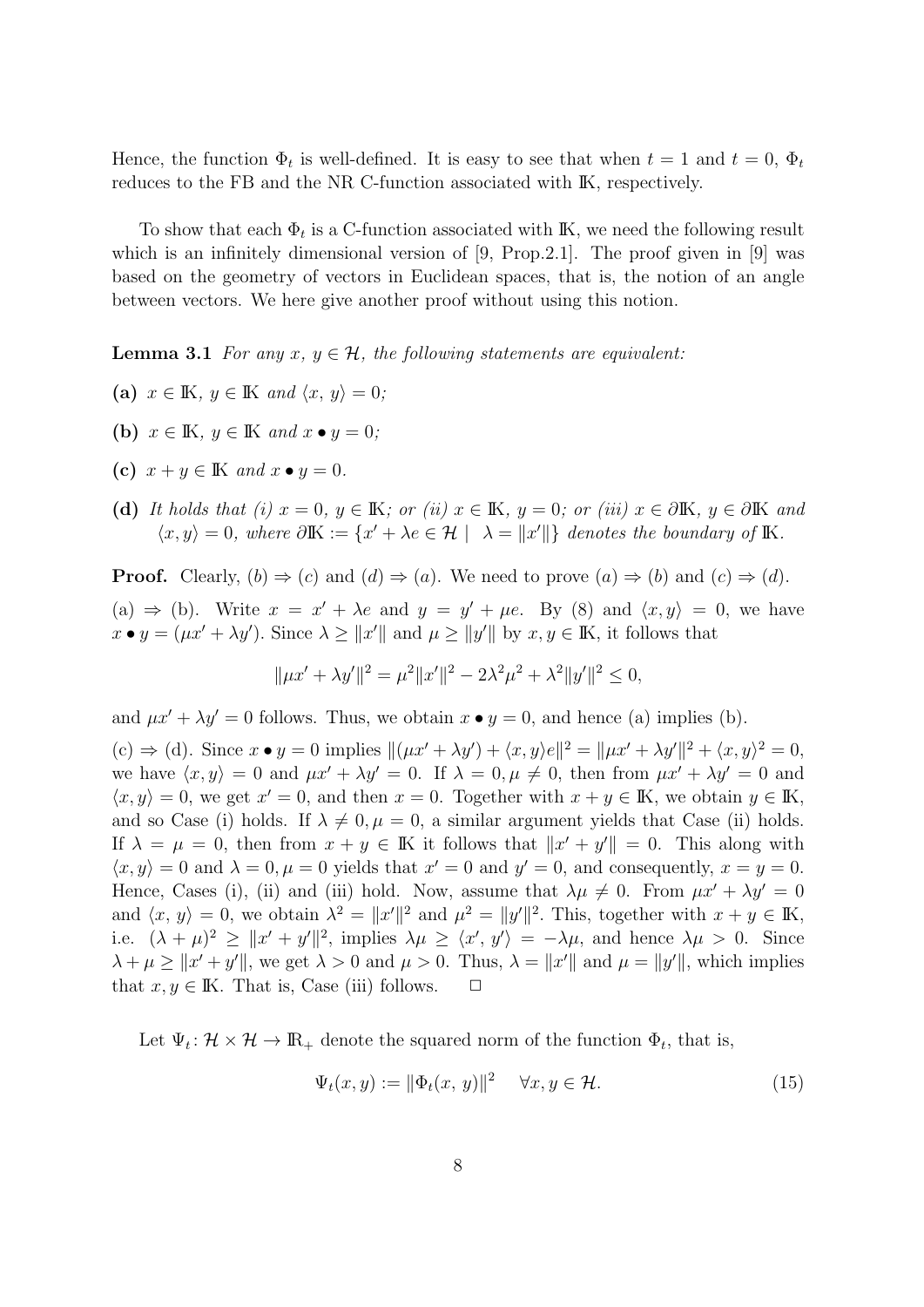From the expression of  $\Phi_t$  and Lemma 3.1, it follows that

$$
\Psi_t(x, y) = 0 \Leftrightarrow \Phi_t(x, y) = 0 \Leftrightarrow x + y \in \mathbb{K} \text{ and } (x - y)^2 + 2t(x \bullet y) = (x + y)^2
$$

$$
\Leftrightarrow x + y \in \mathbb{K} \text{ and } x \bullet y = 0
$$

$$
\Leftrightarrow x \in \mathbb{K}, y \in \mathbb{K}, \langle x, y \rangle = 0.
$$

These equivalence immediately implies the following result.

**Proposition 3.1** *The functions*  $\Phi_t$  *and*  $\Psi_t$  *are respectively a C-function and a merit function associated with* IK*.*

In what follows, we provide some necessary technical lemmas that will be used later.

**Lemma 3.2** For any given  $0 < t < 2$ ,  $x = x' + \lambda e \in \mathcal{H}$  and  $y = y' + \mu e \in \mathcal{H}$ , we have

$$
(x - y)^2 + 2t(x \bullet y) \in \partial \mathbb{K} \iff x^2 + y^2 \in \partial \mathbb{K}
$$
  

$$
\iff |\lambda| = ||x'||, |\mu| = ||y'||, \ \lambda \mu = \langle x', y' \rangle \qquad (16)
$$
  

$$
\implies \lambda y' = \mu x'
$$

**Proof.** Using  $|\lambda| = ||x'||, |\mu| = ||y'||$  and  $\lambda\mu = \langle x', y' \rangle$ , it is easy to verify  $||\lambda y' - \mu x'||^2 = 0$ . So, the implication in (16) holds. Now we prove the second equivalence. Noting that

$$
x^{2} + y^{2} = 2(\lambda x' + \mu y') + (\|x\|^{2} + \|y\|^{2})e,
$$
  

$$
2\|\lambda x' + \mu y'\| \leq 2\|\lambda x'\| + 2\|\mu y'\| \leq \|x\|^{2} + \|y\|^{2},
$$

we have  $x^2 + y^2 \in \partial \mathbb{K}$  if and only if  $||x||^2 + ||y||^2 = 2||\lambda x'|| + 2||\mu y'|| = 2||\lambda x' + \mu y'||$ , i.e.,  $(|\lambda| - ||x'||)^2 + (|\mu| - ||y'||)^2 = 0$  and  $||\lambda x'|| + ||\mu y'|| = ||\lambda x' + \mu y'||$ . Thus, we have

$$
x^2 + y^2 \in \partial \mathbb{K} \Longleftrightarrow |\lambda| = ||x'||, \ |\mu| = ||y'||, \ \lambda \mu \langle x', y' \rangle = |\lambda \mu| \cdot ||x'|| \cdot ||y'||.
$$

We may argue that, when  $|\lambda| = ||x'||$  and  $|\mu| = ||y'||$ , there holds that

$$
\lambda \mu \langle x', y' \rangle = |\lambda \mu| \cdot ||x'|| \cdot ||y'|| \iff \lambda \mu = \langle x', y' \rangle.
$$

Indeed, if the equality on the right hand side holds, then  $\lambda \mu \langle x', y' \rangle = \lambda^2 \mu^2 = |\lambda \mu|$ . *||x'*|| · ||y'||, which implies the equality of the left hand side. Assume that the equality of the left hand side holds. If  $\lambda \mu = 0$  or  $||x'|| \cdot ||y'|| = 0$ , then  $x = 0$  or  $y = 0$ , and thus  $\lambda\mu=0=\langle x',y'\rangle$ ; and if  $\lambda\mu\neq 0$  and  $||x'||\cdot||y'||\neq 0$ , using  $\lambda\mu\langle x',y'\rangle=|\lambda\mu|\cdot||x'||\cdot||y'||>0$ then yields that  $|\langle x', y' \rangle| = ||x'|| \cdot ||y'|| = |\lambda \mu|$  and  $\langle x', y' \rangle = \lambda \mu$ . This proves that the equality of the right hand side holds, and the second equivalence in (16) follows.

To establish the first equivalence in (16), it suffices to prove that

$$
(x - y)^2 + 2t(x \bullet y) \in \partial \mathbb{K} \iff |\lambda| = ||x'||, \ |\mu| = ||y'||, \ \lambda \mu = \langle x', y' \rangle. \tag{17}
$$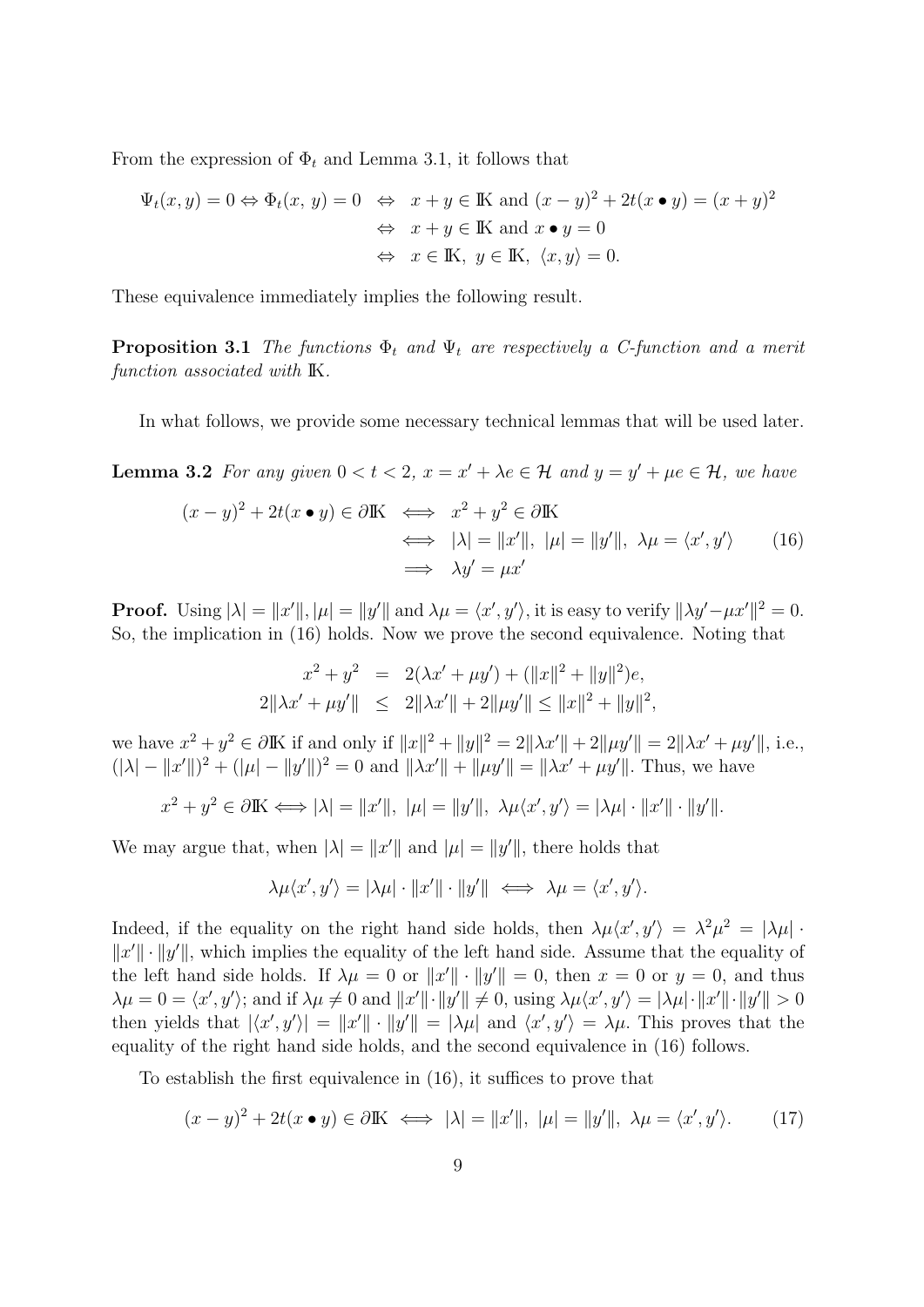Recall that  $(x - y)^2 + 2t(x \cdot y) = (x + (t - 1)y)^2 + (\sqrt{t(2 - t)} y)^2$ . By the result above,

$$
(x-y)^2 + 2t(x \bullet y) \in \partial \mathbb{K} \iff |\lambda + (t-1)\mu| = ||x' + (t-1)y'||, |\mu| = ||y'||,
$$
  

$$
\mu(\lambda + (t-1)\mu) = \langle x' + (t-1)y', y' \rangle.
$$

Taking into account that  $|\mu| = ||y'||$  implies the following equivalences

$$
|\lambda + (t-1)\mu| = ||x' + (t-1)y'|| \iff \lambda^2 + 2(t-1)\lambda\mu = ||x'||^2 + 2(t-1)\langle x', y' \rangle,
$$
  

$$
\mu(\lambda + (t-1)\mu) = \langle x' + (t-1)y', y' \rangle \iff \lambda\mu = \langle x', y' \rangle,
$$

we immediately obtain  $(17)$ . Thus, the proof is complete.  $\Box$ 

The following lemma is essentially proved in [6, Lemma 3]. We give a simpler proof.

**Lemma 3.3** For  $j = 1, 2$ , let  $x_j = x'_j + \lambda_j e \in \mathcal{H}$ . If  $\lambda_1 x'_1 + \lambda_2 x'_2 \neq 0$ , then for  $j = 1, 2$ ,

$$
\left(\lambda_j + (-1)^j \left\langle \frac{\lambda_1 x_1' + \lambda_2 x_2'}{\|\lambda_1 x_1' + \lambda_2 x_2'\|}, x_j'\right\rangle\right)^2 \leq \|x_j' + (-1)^j \lambda_j \frac{\lambda_1 x_1' + \lambda_2 x_2'}{\|\lambda_1 x_1' + \lambda_2 x_2'\|}\bigg\|^2 \leq \|x_1\|^2 + \|x_2\|^2 + 2(-1)^j \|\lambda_1 x_1' + \lambda_2 x_2'\|.
$$

**Proof.** It suffices to prove the inequalities for  $j = 1$ . The first inequality holds trivially since  $|\langle v, w \rangle| \le ||v|| \cdot ||w||$  for all  $v, w \in \mathcal{H}$ . The second inequality is proved as follows.

$$
\begin{aligned}\n\left\|x_1' - \lambda_1 \frac{\lambda_1 x_1' + \lambda_2 x_2'}{\|\lambda_1 x_1' + \lambda_2 x_2'\|}\right\|^2 &= \|x_1'\|^2 - \frac{2}{\|\lambda_1 x_1' + \lambda_2 x_2'\|} \langle \lambda_1 x_1', \lambda_1 x_1' + \lambda_2 x_2' \rangle + \lambda_1^2 \\
&= \|x_1\|^2 - 2\|\lambda_1 x_1' + \lambda_2 x_2'\| + \frac{2\langle \lambda_2 x_2', \lambda_1 x_1' + \lambda_2 x_2' \rangle}{\|\lambda_1 x_1' + \lambda_2 x_2'\|} \\
&\le \|x_1\|^2 - 2\|\lambda_1 x_1' + \lambda_2 x_2'\| + 2\|\lambda_2\| \|x_2'\| \\
&\le \|x_1\|^2 - 2\|\lambda_1 x_1' + \lambda_2 x_2'\| + \|x_2\|^2,\n\end{aligned}
$$

where the last inequality is using  $||x_2||^2 = \lambda_2^2 + ||x_2'||^2$ . Thus, the proof is complete.  $\Box$ 

To end the contents of this section, we recall the concept of  $F(r\acute{e}chet)$ -differentiability and present some continuously F-differentiable mappings for later use. For given Banach spaces  $X$  and  $Y$ , a mapping f from a nonempty open subset X of X into  $Y$  is said to be *F-differentiable at*  $x \in X$  if there exists  $l_x \in \mathcal{L}(\mathcal{X}, \mathcal{Y})$  such that

$$
\lim_{h \to 0} \frac{f(x+h) - f(x) - l_x h}{\|h\|} = 0,
$$

and  $l_x$  is called *the F-differential* of  $f$  at  $x$ , written by  $f'(x)$ . When  $f$  is F-differentiable at every point of  $X$ , we say that  $f$  is F-differentiable on  $X$ . If  $f$  is F-differentiable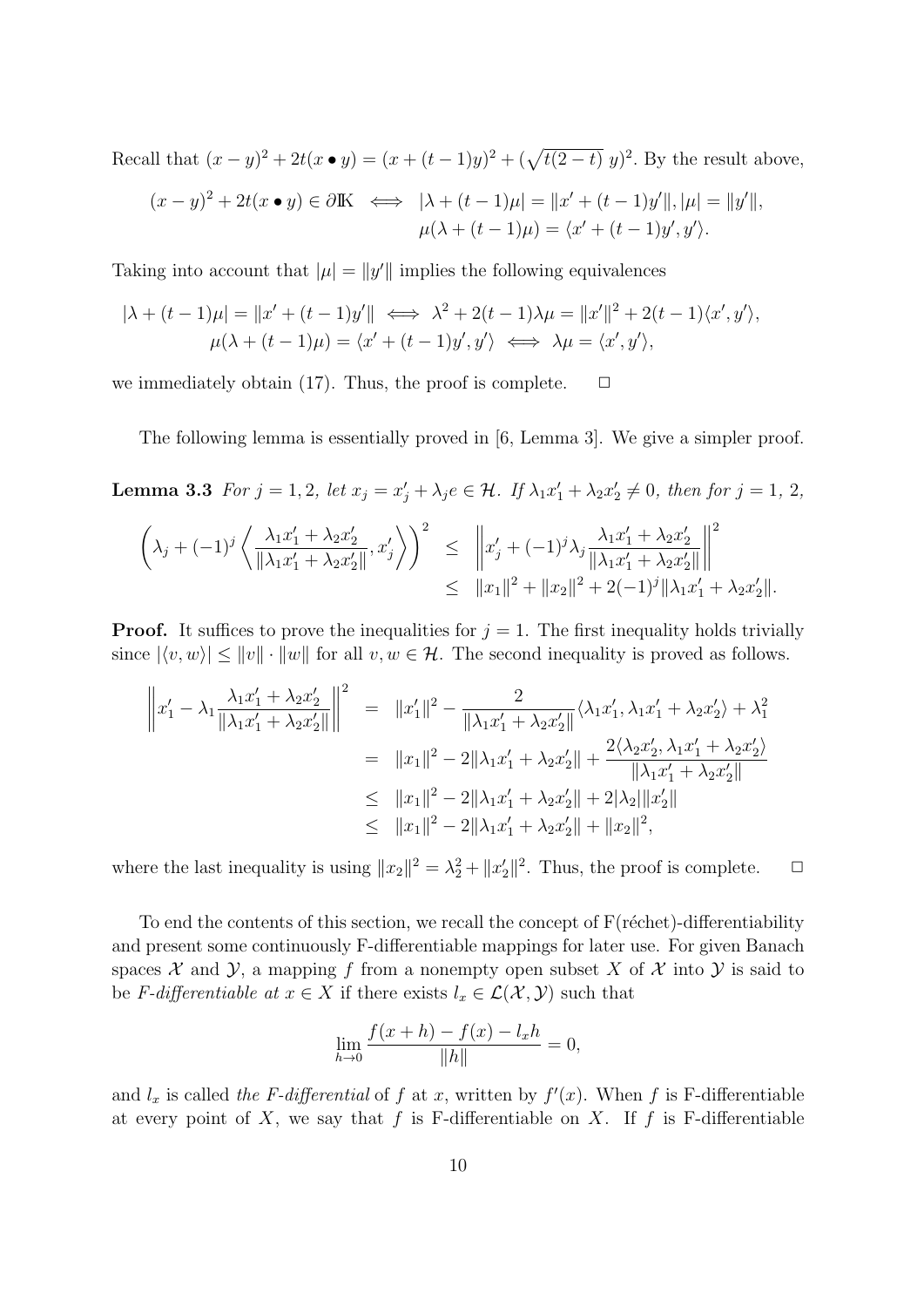on a neighborhood  $U \subset X$  of a point  $x_0 \in X$ , and if, as a mapping from  $U$  into the Banach space  $\mathcal{L}(\mathcal{X}, \mathcal{Y})$ , the mapping  $x \mapsto f'(x)$  is continuous at  $x_0$ , then f is said to be *continuously F-differentiable at*  $x_0$ . The mapping f is called continuously F-differentiable on *X* if it is continuously F-differentiable at every point of *X*. Note that if  $f \in \mathcal{L}(\mathcal{X}, \mathcal{Y})$ , then f is continuously F-differentiable on X with  $f'(x) = f$  for every  $x \in \mathcal{X}$ , i.e.,  $f'(x)v = f(v)$  for all  $v \in \mathcal{X}$ . By the definition, it is easy to verify the continuous F-differentiability of the mappings given below.

**Example 3.1** (i)  $f(x) = \langle x, e \rangle$  for any  $x \in \mathcal{H}$  with  $f'(x)v = \langle v, e \rangle$  for all  $v \in \mathcal{H}$ .

- (ii)  $f(x) = x \langle x, e \rangle e$  for any  $x \in \mathcal{H}$  with  $f'(x)v = v \langle v, e \rangle e$  for all  $v \in \mathcal{H}$ .
- (iii)  $f(x) = x^2 = x \bullet x$  for any  $x \in \mathcal{H}$  with  $f'(x)v = 2x \bullet v$  for all  $v \in \mathcal{H}$ .
- **(iv)**  $f(x) = ||x||^2$  *for any*  $x \in \mathcal{H}$  *with*  $f'(x)v = 2\langle x, v \rangle$  *for all*  $x, v \in \mathcal{H}$ *.*
- (v)  $f(x) = ||x|| = \langle x, x \rangle^{1/2}$  for any  $x \in \mathcal{H}$ . Such f is continuously F-differentiable only *on*  $\mathcal{H} \setminus \{0\}$  *with*  $f'(x)v = \frac{1}{\|x\|}$  $\frac{1}{\|x\|}\langle x, v \rangle$  *for all*  $v \in \mathcal{H}$ *.*

### **4 Smoothness of merit function**

This section is devoted to establishing the continuous F-differentiability (smoothness) of  $\Psi_t$ . For this purpose, we first investigate the F-differentiability of two special mappings defined as in the following two lemmas, respectively.

**Lemma 4.1** *Let*  $\sigma(x) := x^{1/2}$  *for any*  $x \in \mathbb{K}$ *. Then, the following statements hold.* 

*(a)*  $\sigma$  *is continuously F-differentiable on* intIK, and for all  $v \in \mathcal{H}$ ,

$$
\sigma'(x)v = \frac{\sqrt{\lambda^2 - ||x'||^2}}{2\tau} \langle x^{-1/2}, v \rangle x^{-1/2} + \frac{v - \langle v, e \rangle e}{2\tau}
$$

*where*  $\tau$  *is given as in (9).* 

- *(b) For every*  $x \in \text{int} \mathbb{K}$ *,*  $2\sigma'(x)v = L^{-1}_{\sigma(x)}v$  *for all*  $v \in \mathcal{H}$ *.*
- *(c)* For every  $x \in \text{intK}$ , the F-differential  $\sigma'(x)$  is a self-adjoint operator in  $\mathcal{L}(\mathcal{H})$ ,  $i.e., \langle \sigma'(x)v, w \rangle = \langle v, \sigma'(x)w \rangle$  for all  $v, w \in \mathcal{H}$ .

**Proof.** (a) Recall that  $\sigma(x) = \frac{x'}{2\tau} + \tau e$  for  $x = x' + \lambda e \in \mathbb{K} \setminus \{0\}$ . Since  $\tau$  as a mapping of  $x \in K \setminus \{0\}$  is F-differentiable on intIK, the function  $\sigma$  is F-differentiable on intIK.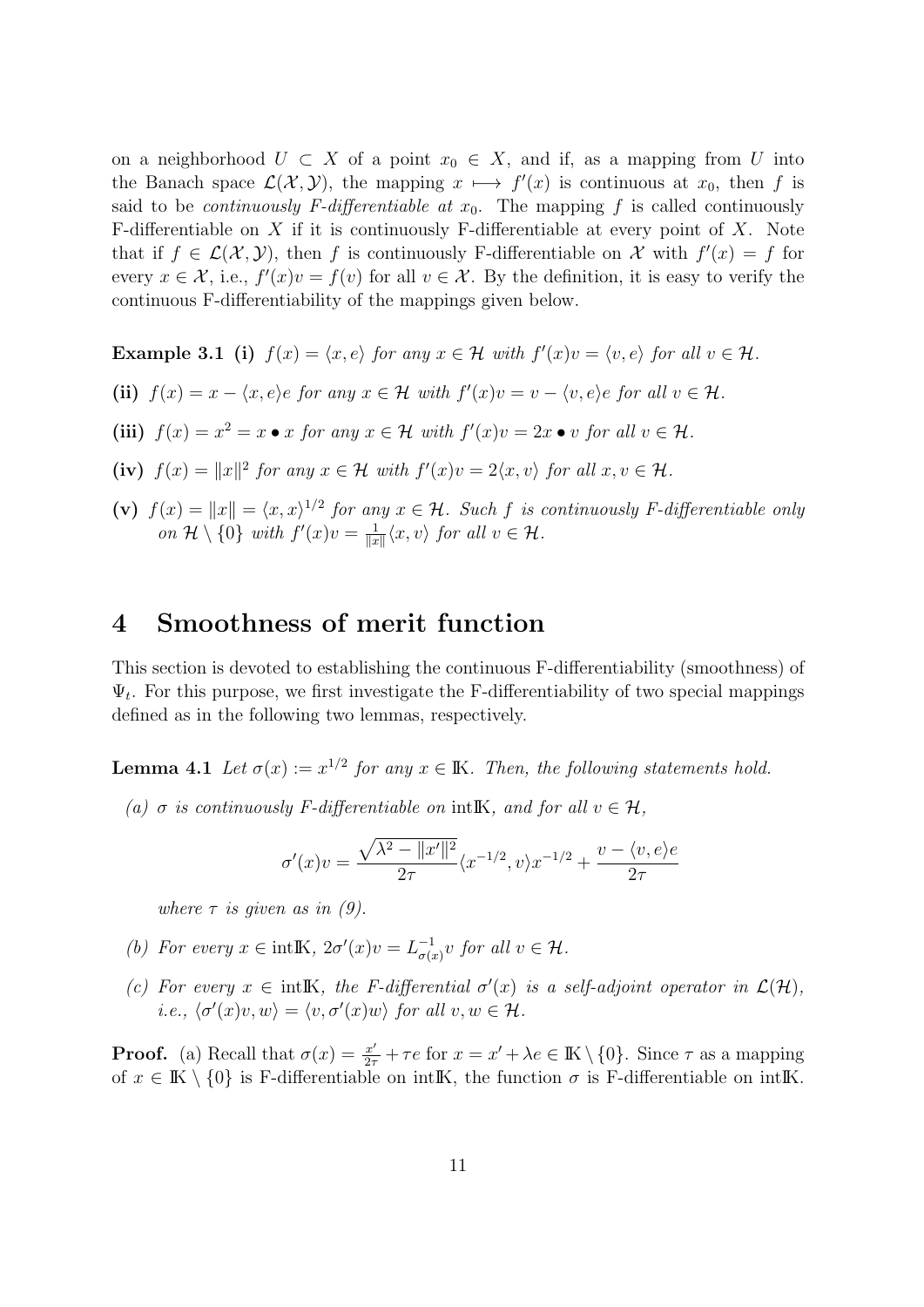The differential of  $\sigma$  is computed as follows. Taking into account  $2\tau^2 = \lambda + \sqrt{\lambda^2 - ||x'||^2}$ , by Example 3.1 it is not hard to calculate that for all  $v \in \mathcal{H}$ ,

$$
4\tau\tau'(x)v = \langle v, e \rangle + \frac{\lambda \langle v, e \rangle - \langle v, x' \rangle}{\sqrt{\lambda^2 - ||x'||^2}} = \frac{\langle v, 2\tau^2 e - x' \rangle}{\sqrt{\lambda^2 - ||x'||^2}},
$$

and consequently,

$$
\tau'(x)v = \frac{1}{2\sqrt{\lambda^2 - ||x'||^2}} \left\langle \tau e - \frac{x'}{2\tau}, v \right\rangle = \frac{1}{2} \left\langle x^{-1/2}, v \right\rangle.
$$

Together with the expression  $\sigma(x) = \frac{x'}{2\tau} + \tau e$ , we obtain that

$$
\sigma'(x)v = \frac{-\tau'(x)v}{2\tau^2}x' + \frac{1}{2\tau}(v - \langle v, e \rangle e) + (\tau'(x)v)e
$$
  
\n
$$
= \frac{\langle x^{-1/2}, v \rangle}{2\tau} \left(\frac{-x'}{2\tau} + \tau e\right) + \frac{1}{2\tau}(v - \langle v, e \rangle e)
$$
  
\n
$$
= \frac{\langle x^{-1/2}, v \rangle}{2\tau} \cdot \sqrt{\lambda^2 - ||x'||^2}x^{-1/2} + \frac{1}{2\tau}(v - \langle v, e \rangle e).
$$
\n(18)

We next prove that the F-differential  $\sigma'$  is continuous at any given point  $a = a' + \alpha e \in$ intIK. For any  $x = x' + \lambda e \in \text{intIK}$ , we write

$$
\tau(x) = \tau = \sqrt{\frac{\lambda + \sqrt{\lambda^2 - ||x'||^2}}{2}}
$$
 and  $p(x) = \frac{\sqrt{\lambda^2 - ||x'||^2}}{2\tau(x)}$ .

Then, from the last equality in (18), it follows that for all  $v \in \mathcal{H}$ ,

$$
\|\sigma'(x)v - \sigma'(a)v\|
$$
  
\n
$$
\leq \|\pmb{p}(x)\langle x^{-1/2}, v\rangle x^{-1/2} - \pmb{p}(a)\langle a^{-1/2}, v\rangle a^{-1/2}\| + \left|\frac{1}{2\tau(x)} - \frac{1}{2\tau(a)}\right| \cdot \|v - \langle v, e\rangle e\|
$$
  
\n
$$
\leq |\pmb{p}(x) - \pmb{p}(a)| \cdot |\langle x^{-1/2}, v\rangle| \cdot \|x^{-1/2}\| + \pmb{p}(a) \cdot |\langle x^{-1/2} - a^{-1/2}, v\rangle| \cdot \|x^{-1/2}\|
$$
  
\n
$$
+ \pmb{p}(a) \cdot |\langle a^{-1/2}, v\rangle| \cdot \|x^{-1/2} - a^{-1/2}\| + \left|\frac{1}{2\tau(x)} - \frac{1}{2\tau(a)}\right| \cdot \|v\|
$$
  
\n
$$
\leq |\pmb{p}(x) - \pmb{p}(a)| \cdot \|x^{-1/2}\|^2 \cdot \|v\| + \left|\frac{1}{2\tau(x)} - \frac{1}{2\tau(a)}\right| \cdot \|v\|
$$
  
\n
$$
+ \pmb{p}(a) \cdot \|x^{-1/2} - a^{-1/2}\| (\|x^{1/2}\| + \|a^{-1/2}\|) \cdot \|v\|.
$$

This implies that

$$
\|\sigma'(x) - \sigma'(a)\| \leq |p(x) - p(a)| \cdot \|x^{-1/2}\|^2 + \left|\frac{1}{2\tau(x)} - \frac{1}{2\tau(a)}\right|
$$
  
+p(a) \cdot \|x^{-1/2} - a^{-1/2}\| (\|x^{1/2}\| + \|a^{-1/2}\|),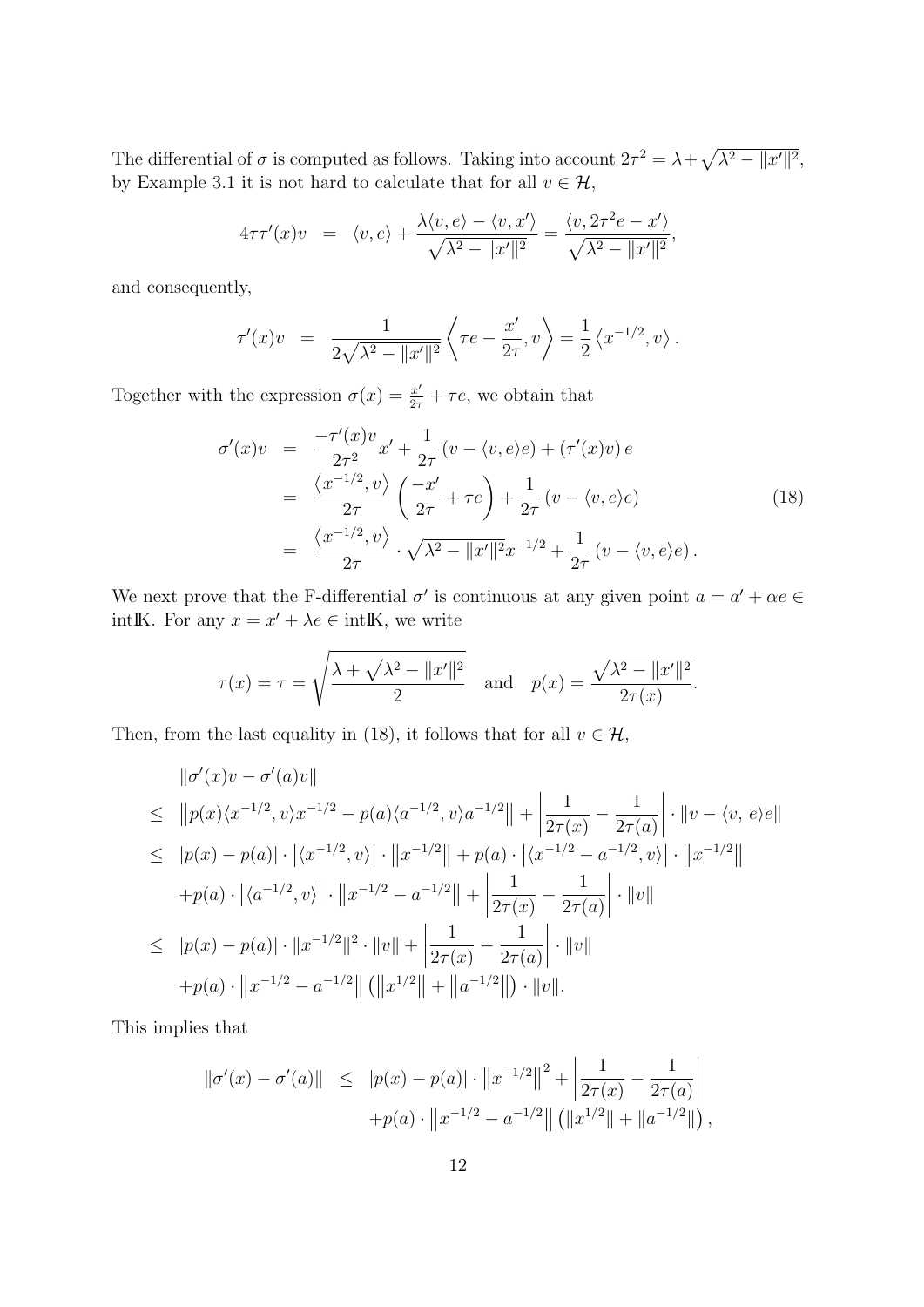and consequently  $\|\sigma'(x) - \sigma'(a)\| \to 0$  as  $x \to a$ .

(b) From the second equality in (18) and equation (12), we obtain for any  $v = v' + \theta e \in \mathcal{H}$ ,

$$
2\sigma'(x)v = \frac{1}{\tau} \langle \sigma(x)^{-1}, v \rangle \cdot \left( \frac{-x'}{2\tau} + \tau e \right) + \frac{v'}{\tau}
$$
  
= 
$$
\frac{1}{\tau} \left( v' - \langle \sigma(x)^{-1}, v \rangle \cdot \frac{x'}{2\tau} \right) + \langle \sigma(x)^{-1}, v \rangle e = L_{\sigma(x)}^{-1} v.
$$

(c) For any given  $v, w \in \mathcal{H}$ , we write  $\sigma'(x)v = v_1$  and  $\sigma'(x)w = w_1$ . Then, by part (b), we have  $v = 2\sigma(x) \bullet v_1$  and  $w = 2\sigma(x) \bullet w_1$ , and consequently

$$
\langle \sigma'(x)v, w \rangle = 2 \langle v_1, \sigma(x) \bullet w_1 \rangle = 2 \langle \sigma(x) \bullet v_1, w_1 \rangle = \langle v, \sigma'(x)w \rangle.
$$

This shows that  $\sigma'(x)$  is a self-adjoint operator. The proof is completed.  $\Box$ 

**Lemma 4.2** For any  $x, y \in \mathcal{H}$  and  $r \in \mathbb{R}$ , let  $\psi_r(x, y) := 2\langle (x^2 + y^2)^{1/2}, x + ry \rangle$ . Then, (a)  $\psi_r$  *is F-differentiable at every point*  $(a, b) \in \mathcal{H} \times \mathcal{H}$  *with*  $a^2 + b^2 \in \partial \mathbb{K}$ *.* 

(b) For any given  $x = x' + \lambda e \in \mathcal{H}$  and  $y = y' + \mu e \in \mathcal{H}$  with  $x^2 + y^2 \in \partial \mathbb{K} \setminus \{0\},$ 

$$
\psi_r'(x,y)(v,w) = \frac{2(\lambda + r\mu)}{\sqrt{\lambda^2 + \mu^2}} \cdot (\langle v, x \rangle + \langle w, y \rangle) + 2\left\langle \left(x^2 + y^2\right)^{1/2}, v + rw\right\rangle
$$

*for all*  $v, w \in \mathcal{H}$ *. Furthermore,*  $||\psi_r'(x, y)|| \leq 4(1 + |r|)\sqrt{||x||^2 + ||y||^2}$ .

**Proof.** (a) For any  $(x, y) \neq (0, 0)$ , it can be seen that  $\psi_r$  is F-differentiable at  $(0, 0)$ since

$$
|\psi_r(x,y) - \psi_r(0,0)| = 2 |\langle (x^2 + y^2)^{1/2}, x + ry \rangle| \le 2\sqrt{\|x\|^2 + \|y\|^2} \cdot \|x + ry\|.
$$

Next, we consider the case where  $(a, b) \neq (0, 0)$ . Write  $a = a' + \alpha e$  and  $b = b' + \beta e$ . Since  $a^2 + b^2 \in \partial \mathbb{K}$ , we have  $2||\alpha a' + \beta b'|| = ||a||^2 + ||b||^2 > 0$ . So, there exist a convex and bounded open neighborhood *U* of  $(a, b)$  in  $\mathcal{H} \times \mathcal{H}$  and a constant  $\rho > 0$  such that  $||\lambda x' + \beta y'|| \ge \rho$  for any  $(x, y) \in U$  with  $x = x' + \lambda e$  and  $y = y' + \mu e$ . Notice that

$$
(x^{2} + y^{2})^{1/2} = \frac{\lambda x' + \mu y'}{\tau(x, y)} + \tau(x, y)e
$$

where

$$
\tau(x,y) = \sqrt{\frac{\|x\|^2 + \|y\|^2 + \sqrt{(\|x\|^2 + \|y\|^2)^2 - 4\|\lambda x' + \mu y'\|^2}}{2}}.
$$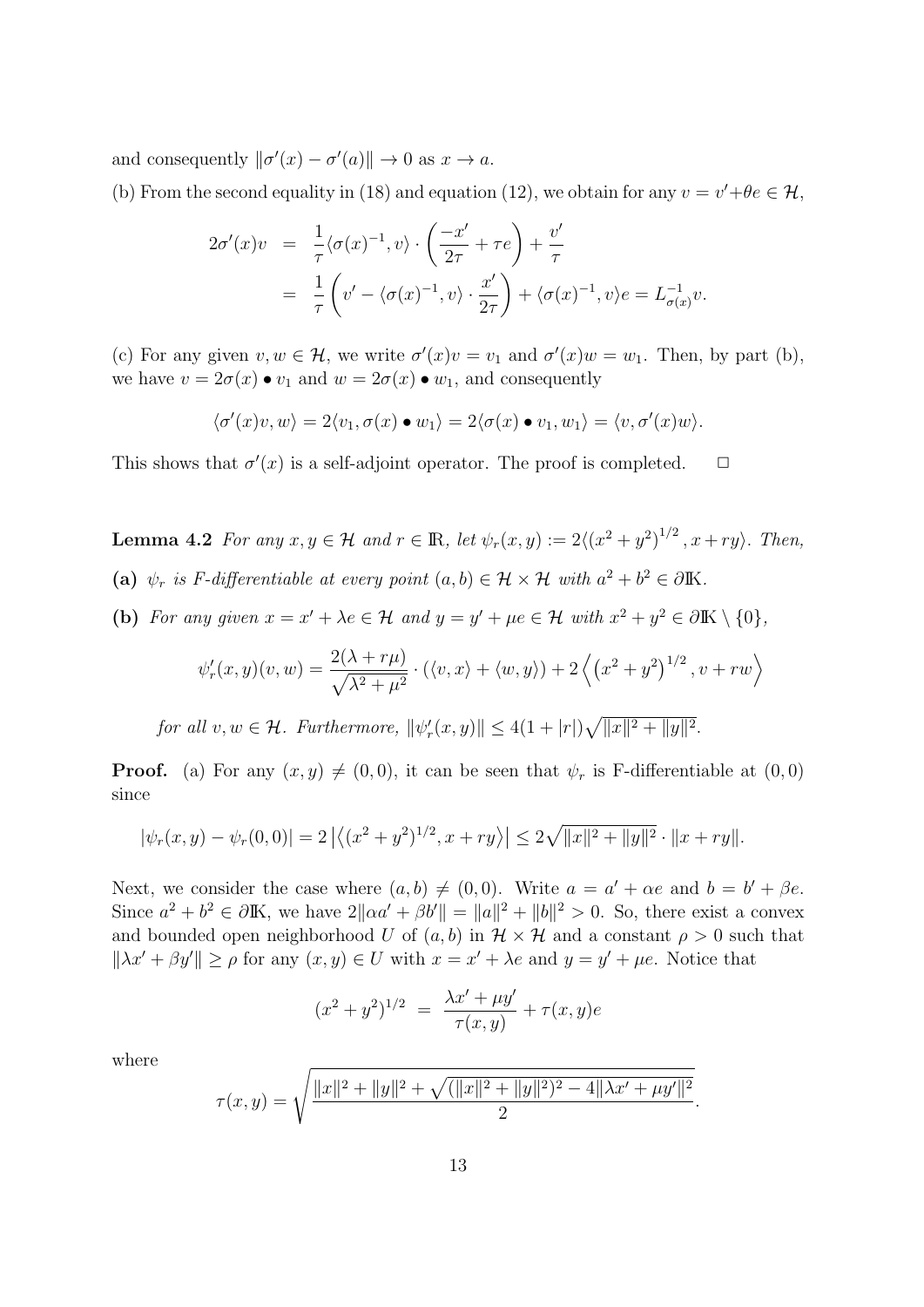Write

$$
\tau_j = \tau_j(x, y) := ||x||^2 + ||y||^2 + 2(-1)^j ||\lambda x' + \mu y'|| \text{ for } j = 1, 2.
$$

It is not difficult to verify that

$$
\tau(x,y) = \frac{\sqrt{\tau_1} + \sqrt{\tau_2}}{2} \quad \text{and} \quad \frac{1}{\tau(x,y)} = \frac{\sqrt{\tau_2} - \sqrt{\tau_1}}{2\|\lambda x' + \mu y'\|}.
$$
 (19)

Consequently,

$$
\psi_r(x,y) = 2\left\langle \frac{\lambda x' + \mu y'}{\tau(x,y)}, x' + ry' \right\rangle + 2\tau(x,y)(\lambda + r\mu)
$$
  
\n
$$
= (\sqrt{\tau_2} - \sqrt{\tau_1}) \left\langle \frac{\lambda x' + \mu y'}{\|\lambda x' + \mu y'\|}, x' + ry' \right\rangle + (\sqrt{\tau_1} + \sqrt{\tau_2}) (\lambda + r\mu)
$$
  
\n
$$
:= \varphi_1(x,y) + \varphi_2(x,y)
$$

where

$$
\varphi_j(x, y) := \sqrt{\tau_j(x, y)} \left( \lambda + r\mu + (-1)^j \left\langle \frac{\lambda x' + \mu y'}{\|\lambda x' + \mu y'\|}, x' + r y' \right\rangle \right) \text{ for } j = 1, 2.
$$

Since  $\lambda x' + \mu y' \neq 0$  for any  $(x, y) \in U$ , the mappings

$$
(x, y) \longrightarrow ||\lambda x' + \mu y'||
$$
 and  $(x, y) \longmapsto ||\lambda x' + \mu y'||^{-1}$ 

are continuously F-differentiable on U, and then  $\sqrt{\tau_2(x,y)}$  is continuously F-differentiable on *U* since  $\tau_2(x, y) > 0$  for  $(x, y) \neq (0, 0)$ . Hence,  $\varphi_2$  is continuously Fréchet differentiable on *U*. To prove that  $\varphi_1$  is F-differentiable at  $(a, b)$ , we let

$$
f(x, y) := \lambda + r\mu, \quad g(x, y) := \lambda x' + \mu y', \quad p(x, y) := \frac{g(x, y)}{\|g(x, y)\|},
$$

$$
h(x, y) := x' + ry', \quad \varphi_3(x, y) := f(x, y) - \langle p(x, y), h(x, y) \rangle
$$

for any  $(x, y) \in U$  with  $x = x' + \lambda e$  and  $y = y' + \mu e$ . Then,

$$
\tau_1(x, y) = ||x||^2 + ||y||^2 - 2||g(x, y)|| \text{ and } \varphi_1(x, y) = \sqrt{\tau_1(x, y)} \varphi_3(x, y). \tag{20}
$$

By Example 3.1, it is not hard to calculate that for any  $(v, w) \in \mathcal{H} \times \mathcal{H}$ ,

$$
f'(x, y)(v, w) = \langle v, e \rangle + r \langle w, e \rangle; g'(x, y)(v, w) = \lambda v + \langle v, e \rangle (x' - \lambda e) + \mu w + \langle w, e \rangle (y' - \mu e); p'(x, y)(v, w) = \frac{g'(x, y)(v, w)}{\|g(x, y)\|} - \frac{\langle g'(x, y)(v, w), g(x, y) \rangle}{\|g(x, y)\|^3} g(x, y), h'(x, y)(v, w) = v - \langle v, e \rangle e + rw - r \langle w, e \rangle e.
$$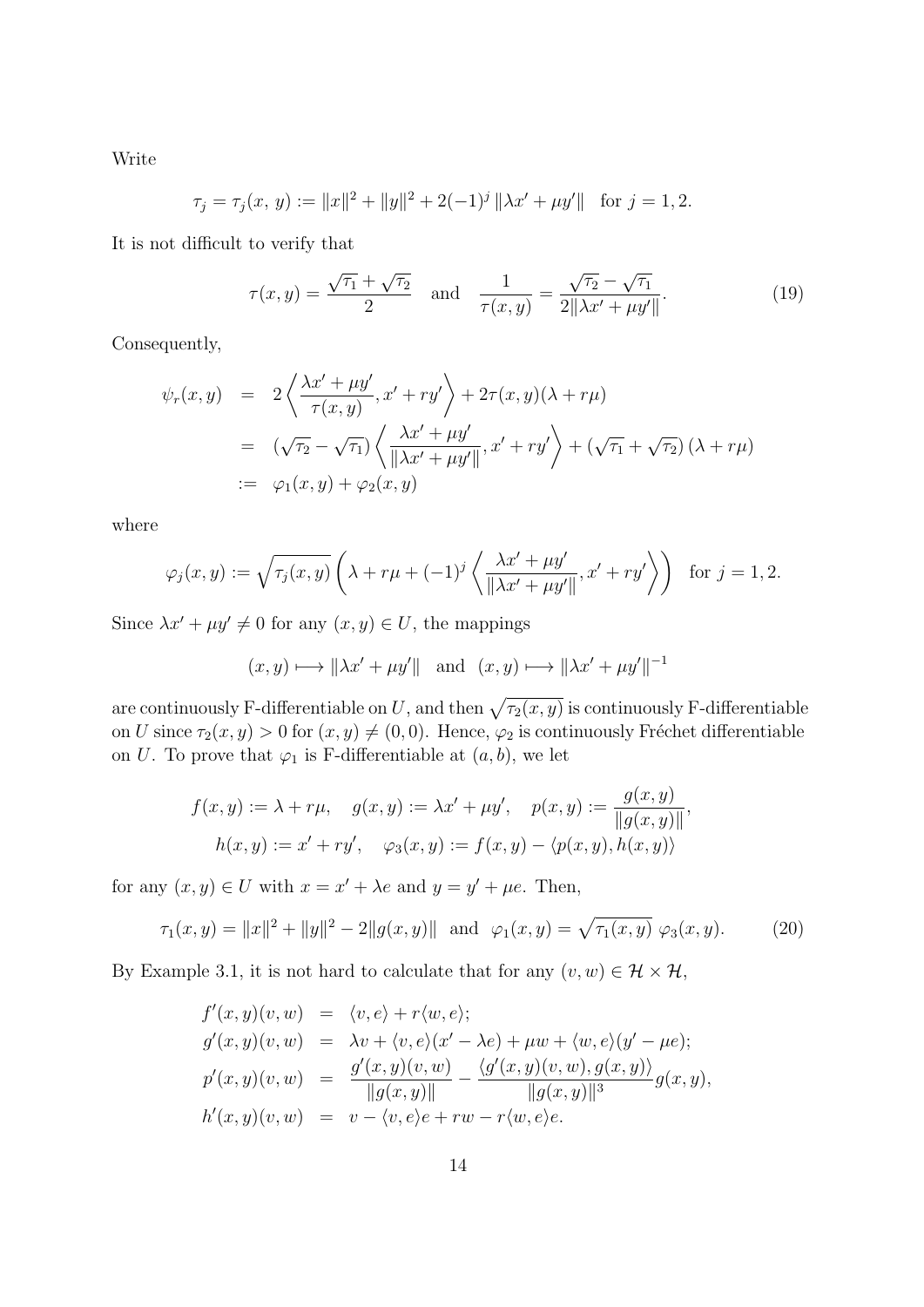Note that  $||g(x, y)|| \ge \rho$  for all  $(x, y) \in U$ . By the boundedness of *U*, there is a constant *c* > 0 such that  $||x|| + ||y|| \le c$  for all  $(x, y) \in U$ . Thus, for any  $(x, y) \in U$  and any  $(v, w) \in \mathcal{H} \times \mathcal{H}$ , from the last four equalities it follows that

$$
||f'(x,y)(v,w)|| \le (|r|+1)(||v||+||w||), ||h'(x,y)(v,w)|| \le (|r|+1)(||v||+||w||),
$$
  

$$
||g'(x,y)(v,w)|| \le 2c(||v||+||w||), ||p'(x,y)(v,w)|| \le \frac{4c(||v||+||w||)}{\rho}.
$$

Consequently,

$$
\begin{array}{rcl}\n\|\tau_1'(x,y)(v,w)\| & = & \left\|2\langle x,v\rangle + 2\langle y,w\rangle - \frac{2\langle g'(x,y)(v,w),g(x,y)\rangle}{\|g(x,y)\|}\right\|, \\
& \leq & 2c(\|v\| + \|w\|) + 2\|g'(x,y)(v,w)\| \leq 6c(\|v\| + \|w\|), \\
|\varphi_3'(x,y)(v,w)| & \leq & \|f'(x,y)(v,w)\| + \|p'(x,y)(v,w)\| \cdot \|h(x,y)\| + \|h'(x,y)(v,w)\| \\
& \leq & M_1(\|v\| + \|w\|)\n\end{array}
$$

where  $M_1 = 2(|r| + 1) + 4\rho^{-1}c^2(|r| + 1)$ . By the mean-value theorem, for any given  $(x, y) \in U$ , there exists  $(\bar{x}, \bar{y}) \in U$  on the line segment joining  $(a, b)$  to  $(x, y)$  such that

$$
|\varphi_3(x,y) - \varphi_3(a,b)| = |\varphi_3'(\bar{x}, \bar{y})(x-a, y-b)| \le M_1(||x-a|| + ||y-b||).
$$

We claim that  $\varphi_3(a, b) = 0$ . To see this, from Lemma 3.2,  $|\alpha| = ||a'||, |\beta| = ||b'||$  and  $\alpha\beta = \langle a', b' \rangle$ , which implies that  $\|\alpha a' + \beta b'\| = \alpha^2 + \beta^2$ , and

$$
\varphi_3(a,b) = \alpha + r\beta - \frac{1}{\alpha^2 + \beta^2} (\alpha ||a'||^2 + (r\alpha + \beta)\langle a', b' \rangle + r\beta ||b'||^2)
$$
  
=  $\alpha + r\beta - \frac{1}{\alpha^2 + \beta^2} (\alpha^3 + r\alpha^2\beta + \alpha\beta^2 + r\beta^3) = 0.$ 

This claim implies that

$$
|\varphi_3(x, y)| \le M_1(||x - a|| + ||y - b||) \text{ for any } (x, y) \in U. \tag{21}
$$

In addition, noting that  $\tau_1(a, b) = 0$  and applying the Mean Value Theorem to  $\tau_1$ ,

$$
\sqrt{\tau_1(x, y)} \le M_2 \cdot \sqrt{\|x - a\| + \|y - b\|} \quad \text{for any } (x, y) \in U,
$$
 (22)

where  $M_2 =$ *√* 6*c*. Now from equations (20)–(22) it follows that, for any  $(x, y) \in U$ ,

$$
|\varphi_1(x,y) - \varphi_2(a,b)| = |\varphi_1(x,y)| \le M_1 M_2(||x-a|| + ||y-b||)^{3/2},
$$

which says that  $\varphi_1$  is F-differentiable at  $(a, b)$  with  $\varphi'_1(a, b)$  being the zero mapping in  $\mathcal{L}(\mathcal{H} \times \mathcal{H}, \mathbb{R})$ . So,  $\psi_r$  is F-differentiable at  $(a, b)$  with  $\psi'_r(a, b) = \varphi'_2(a, b)$ .

(b) From part (a), we know that  $\psi'_r(x, y) = \varphi'_2(x, y)$ . To compute  $\varphi'_2(x, y)$ , we write

$$
\varphi_4(x,y) := f(x,y) + \langle p(x,y), h(x,y) \rangle = \lambda + r\mu + \left\langle \frac{\lambda x' + \mu y'}{\|\lambda x' + \mu y'\|}, x' + ry' \right\rangle.
$$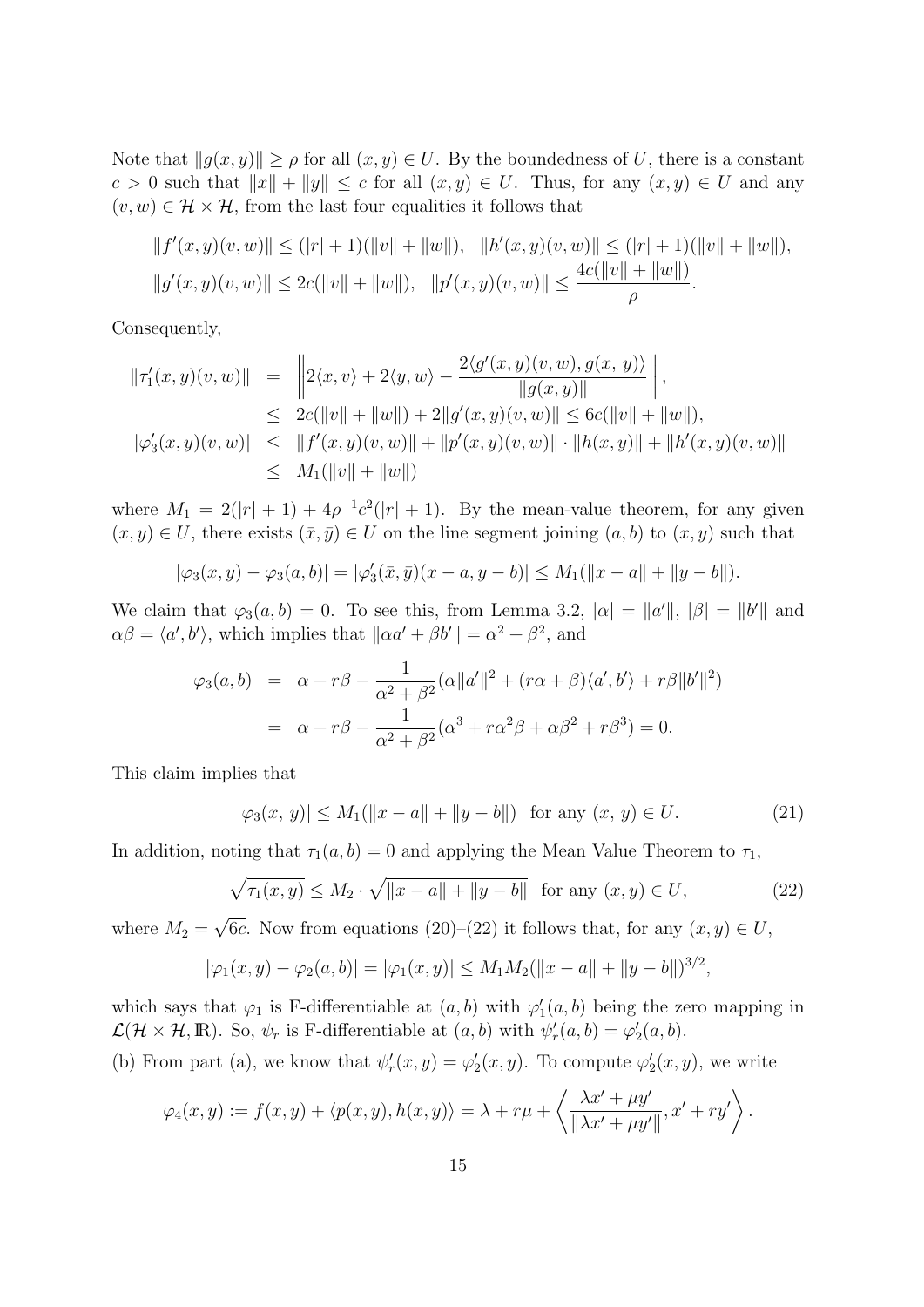From the expression of  $\varphi_2(x, y)$ , it follows that  $\varphi_2(x, y) = \sqrt{\tau_2(x, y)} \cdot \varphi_4(x, y)$ . Hence,

$$
\varphi_2'(x, y)(v, w) = \frac{\tau_2'(x, y)(v, w)}{2\sqrt{\tau_2(x, y)}} \cdot \varphi_4(x, y) + \sqrt{\tau_2(x, y)} \cdot \varphi_4'(x, y)(v, w)
$$
(23)

for any  $v, w \in \mathcal{H}$ . By the expressions of  $\varphi_4(x, y)$  and  $\tau_2(x, y)$ ,

$$
\varphi_4'(x, y)(v, w) = f'(x, y)(v, w) + \langle p'(x, y)(v, w), h(x, y) \rangle + \langle p(x, y), h'(x, y)(v, w) \rangle, \n\tau_2'(x, y)(v, w) = 2\langle v, x \rangle + 2\langle w, y \rangle + 2\frac{\langle g'(x, y)(v, w), g(x, y) \rangle}{\|g(x, y)\|}.
$$
\n(24)

Since  $|\lambda| = ||x'||$ ,  $|\mu| = ||y'||$ ,  $||\lambda x' + \mu y'|| = \lambda^2 + \mu^2$ ,  $\langle x', y' \rangle = \lambda \mu$  by Lemma 3.2, we have

$$
g(x, y) = \lambda^2 + \mu^2
$$
,  $\sqrt{\tau_2(x, y)} = 2\sqrt{\lambda^2 + \mu^2}$  and  $\varphi_4(x, y) = 2(\lambda + r\mu)$ .

Using these equalities and  $\mu x' = \lambda y'$ , it is not hard to calculate that for any  $v, w \in \mathcal{H}$ ,

$$
f'(x, y)(v, w) = \langle v, e \rangle + r \langle w, e \rangle = \langle v + rw, e \rangle;
$$
  

$$
\langle p'(x, y)(v, w), h(x, y) \rangle = \frac{\langle g'(x, y)(v, w), h(x, y) \rangle}{\|g(x, y)\|}
$$
  

$$
-\frac{\langle g'(x, y)(v, w), g(x, y) \rangle}{\|g(x, y)\|^3} \langle g(x, y), h(x, y) \rangle = 0;
$$
  

$$
\langle p(x, y), h'(x, y)(v, w) \rangle = \left\langle \frac{g(x, y)}{\|g(x, y)\|}, v - \langle v, e \rangle e + rw - r \langle w, e \rangle e \right\rangle
$$
  

$$
= (\lambda^2 + \mu^2)^{-1} \langle \lambda x' + \mu y', v + rw \rangle;
$$
  

$$
\langle g'(x, y)(v, w), g(x, y) \rangle = \langle \lambda v, \lambda x' + \mu y' \rangle + \langle v, e \rangle \cdot \langle x' - \lambda e, \lambda x' + \mu y' \rangle
$$
  

$$
+ \langle \mu w, \lambda x' + \mu y' \rangle + \langle w, e \rangle \cdot \langle y' - \mu e, \lambda x' + \mu y' \rangle
$$
  

$$
= \langle v, \lambda^2 x' + \lambda \mu y' \rangle + \lambda \langle v, e \rangle (\lambda^2 + \mu^2)
$$
  

$$
+ \langle w, \lambda \mu x' + \mu^2 y' \rangle + \mu \langle w, e \rangle (\lambda^2 + \mu^2)
$$
  

$$
= (\lambda^2 + \mu^2) \langle v, x' \rangle + \lambda \langle v, e \rangle (\lambda^2 + \mu^2)
$$
  

$$
= (\lambda^2 + \mu^2) \langle v, x \rangle + \langle w, y \rangle).
$$

Combining the last three equations with equation  $(24)$ , it follows that

$$
\tau'_2(x, y)(v, w) = 4\langle v, x \rangle + 4\langle w, y \rangle;
$$
  

$$
\sqrt{\tau_2(x, y)}\varphi'_4(x, y)(v, w) = 2\sqrt{\lambda^2 + \mu^2} \left\{ \langle v + rw, e \rangle + \frac{\langle \lambda x' + \mu y', v + rw \rangle}{\lambda^2 + \mu^2} \right\}
$$
  

$$
= 2\sqrt{\lambda^2 + \mu^2} \left\{ \frac{\lambda x' + \mu y'}{\lambda^2 + \mu^2} + e, v + rw \right\}
$$
  

$$
= 2 \left\langle (x^2 + y^2)^{1/2}, v + rw \right\rangle,
$$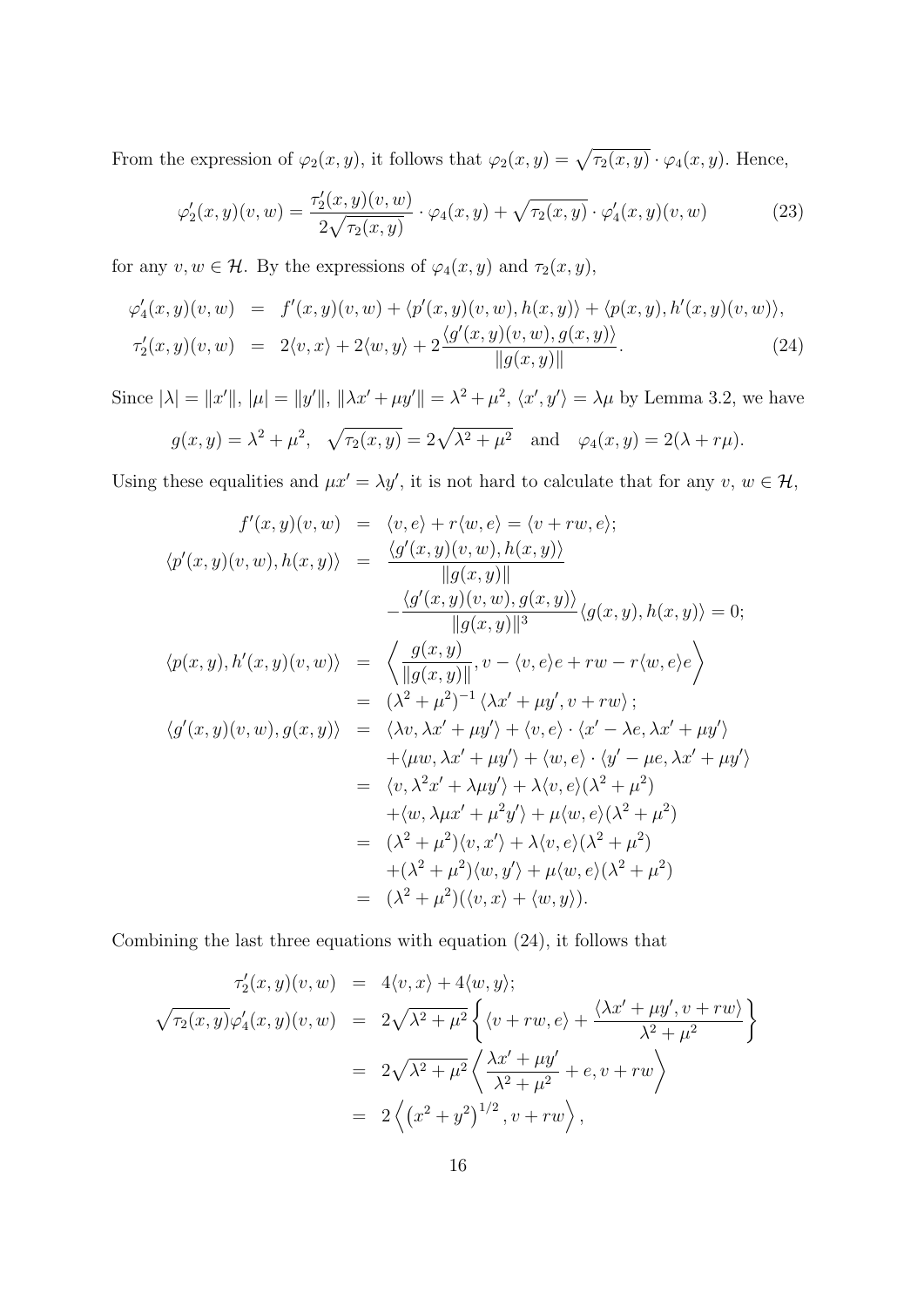where the last equality holds since  $\tau(x, y) = \tau_2(x, y)$ . This together with (23) yields that

$$
\varphi_2'(x, y)(v, w) = \frac{2(\lambda + r\mu)}{\sqrt{\lambda^2 + \mu^2}} \cdot (\langle v, x \rangle + \langle w, y \rangle) + 2\left\langle \left(x^2 + y^2\right)^{1/2}, v + rw\right\rangle,
$$
  

$$
\|\varphi_2'(x, y)(v, w)\| \le 2(1 + |r|)(\|v\| \cdot \|x\| + \|w\| \cdot \|y\|) + 2\sqrt{\|x\|^2 + \|y\|^2} \cdot \|v + rw\|
$$
  

$$
\le 4(1 + |r|)\sqrt{\|x\|^2 + \|y\|^2} \cdot \sqrt{\|v\|^2 + \|w\|^2}.
$$

Together with  $\varphi'_r(x, y) = \varphi'_2(x, y)$ , we obtain the desired results.  $\Box$ 

Next we use Lemmas 4.1 and 4.2 to establish the F-differentiability of  $\Psi_t$ , and present the explicit formula for the differential of  $\Psi_t$ . Note that, for any given point  $(x, y) \in$  $\mathcal{H} \times \mathcal{H}$ , the differential  $\Psi'_{t}(x, y)$  induces two continuous linear mappings in  $\mathcal{L}(\mathcal{H}, \mathbb{R})$ , which are  $v \mapsto \Psi'_t(x, y)(v, 0)$  and  $w \mapsto \Psi'_t(x, y)(0, w)$  for  $v, w \in \mathcal{H}$ , called the partial derivatives of  $\Psi_t$  at  $(x, y)$  w.r.t. *x* and *y*, respectively. It is well known that for any given  $l \in \mathcal{L}(\mathcal{H}, \mathbb{R})$  there is a unique point  $a \in \mathcal{H}$  such that  $l(v) = \langle a, v \rangle$  for all  $v \in \mathcal{H}$ . We let  $D_1\Psi_t(x, y) \in \mathcal{H}$  and  $D_2\Psi_t(x, y) \in \mathcal{H}$  be such that

$$
\Psi'_t(x, y)(v, 0) = \langle D_1 \Psi_t(x, y), v \rangle \quad \text{and} \quad \Psi'_t(x, y)(0, w) = \langle D_2 \Psi_t(x, y), w \rangle
$$

for all  $v, w \in \mathcal{H}$ . By identifying  $D_1\Psi_t(x, y)$  with the mapping  $v \mapsto \Psi'_t(x, y)(v, 0)$ , we shall call  $D_1 \Psi_t(x, y)$  the partial derivative of  $\Psi_t$  at  $(x, y)$  w.r.t. *x*. Similarly,  $D_2 \Psi_t(x, y)$ is called the partial derivative of  $\Psi_t$  at  $(x, y)$  w.r.t. *y*.

**Theorem 4.1** *The function*  $\Psi_t$  *with*  $0 < t < 2$  *is F-differentiable on*  $H \times H$ *. Also,* 

- **(a)** *If*  $(x, y) = (0, 0)$ *, then*  $D_1 \Psi_t(x, y) = D_2 \Psi_t(x, y) = 0 \in \mathcal{H}$ *.*
- **(b)** If  $x = x' + \lambda e \in \mathcal{H}$  and  $y = y' + \mu e \in \mathcal{H}$  with  $x^2 + y^2 \in \partial \mathbb{K} \setminus \{0\}$ , then

$$
D_1\Psi_t(x,y) = 2\left(\frac{\lambda + (t-1)\mu}{\tau} - 1\right)\Phi_t(x,y)
$$
  

$$
D_2\Psi_t(x,y) = 2\left(\frac{(t-1)\lambda + \mu}{\tau} - 1\right)\Phi_t(x,y)
$$
 (25)

*with*  $\tau = \sqrt{(\lambda - \mu)^2 + 2t\lambda\mu}$ .

(c) *If*  $(x, y) \in \mathcal{H} \times \mathcal{H}$  *with*  $x^2 + y^2 \in \text{int} \mathbb{K}$ *, then* 

$$
D_1 \Psi_t(x, y) = 2 [(x + (t - 1)y) \bullet L_z^{-1} \Phi_t(x, y) - \Phi_t(x, y)]
$$
  
\n
$$
D_2 \Psi_t(x, y) = 2 [((t - 1)x + y) \bullet L_z^{-1} \Phi_t(x, y) - \Phi_t(x, y)]
$$
\n(26)

 $with z = [(x - y)^2 + 2t(x \bullet y)]^{1/2}$  and  $L_z^{-1}$  defined as in equation (12).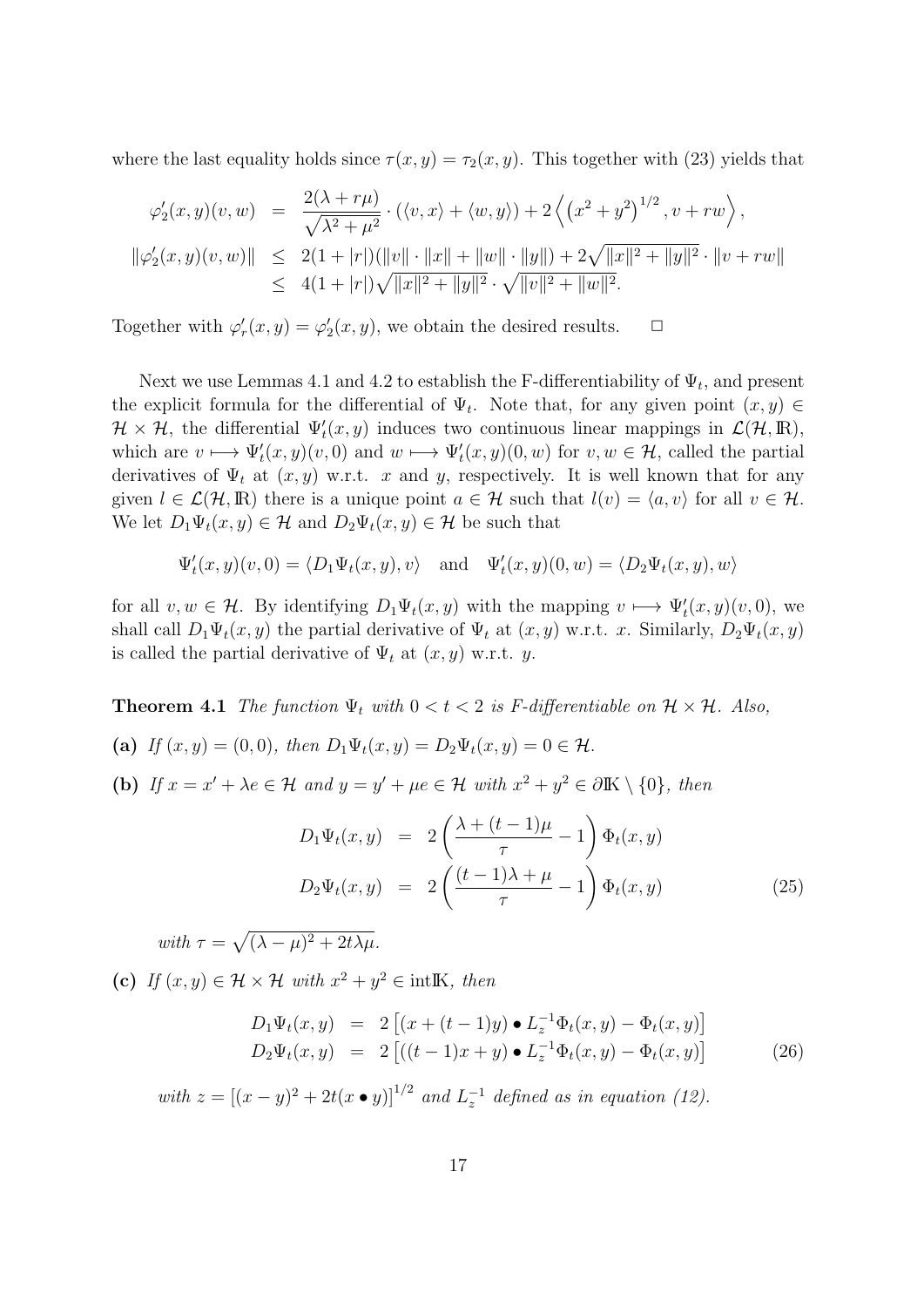**Proof.** For  $0 < t < 2$ , we consider the mapping  $S_t : \mathcal{H} \times \mathcal{H} \to \mathcal{H} \times \mathcal{H}$  defined by

$$
S_t(x, y) := (x + (t-1)y, \sqrt{t(2-t)}y).
$$

Note that  $S_t \in GL(\mathcal{H} \times \mathcal{H})$  with the inverse given by

$$
S_t^{-1}(x,y) = \left(x + \frac{1-t}{\sqrt{t(2-t)}}y, \frac{y}{\sqrt{t(2-t)}}\right) \quad \text{for any } x, y \in \mathcal{H},
$$

and

$$
\Phi_t \circ S_t^{-1}(x, y) = \left(x^2 + y^2\right)^{1/2} - \left(x + \sqrt{2t^{-1} - 1} y\right). \tag{27}
$$

Therefore, every  $\Phi_t$  is continuously F-differentiable on the open set

$$
\Omega := \left\{ (x, y) \in \mathcal{H} \times \mathcal{H} \mid (x - y)^2 + 2t(x \bullet y) \in \text{intK} \right\}
$$
  
= 
$$
\left\{ (x, y) \in \mathcal{H} \times \mathcal{H} \mid x^2 + y^2 \in \text{intK} \right\},
$$
 (28)

if the mapping  $(x, y) \mapsto (x^2 + y^2)^{1/2}$  is continuously F-differentiable on  $\Omega$ , where the second equality in (28) is due to Lemma 3.2. Since the mapping  $x \mapsto x^2$  is continuously F-differentiable on *H*, the mapping  $(x, y) \mapsto x^2 + y^2$  is continuously F-differentiable on  $\mathcal{H} \times \mathcal{H}$ . By Lemma 4.1 (a),  $(x, y) \mapsto (x^2 + y^2)^{1/2}$  is then continuously F-differentiable on  $\Omega$ . It remains to show that  $\Psi_t$  is F-differentiable on

$$
\partial\Omega = \{(x, y) \in \mathcal{H} \times \mathcal{H} \mid (x - y)^2 + 2t(x \bullet y) \in \partial \mathbb{K}\}\
$$
  
= 
$$
\{(x, y) \in \mathcal{H} \times \mathcal{H} \mid x^2 + y^2 \in \partial \mathbb{K}\}.
$$
 (29)

From equation (27), for any  $x, y \in \mathcal{H}$ ,

$$
\Psi_t \circ S_t^{-1}(x, y) = ||\Phi_t \circ S_t^{-1}(x, y)||^2 = ||(x^2 + y^2)^{1/2} - (x + \sqrt{2t^{-1} - 1} y)||^2,
$$
  
=  $||x||^2 + ||y||^2 - \psi_r(x, y) + ||x + ry||^2$ 

with  $r =$ *√*  $2t^{-1} - 1$ . Notice that the mapping  $x \mapsto ||x||^2$  is continuously differentiable, whereas by Lemma 4.2 (a) the mapping  $\psi_r(x, y)$  is F-differentiable at every point of  $\partial\Omega$ . Therefore,  $\Psi_t$  is F-differentiable on the set  $\partial\Omega$ .

(a) By Lemma 4.2,  $\Psi'_{t}(0,0)$  is the zero mapping in  $\mathcal{L}(\mathcal{H} \times \mathcal{H}, \mathbb{R})$ , which implies that

$$
D_1\Psi_t(0,0) = D_2\Psi_t(0,0) = 0 \in \mathcal{H}.
$$

We next compute the partial derivatives of  $\Psi_t$  at points in  $\mathcal{H} \times \mathcal{H} \setminus \{(0,0)\}\.$  From the definition of  $\Psi_t$ , it follows that for any  $x, y \in \mathcal{H}$ ,

$$
\Psi_t(x, y) = ||x + (t - 1)y||^2 + t(2 - t)||y||^2 - \psi_r \circ S_t(x, y) + ||x + y||^2
$$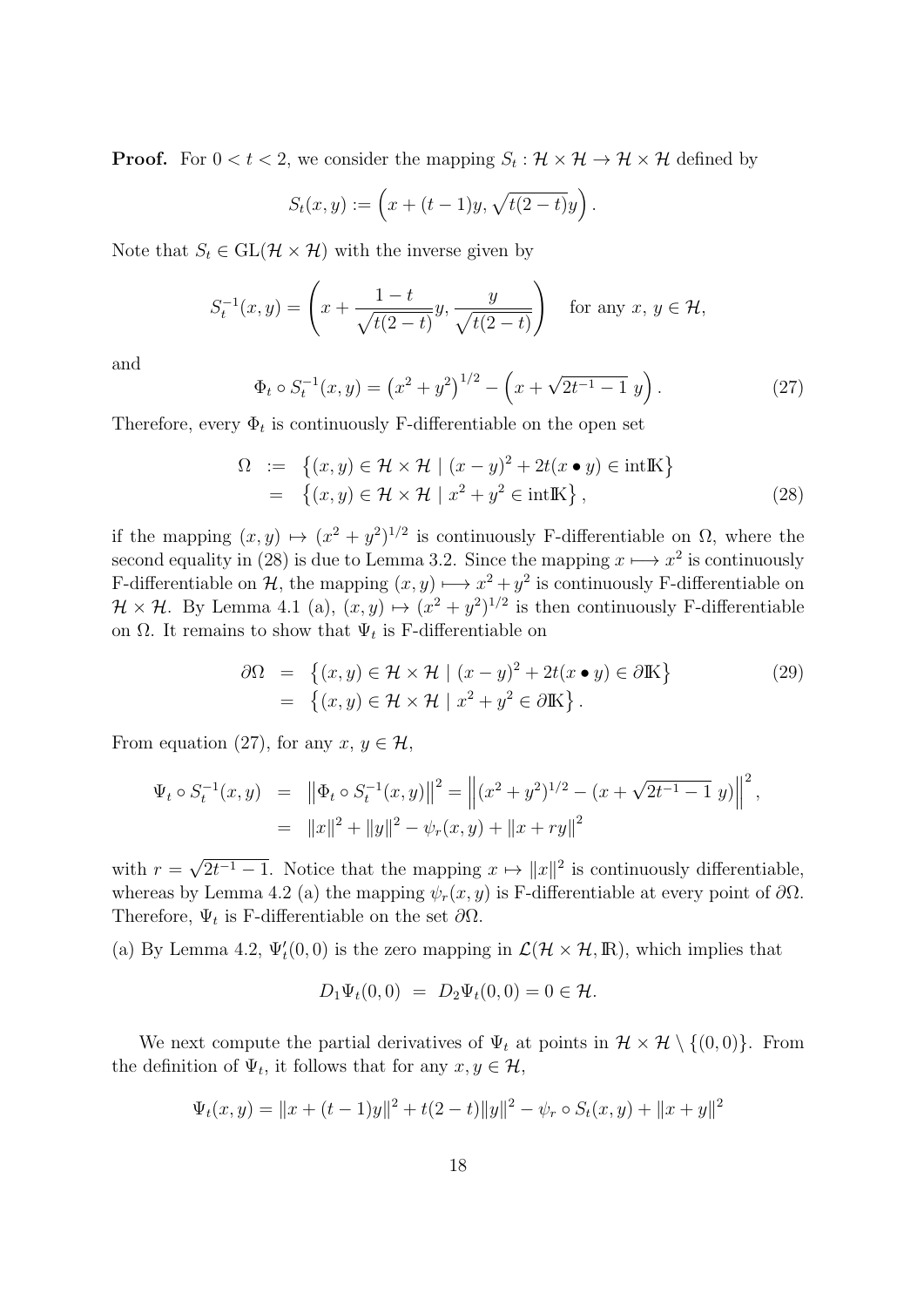with  $r =$ *√*  $2t^{-1} - 1$ . Therefore, for all  $v, w \in \mathcal{H}$ , we have

$$
\Psi'_t(x,y)(v,w) = 2\langle x + (t-1)y, v + (t-1)w \rangle + 2t(2-t)\langle y, w \rangle
$$
  

$$
-\psi'_r(S_t(x,y)) \circ S_t(v,w) + 2\langle x + y, v + w \rangle,
$$

which in turn implies that

$$
\Psi'_t(x, y)(v, 0) = 2\langle 2x + ty, v \rangle - \psi'_r(S_t(x, y)) \circ S_t(v, 0), \tag{30}
$$

$$
\Psi'_t(x, y)(0, w) = 2\langle tx + 2y, w \rangle - \psi'_r(S_t(x, y)) \circ S_t(0, w). \tag{31}
$$

(b) Let  $x = x' + \lambda e \in \mathcal{H}$  and  $y = y' + \mu e \in \mathcal{H}$  with  $x^2 + y^2 \in \partial \mathbb{K} \setminus \{0\}$ , and write

$$
a = x + (t - 1)y
$$
,  $b = \sqrt{t(2 - t)}y$ ,  $c = (t - 1)x + y$ , and  $z = (a^2 + b^2)^{1/2}$ .

Note that  $z \in \partial \mathbb{K} \setminus \{0\}$  and  $\Phi_t(x, y) = z - (x + y)$ . It follows from Lemma 4.2 (b) that

$$
\psi_r'(a,b)(v,w) = \frac{2(\alpha + r\beta)}{\sqrt{\alpha^2 + \beta^2}} \cdot (\langle a,v \rangle + \langle b,w \rangle) + 2\langle z,v+rw \rangle
$$

for all  $v, w \in \mathcal{H}$ , where  $\alpha = \langle a, e \rangle = \lambda + (t - 1)\mu$  and  $\beta = \langle b, e \rangle = \sqrt{t(2 - t)}\mu$ . Since

$$
\alpha + r\beta = \lambda + \mu
$$
,  $\alpha^2 + \beta^2 = \tau^2$  and  $v + (t - 1)w + r\sqrt{t(2 - t)}w = v + w$ ,

we have

$$
\psi'_r(S_t(x,y)) \circ S_t(v,w) = \psi'_r(a,b)(v + (t-1)w, \sqrt{t(2-t)}w)
$$
  
= 
$$
\frac{2(\lambda + \mu)}{\tau} \cdot (\langle a, v \rangle + \langle c, w \rangle) + 2\langle z, v + w \rangle.
$$

This means that

$$
\psi'_r(S_t(x,y)) \circ S_t(v,0) = \frac{2(\lambda + \mu)}{\tau} \cdot \langle a, v \rangle + 2\langle z, v \rangle,
$$
  

$$
\psi'_r(S_t(x,y)) \circ S_t(0,w) = \frac{2(\lambda + \mu)}{\tau} \cdot \langle c, w \rangle + 2\langle z, w \rangle.
$$

Using equations (30) and (31), it then follows that

$$
\frac{1}{2}D_1\Psi_t(x,y) = 2x + ty - \frac{\lambda + \mu}{\tau} \cdot a - z = \left(1 - \frac{\lambda + \mu}{\tau}\right)a - \Phi_t(x,y)
$$
  

$$
\frac{1}{2}D_2\Psi_t(x,y) = tx + 2y - \frac{\lambda + \mu}{\tau} \cdot c - z = \left(1 - \frac{\lambda + \mu}{\tau}\right)c - \Phi_t(x,y).
$$

Now to obtain the two equalities in (25), it suffices to prove that

$$
\frac{\lambda + (t - 1)\mu}{\tau} \Phi_t(x, y) = \left(1 - \frac{\lambda + \mu}{\tau}\right) a,
$$
\n
$$
\frac{(t - 1)\lambda + \mu}{\tau} \Phi_t(x, y) = \left(1 - \frac{\lambda + \mu}{\tau}\right) c.
$$
\n(32)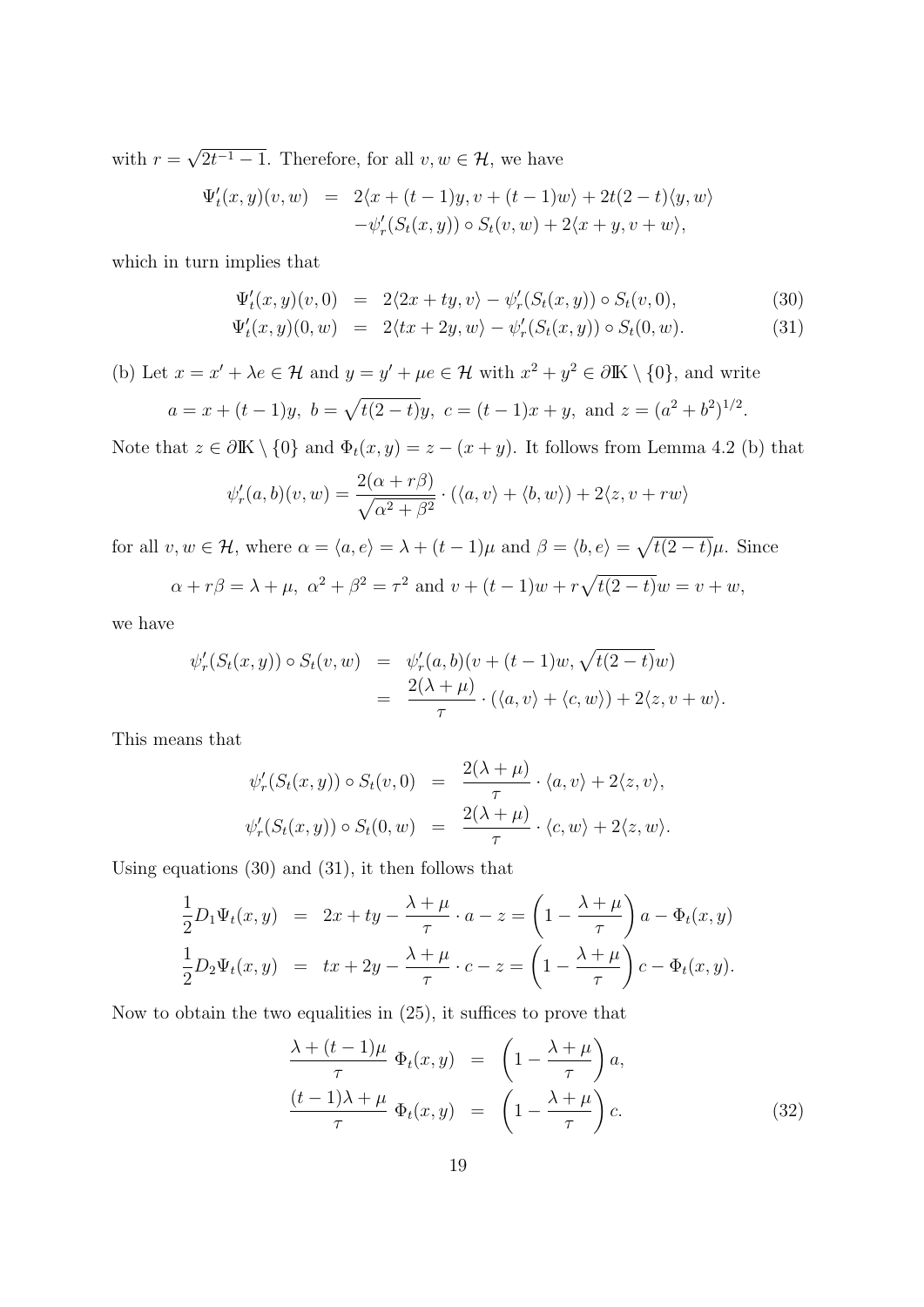Since  $\alpha = \langle a, e \rangle$  and  $\tau = \langle z, e \rangle$ , we write  $a = a' + \alpha e$  and  $z = z' + \tau e$  with

$$
a' = x' + (t - 1)y'
$$
 and  $\zeta = \frac{(\lambda + (t - 1)\mu)x' + (\lambda(t - 1) + \mu)y'}{\tau}$ .

Noting that  $\Phi_t(x, y) = z - (x + y)$ , we readily have

$$
\frac{\lambda + (t-1)\mu}{\tau} \langle \Phi_t(x, y), e \rangle = \frac{\alpha}{\tau} (\tau - \lambda - \mu) = \left(1 - \frac{\lambda + \mu}{\tau}\right) \alpha.
$$

On the other hand, since  $\lambda y' = \mu x'$  by Lemma 3.2, it is not hard to verify that

$$
\lambda a' = \alpha x', \quad \mu a' = \alpha y', \quad \frac{\alpha}{\tau}(x' + y') = \frac{\lambda + \mu}{\tau}a',
$$

$$
\frac{\alpha}{\tau}z' = \frac{\lambda + (t - 1)\mu}{\tau} \cdot \frac{\lambda a'}{\tau} + \frac{\lambda(t - 1) + \mu}{\tau} \cdot \frac{\mu a'}{\tau} = a',
$$

and consequently

$$
\frac{\alpha}{\tau}(z'-x'-y') = \left(1 - \frac{\lambda + \mu}{\tau}\right)a'.
$$

The two sides show that the first equality in (32) holds. Using the similar arguments, we can prove that the second equality in (32) also holds.

(c) Write  $q(x, y) = x^2 + y^2$ . Then, by the definition of  $\sigma(x)$  given by Lemma 4.1,

$$
\psi_r(x,y) = \langle \sigma(q(x,y)), x+y \rangle.
$$

Applying the Chain Rule of differential, we have for any  $v, w \in \mathcal{H}$ 

$$
\psi'_r(S_t(x,y)) \circ S_t(v,w) = 2\langle \sigma'(z^2) \circ q'(S_t(x,y)) \circ S_t(v,w), x+y \rangle + 2\langle z, v+w \rangle,
$$

and consequently,

$$
\psi'_r(S_t(x,y)) \circ S_t(v,0) = 2\langle \sigma'(z^2) \circ q'(S_t(x,y))(v,0), x+y \rangle + 2\langle z,v \rangle
$$
  

$$
\psi'_r(S_t(x,y)) \circ S_t(0,w) = 2\langle \sigma'(z^2) \circ q'(S_t(x,y))((t-1)w, \sqrt{t(2-t)}w), x+y \rangle
$$
  

$$
+2\langle z,w \rangle.
$$

Noting that  $q'(x, y)(v, w) = 2(x \cdot v) + 2(y \cdot w)$  and  $\sigma'(z^2)$  is self-adjoint, we have

$$
\langle \sigma'(z^2) \circ q'(S_t(x, y))(v, 0), x + y \rangle = 2\langle a \bullet v, \sigma'(z^2)(x + y) \rangle = 2\langle v, a \bullet \sigma'(z^2)(x + y) \rangle
$$

and

$$
\begin{aligned}\n&\left\langle \sigma'(z^2) \circ q'(S_t(x, y))((t - 1)w, \sqrt{t(2 - t)}w), x + y \right\rangle \\
&= 2(t - 1) \left\langle w, b \bullet \sigma'(z^2)(x + y) \right\rangle + 2t(2 - t) \left\langle w, b \bullet \sigma'(z^2)(x + y) \right\rangle \\
&= 2 \left\langle w, b \bullet \sigma'(z^2)(x + y) \right\rangle.\n\end{aligned}
$$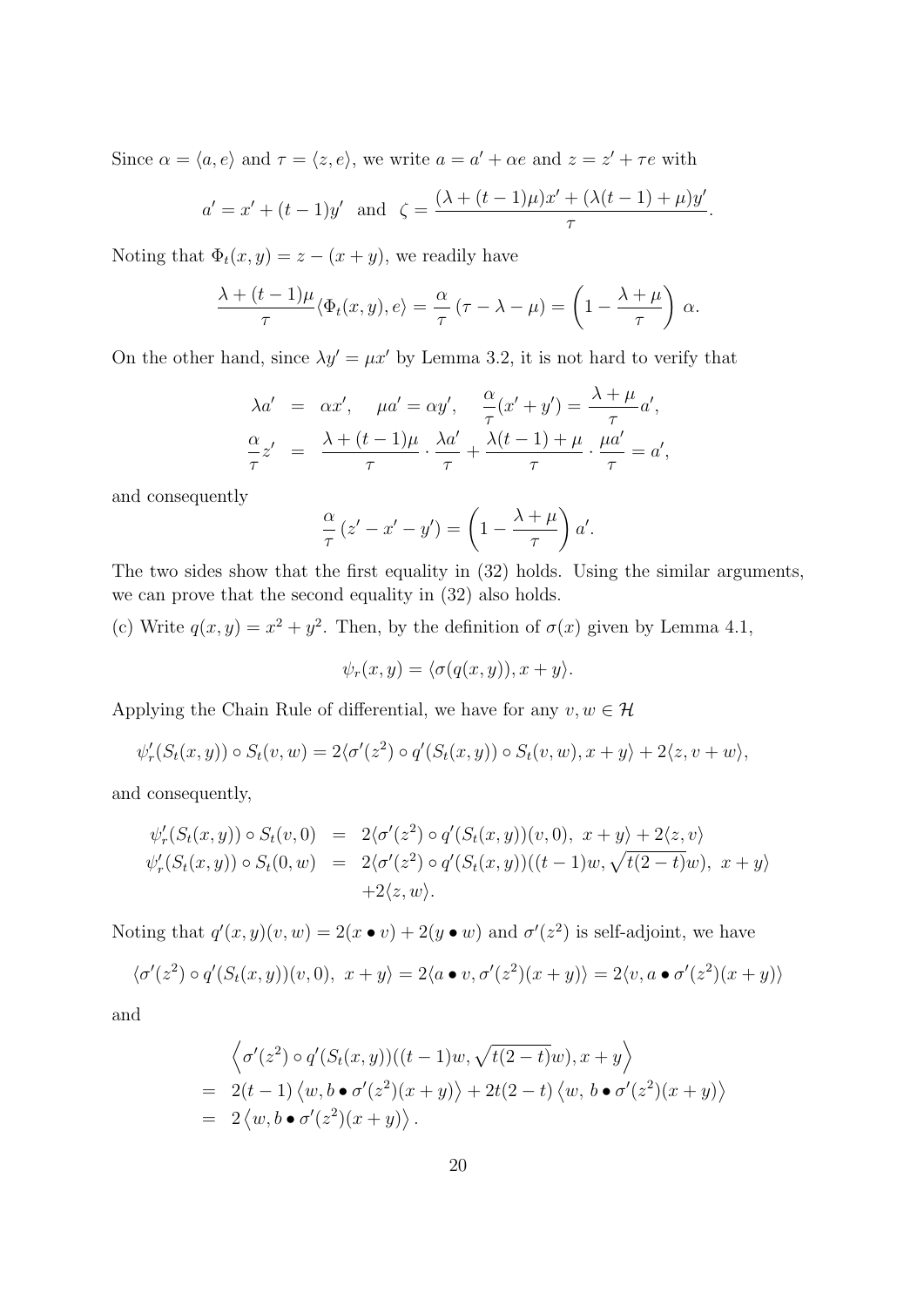Together with equations  $(30)$ – $(31)$ , it then follows that

$$
\frac{1}{2}D_1\Psi_t(x,y) = 2x + ty - 2a \bullet \sigma'(z^2)(x+y) - z,
$$
  

$$
\frac{1}{2}D_2\Psi_t(x,y) = tx + 2y - 2b \bullet \sigma'(z^2)(x+y) - z.
$$

From Lemma 4.1, we have  $2\sigma'(z^2)v = L_z^{-1}v$  for all  $v \in \mathcal{H}$ . Therefore,

$$
\frac{1}{2}D_1\Psi_t(x,y) = (x + (t-1)y) - \Phi_t(x,y) - a \bullet L_z^{-1}(x+y) \n= a \bullet L_z^{-1}z - \Phi_t(x,y) - a \bullet L_z^{-1}(x+y) \n= a \bullet L_z^{-1}\Phi_t(x,y) - \Phi_t(x,y),
$$

where the second equality is using  $L_z^{-1}z = e$ . This proves the first equality in (26). Similar, we can obtain the second equality in  $(26)$ . The proof is complete.  $\Box$ 

In what follows, we investigate the continuity of the differential  $\Psi'_{t}$ . From the proof of Theorem 4.1, we see that, to establish the continuity of  $\Psi'_{t}$  in  $H \times H$ , it suffices to show that the differential of  $\psi_r$  is continuous at every point  $(a, b) \in \partial \Omega$ . The following proposition shows that  $\psi'_r$  is continuous at  $\partial\Omega\setminus\{(0,0)\}.$ 

**Proposition 4.1** Let  $\psi_r$  be defined as in Lemma 4.2. Then its F-differential is contin*uous at every point*  $(a, b) \in \partial\Omega \setminus \{(0, 0)\}.$ 

**Proof.** We shall use notations given in the proof of Lemma 4.2. Recall that

$$
\psi_r(x, y) = \varphi_1(x, y) + \varphi_2(x, y) \quad \text{for any } (x, y) \in U,
$$

and  $\varphi_2$  is continuously F-differentiable on *U*, particularly at  $(a, b)$ . To prove the continuity of F-differential of  $\varphi_1$  at  $(a, b)$ , we recall that  $\varphi'_1(x, y) = 0 \in \mathcal{L}(\mathcal{H} \times \mathcal{H}, \mathbb{R})$  whenever  $(x, y) \in U$  with  $x^2 + y^2 \in \partial \mathbb{K}$ . Hence, for any  $(x, y) \in U$  with  $x^2 + y^2 \in \text{int} \mathbb{K}$ ,

$$
\varphi'_1(x,y)(v,w) - \varphi'_1(a,b)(v,w) = \frac{2\tau'_1(x,y)(v,w)}{\sqrt{\tau_1(x,y)}}\varphi_3(x,y) + \sqrt{\tau_1(x,y)}\varphi'_3(x,y)(v,w).
$$

From the proof of Lemma 4.2, we know that for any  $(x, y) \in U$  and any  $v, w \in \mathcal{H}$ ,

$$
\|\tau_1'(x,y)(v,w)\| \le 6c(\|v\| + \|w\|) \quad \text{and} \quad \|\varphi_3'(x,y)(v,w)\| \le M_1(\|v\| + \|w\|),
$$

where  $M_1 > 0$  and  $c > 0$  are constants. In addition, from the expression of  $\varphi_3(x, y)$  and Lemma 3.3, it follows that for any  $(x, y) \in U$  with  $x^2 + y^2 \in \text{intK}$ ,

$$
|\varphi_3(x,y)| = \left| \lambda + \gamma \mu - \left\langle \frac{\lambda x' + \mu y'}{\|\lambda x' + \mu y'\|}, x' + ry' \right\rangle \right|
$$
  
\$\leq \left| \lambda - \left\langle \frac{\lambda x' + \mu y'}{\|\lambda x' + \mu y'\|}, x' \right\rangle \right| + |r| \left| \mu - \left\langle \frac{\lambda x' + \mu y'}{\|\lambda x' + \mu y'\|}, y' \right\rangle \right|\$  
\$\leq (1 + |r|) \cdot \tau\_1(x, y).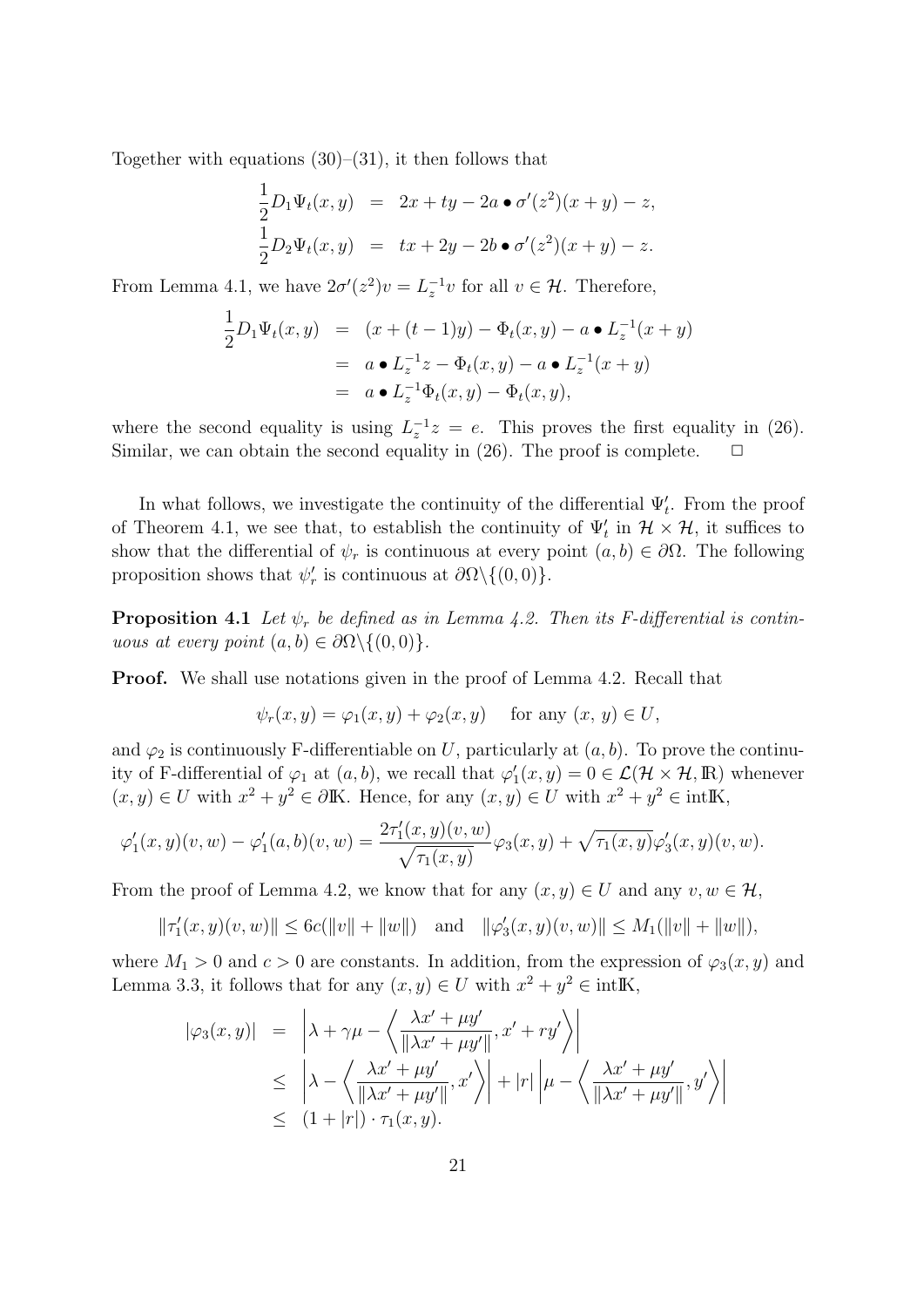Now, for any  $(x, y) \in U$  with  $x^2 + y^2 \in \text{int} \mathbb{K}$  and for any  $v, w \in \mathcal{H}$ , we have

$$
|\varphi_1'(x,y)(v,w) - \varphi_1'(a,b)(v,w)| \le [12c(1+|r|) + M_1] \sqrt{\tau_1(x,y)} \cdot (\|v\| + \|w\|),
$$

which in turn implies that

$$
\|\varphi_1'(x,y) - \varphi_1'(a,b)\| \le 2[12c(1+|r|) + M_1]\sqrt{\tau_1(x,y)} \text{ for any } (x,y) \in U.
$$

Since  $\tau_1(a, b) = 0$ , we have  $\|\varphi'_1(x, y) - \varphi'_1(a, b)\| \to 0$  as  $(x, y) \to (a, b)$ .  $\Box$ 

To prove the continuity of the differential  $\psi'_r$  at  $(0,0)$ , we need the following lemma which establishes the boundedness of the differentials of  $(x, y) \mapsto (x^2 + y^2)^{1/2}$  on  $\Omega$ .

**Lemma 4.3** Let  $\sigma : \mathbb{K} \to \mathbb{K}$  be given as in Lemma 4.1 and  $q(x, y) := x^2 + y^2$  for any  $x, y \in \mathcal{H}$ *. Then*  $\hat{\sigma} = \sigma \circ q$  *is continuously F-differentiable on*  $\Omega$ *, and moreover, there is a* constant  $C_1 > 0$  such that  $\|\hat{\sigma}'(x, y)\| \leq C_1$  for all  $(x, y) \in \Omega$ .

**Proof.** Since  $\sigma$  is continuously F-differentiable on intIK, and *q* is continuously Fdifferentiable on  $\mathcal{H} \times \mathcal{H}$ , it follows that  $\hat{\sigma}$  is continuously F-differentiable on  $\Omega$ . In the following, we prove that the F-differential of  $\hat{\sigma}$  is bounded on  $\Omega$ . For any point  $(x, y) \in \Omega$ , we write  $x = x' + \lambda e$  and  $y = y' + \mu e$ . Then, for all  $v, w \in \mathcal{H}$ ,

$$
q'(x,y)(v,w) = 2[(v, e)x' + \lambda v + \langle v, x'\rangle e + \langle w, e\rangle y' + \mu w + \langle w, y'\rangle e].
$$

Now, applying Lemma 4.1 (a) yields that

$$
\hat{\sigma}'(x, y)(v, w) = \sigma'(x^2 + y^2) \circ q'(x, y)(v, w)
$$
  
\n
$$
= \frac{\sqrt{\tau_1 \tau_2}}{2\tau} \cdot \left\langle (x^2 + y^2)^{-1/2}, q'(x, y)(v, w) \right\rangle (x^2 + y^2)^{-1/2}
$$
  
\n
$$
+ \frac{1}{2\tau} \cdot [q'(x, y)(v, w) - \left\langle q'(x, y)(v, w), e \right\rangle e],
$$
\n(33)

where  $\tau = \tau(x, y)$  and  $\tau_j = \tau_j(x, y)$  for  $j = 1, 2$  with  $\tau(x, y)$  and  $\tau_j(x, y)$  given as in the proof of Lemma 4.2. Using a direct computation and noting that  $\sqrt{\|x\|^2 + \|y\|^2} \leq \sqrt{2}\tau$ ,

$$
\frac{1}{2\tau} \|q'(x,y)(v,w) - \langle q'(x,y)(v,w), e \rangle e\| \leq \frac{2}{\tau} \sqrt{\|x\|^2 + \|y\|^2} \cdot \sqrt{\|v\|^2 + \|w\|^2}
$$
  

$$
\leq 2\sqrt{2} \sqrt{\|v\|^2 + \|w\|^2}.
$$
 (34)

By writing  $z = \frac{\lambda x' + \mu y'}{\|\lambda x' + \mu y' \|}$  $\frac{\lambda x' + \mu y'}{\|\lambda x' + \mu y'\|}$  and using equations (10) and (19), it follows that

$$
(x^{2} + y^{2})^{-1/2} = \frac{1}{\sqrt{\tau_{1}\tau_{2}}} \left( \frac{-\lambda x' - \mu y'}{\tau} + \tau e \right)
$$
  
= 
$$
\frac{1}{\sqrt{\tau_{1}\tau_{2}}} \left( \frac{\sqrt{\tau_{1}} - \sqrt{\tau_{2}}}{2} z + \frac{\sqrt{\tau_{2}} + \sqrt{\tau_{1}}}{2} e \right).
$$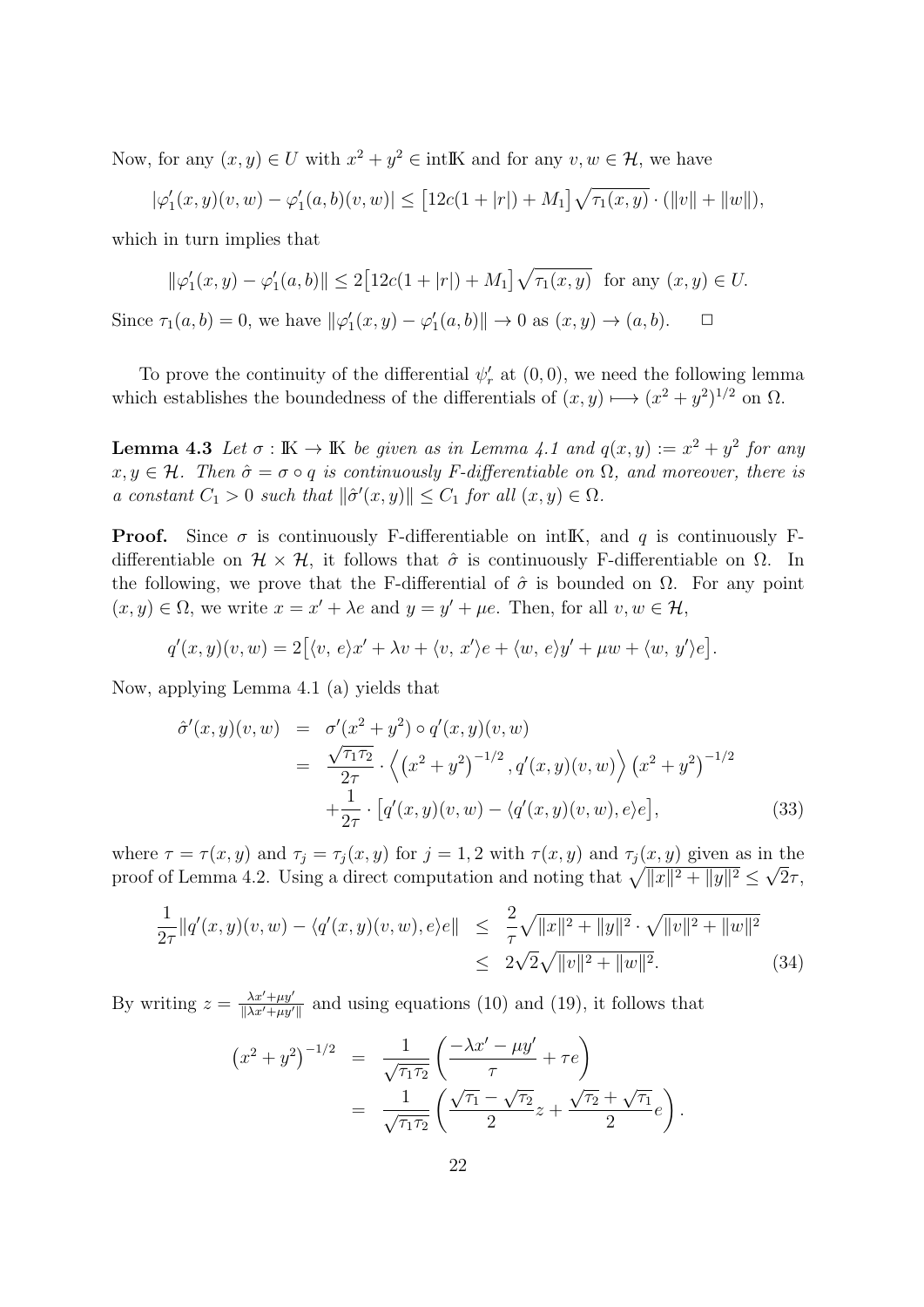This together with the expression of  $q'(x, y)(v, w)$  implies that

$$
\left\langle \left(x^2 + y^2\right)^{-1/2}, q'(x, y)(v, w) \right\rangle
$$
  
=  $(\tau_1 \tau_2)^{-1/2} \left( \sqrt{\tau_1} - \sqrt{\tau_2} \right) \left[ \langle v, e \rangle \langle z, x' \rangle + \lambda \langle z, v \rangle + \langle w, e \rangle \langle z, y' \rangle + \mu \langle z, w \rangle \right]$   
+  $(\tau_1 \tau_2)^{-1/2} \left( \sqrt{\tau_2} + \sqrt{\tau_1} \right) \left[ \lambda \langle v, e \rangle + \langle v, x' \rangle + \mu \langle w, e \rangle + \langle w, y' \rangle \right]$   
=  $\tau_2^{-1/2} \left[ (\lambda + \langle z, x' \rangle) \langle v, e \rangle + \langle x' + \lambda z, v \rangle + (\mu + \langle z, y' \rangle) \langle w, e \rangle + \langle \mu z + y', w \rangle \right]$   
+  $\tau_1^{-1/2} \left[ (\lambda - \langle z, x' \rangle) \langle v, e \rangle + \langle x' - \lambda z, v \rangle + (\mu - \langle z, y' \rangle) \langle w, e \rangle + \langle y' - \mu z, w \rangle \right].$ 

Noting that

$$
||x' + \lambda z|| + ||y' + \mu z|| \leq \sqrt{2}(||x|| + ||y||) \leq 2\sqrt{\tau_2},
$$
  

$$
|\lambda + \langle z, x' \rangle| + |\mu + \langle z, y' \rangle| \leq \sqrt{2}(||x|| + ||y||) \leq 2\sqrt{\tau_2},
$$

it follows that

$$
\frac{1}{\sqrt{\tau_2}}\|(\lambda + \langle z, x' \rangle)\langle v, e \rangle + \langle x' + \lambda z, v \rangle + (\mu + \langle z, y' \rangle)\langle w, e \rangle + \langle \mu z + y', w \rangle\| \le 4(\|v\| + \|w\|).
$$

On the other hand, applying Lemma 3.3, we have

$$
\frac{1}{\sqrt{\tau_1}}\|(\lambda - \langle z, x' \rangle)\langle v, e \rangle + \langle x' - \lambda z, v \rangle + (\mu - \langle z, y' \rangle)\langle w, e \rangle + \langle y' - \mu z, w \rangle\| \le 2(\|v\| + \|w\|).
$$

Therefore,

$$
\left| \langle (x^2 + y^2)^{-1/2}, q'(x, y)(v, w) \rangle \right| \le 6(||v|| + ||w||) \le 12\sqrt{||v||^2 + ||w||^2}.
$$
 (35)

In addition, since

$$
\left\| \left( x^2 + y^2 \right)^{-1/2} \right\|^2 = \left\langle \left( x^2 + y^2 \right)^{-1}, e \right\rangle = \frac{\|x\|^2 + \|y\|^2}{\tau_1 \tau_2} \le \frac{2\tau^2}{\tau_1 \tau_2},
$$

we also have

$$
\left\| \frac{\sqrt{\tau_1 \tau_2}}{2\tau} \left( x^2 + y^2 \right)^{-1/2} \right\| \le \frac{1}{\sqrt{2}}.
$$
\n(36)

Now combining the inequalities  $(34)$ – $(36)$  with equation  $(33)$  leads to

$$
\|\hat{\sigma}'(x, y)(v, w)\| \le 8\sqrt{2}\sqrt{\|v\|^2 + \|w\|^2}
$$

for all  $(x, y) \in \Omega$  and  $v, w \in \mathcal{H}$ . Therefore,  $\|\hat{\sigma}'(x, y)\| \leq 8$ 2 for all  $(x, y) \in \Omega$ .  $\Box$ 

**Proposition 4.2** *Let*  $\psi_r$  *be the mapping defined as in Lemma 4.2. Then, there is a constant*  $C > 0$ *, independent of r, such that* 

$$
\|\psi_r'(x,\,y)\| \le C(1+|r|)\sqrt{\|x\|^2 + \|y\|^2} \quad \text{for all } x,\, y \in \mathcal{H}.
$$

*Consequently, the F-differential of*  $\psi_r$  *is continuous at*  $(0, 0) \in \mathcal{H} \times \mathcal{H}$ *.*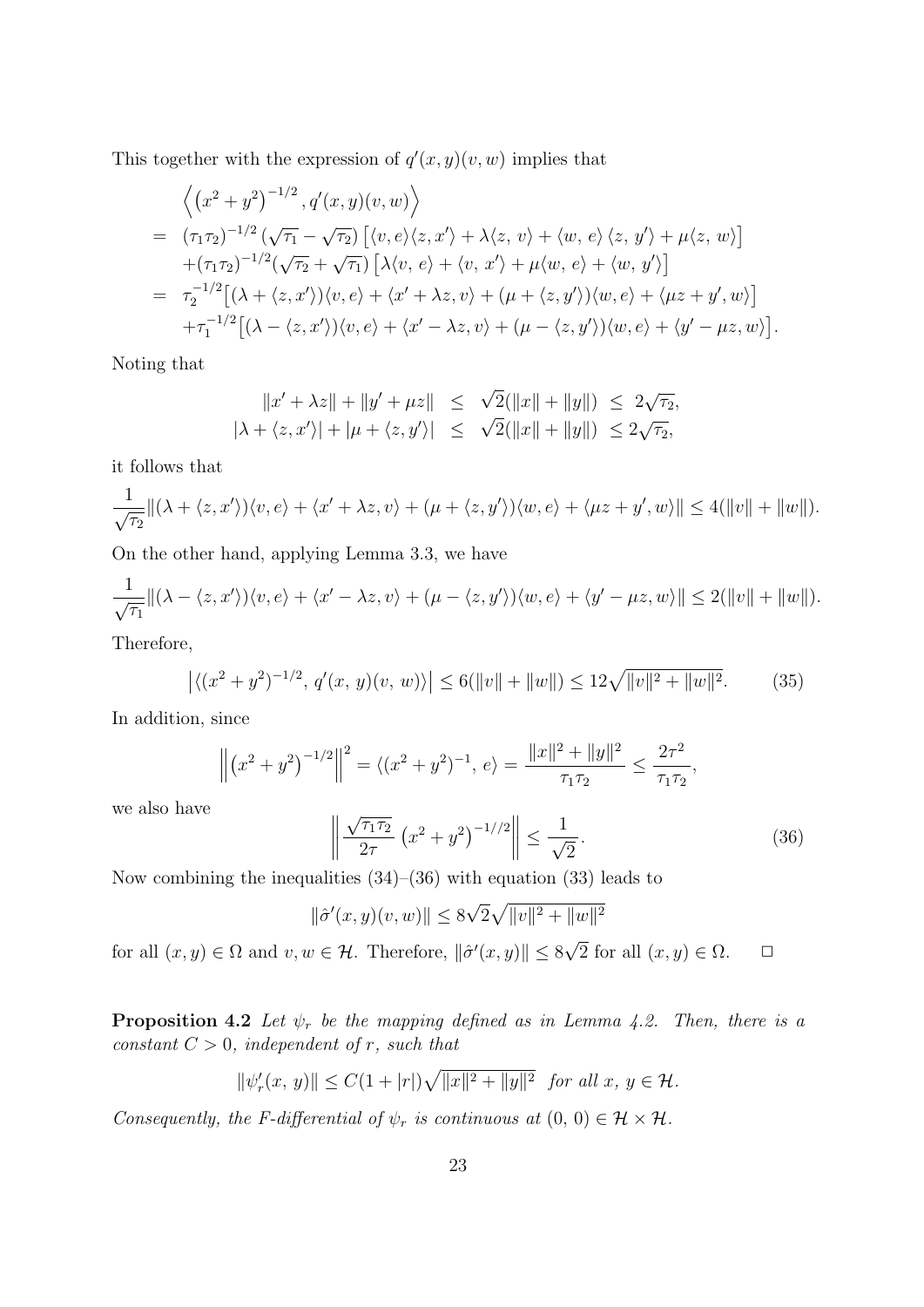**Proof.** From Lemma 4.2(b), we have  $\psi'_r(0,0) = 0$ . So, it suffices to prove the inequality given in the theorem for  $(x, y) \in \mathcal{H} \times \mathcal{H} \setminus \{(0, 0)\}\)$ . Let  $\hat{\sigma}$  be given as in Lemma 4.3. Then, from the definition of  $\psi_r$ , it follows that for any  $(x, y) \in \Omega$  and for  $v, w \in \mathcal{H}$ ,

$$
\psi'_r(x,y)(v,w) = 2\langle \hat{\sigma}'(x,y)(v,w), x+ry \rangle + 2\langle \hat{\sigma}(x,y), v+rw \rangle.
$$

By Lemma 4.3, there is a constant  $C_1 > 0$  such that for any  $(x, y) \in \Omega$  and  $v, w \in \mathcal{H}$ 

$$
2|\langle \hat{\sigma}'(x,y)(v,w), x+ry \rangle| \leq 2C_1(1+|r|)\sqrt{\|v\|^2+\|w\|^2}\sqrt{\|x\|^2+\|y\|^2}.
$$

In addition, from the definition of  $\hat{\sigma}(x, y)$ , we also have

$$
2|\langle \hat{\sigma}(x,y), v+rw \rangle| \leq 2(1+|r|)\sqrt{\|x\|^2+\|y\|^2} \cdot \sqrt{\|v\|^2+\|w\|^2}.
$$

The last three equations show that, for  $(x, y) \in \Omega$ ,

$$
\|\psi_r'(x,y)\| \le 2(C_1+1)(1+|r|)\sqrt{\|x\|^2+\|y\|^2}.
$$

The inequality together with Lemma 4.1 imply that for all  $(x, y) \in \mathcal{H} \times H$ ,

$$
\|\psi_r'(x,y)\| \le C(1+|r|)\sqrt{\|x\|^2+\|y\|^2},
$$

where  $C = 2 \max\{2, C_1 + 1\}$  is independent of  $r$ .  $\Box$ 

From Theorem 4.1, Prop.4.1 and Prop.4.2, we readily obtain the following result.

**Theorem 4.2** *The function*  $\Psi_t$  *with*  $0 < t < 2$  *is smooth everywhere on*  $\mathcal{H} \times \mathcal{H}$ *.* 

# **5 Stationary point conditions**

From the previous discussions, we learn that the complementarity problem CP(IK*, T*) in the Hilbert space *H* with the continuously F-differentiable mapping  $T : \mathcal{H} \to \mathcal{H}$  can be transformed into an unconstrained smooth minimization problem

$$
\min_{x \in \mathcal{H}} f(x) := \Psi_t(x, T(x)) \quad \text{with} \quad 0 < t < 2. \tag{37}
$$

However, when applying minimization algorithms for (37), we can only expect to obtain stationary points of (37). Thus, it is natural to ask under what conditions each stationary point of the minimization problem  $(37)$  is a solution to the problem  $\text{CP}(\text{K}, T)$ . To achieve this goal, we first establish some favorable properties for the differential  $\Psi'_{t}(x, y)$ . This needs the following key lemma which generalizes the result of [9, Prop. 3.4] to *H*.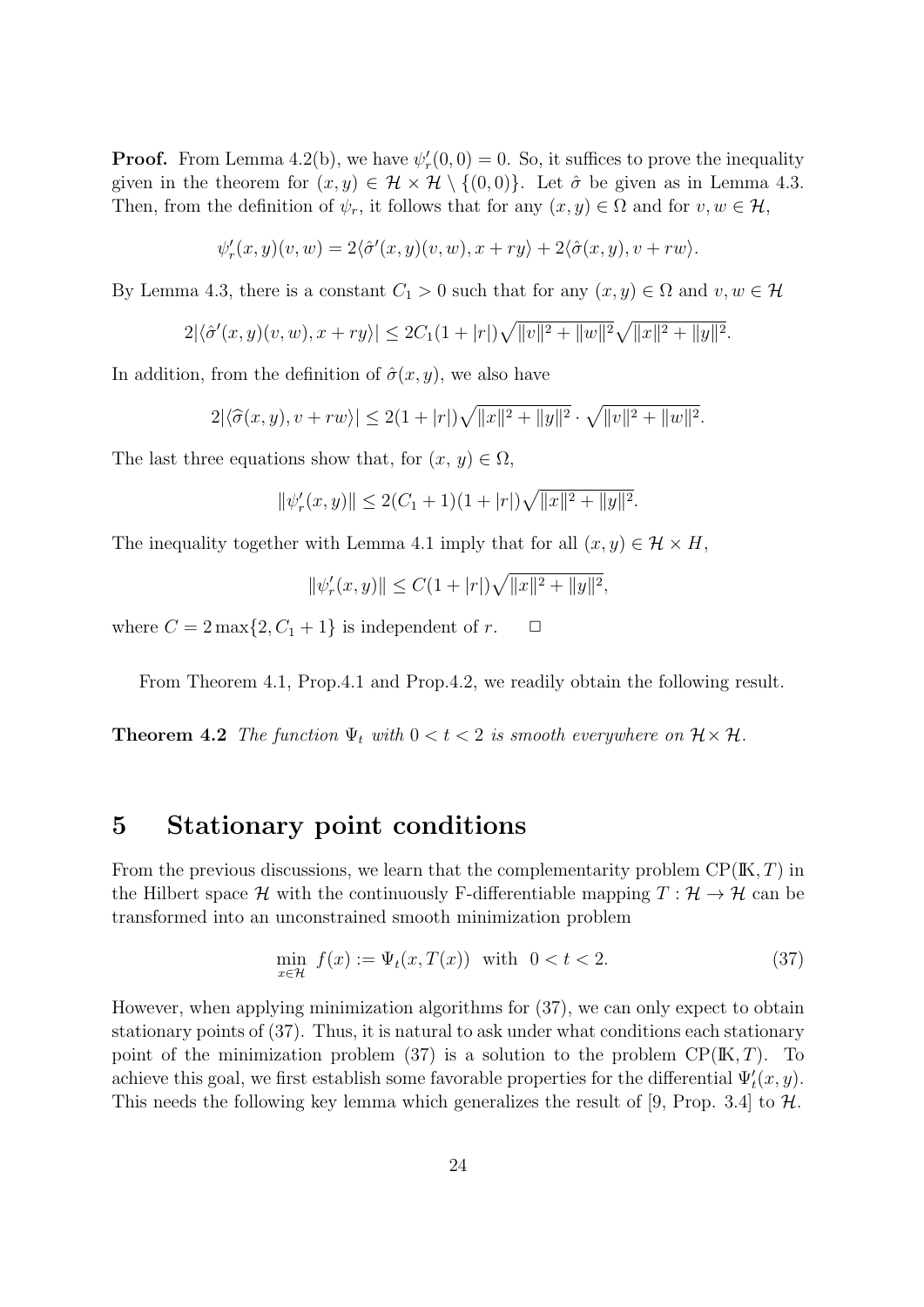**Lemma 5.1** *For any*  $x, y \in \mathcal{H}$  *and*  $z \succ_{\mathbb{K}} 0$ *, the following implications hold* 

$$
z^{2} \succ_{\mathbb{K}} x^{2} + y^{2} \implies L_{z}^{2} - L_{x}^{2} - L_{y}^{2} \succ 0,
$$
\n
$$
z^{2} \succ_{\mathbb{K}} x^{2} \implies z \succ_{\mathbb{K}} x.
$$
\n(38)

*Moreover, the implications (38) and (39) remain true when "<sup>\*</sup>* $\succ$ *" is replaced by "* $\succeq$ *".* 

**Proof.** Similar to [9], we first prove (38) for the case where  $z = (x^2 + y^2 + \delta e)^{1/2}$  for some  $\delta > 0$ . Fix any  $x, y \in \mathcal{H}$  and any  $\delta > 0$ . Let  $z = (x^2 + y^2 + \delta e)^{1/2}$ . It suffices to prove that for any nonzero vector  $h$  in  $H$ ,

$$
0 < \langle h, (L_z^2 - L_x^2 - L_y^2)h \rangle = \langle L_z h, L_z h \rangle - \langle L_z x, L_z x \rangle - \langle L_z y, L_z y \rangle
$$
  
=  $||z \cdot h||^2 - ||x \cdot h||^2 - ||y \cdot h||^2$ .

Let  $x = x' + \lambda e$ ,  $y = y' + \mu e$ ,  $z = z' + \nu e$  and  $h = h' + \xi e$ . We calculate that

$$
||z \bullet h||^{2} - ||x \bullet h||^{2} - ||y \bullet h||^{2} = \xi^{2} ||z||^{2} + \nu^{2} ||h'||^{2} + 4\xi \nu \langle z', h' \rangle + \langle z', h' \rangle^{2}
$$
  
\n
$$
- [\xi^{2} ||x||^{2} + \lambda^{2} ||h'||^{2} + 4\xi \lambda \langle x', h' \rangle + \langle x', h' \rangle^{2}]
$$
  
\n
$$
- [\xi^{2} ||y||^{2} + \mu^{2} ||h'||^{2} + 4\xi \mu \langle y', h' \rangle + \langle y', h' \rangle^{2}]
$$
  
\n
$$
= \xi^{2} [||z||^{2} - ||x||^{2} - ||y||^{2}] + [\nu^{2} - \lambda^{2} - \mu^{2}] ||h'||^{2}
$$
  
\n
$$
+ (\langle z', h' \rangle^{2} - \langle x', h' \rangle^{2} - \langle y', h' \rangle^{2})
$$
  
\n
$$
+ 4 (\xi \nu \langle z', h' \rangle - \xi \lambda \langle x', h' \rangle - \xi \mu \langle y', h' \rangle).
$$
 (40)

From the expression of  $z = (x^2 + y^2 + \delta e)^{1/2}$ , it is not hard to obtain that

$$
z' = \tau^{-1} \left( \lambda x' + \mu y' \right) \text{ and } \nu = \tau,
$$

where

$$
\tau = \sqrt{\frac{||x||^2 + ||y||^2 + \delta e + \sqrt{(||x||^2 + ||y||^2 + \delta e)^2 - 4||\lambda x' + \mu y'||^2}}{2}}.
$$

Substituting the expression of *z'* above into  $\langle z', h' \rangle$  and using  $\nu = \tau$  yields that

$$
\xi \nu \langle z', h' \rangle - \xi \lambda \langle x', h' \rangle - \xi \mu \langle y', h' \rangle = 0 \tag{41}
$$

and

$$
[\nu^2 - \lambda^2 - \mu^2] ||h'||^2 + \langle z', h'\rangle^2 - \langle x', h'\rangle^2 - \langle y', h'\rangle^2
$$
  
= 
$$
[\nu^2 - \lambda^2 - \mu^2] ||h'||^2 + \frac{(\lambda^2 + \mu^2 - \tau^2)(\langle x', h'\rangle^2 + \langle y', h'\rangle^2)}{\tau^2} - \frac{\langle h', \mu x' - \lambda y'\rangle^2}{\tau^2}
$$
  
= 
$$
\frac{(\tau^2 - \lambda^2 - \mu^2)(\tau^2 ||h'||^2 - \langle x', h'\rangle^2 - \langle y', h'\rangle^2)}{\tau^2} - \frac{\langle h', \mu x' - \lambda y'\rangle^2}{\tau^2}.
$$
 (42)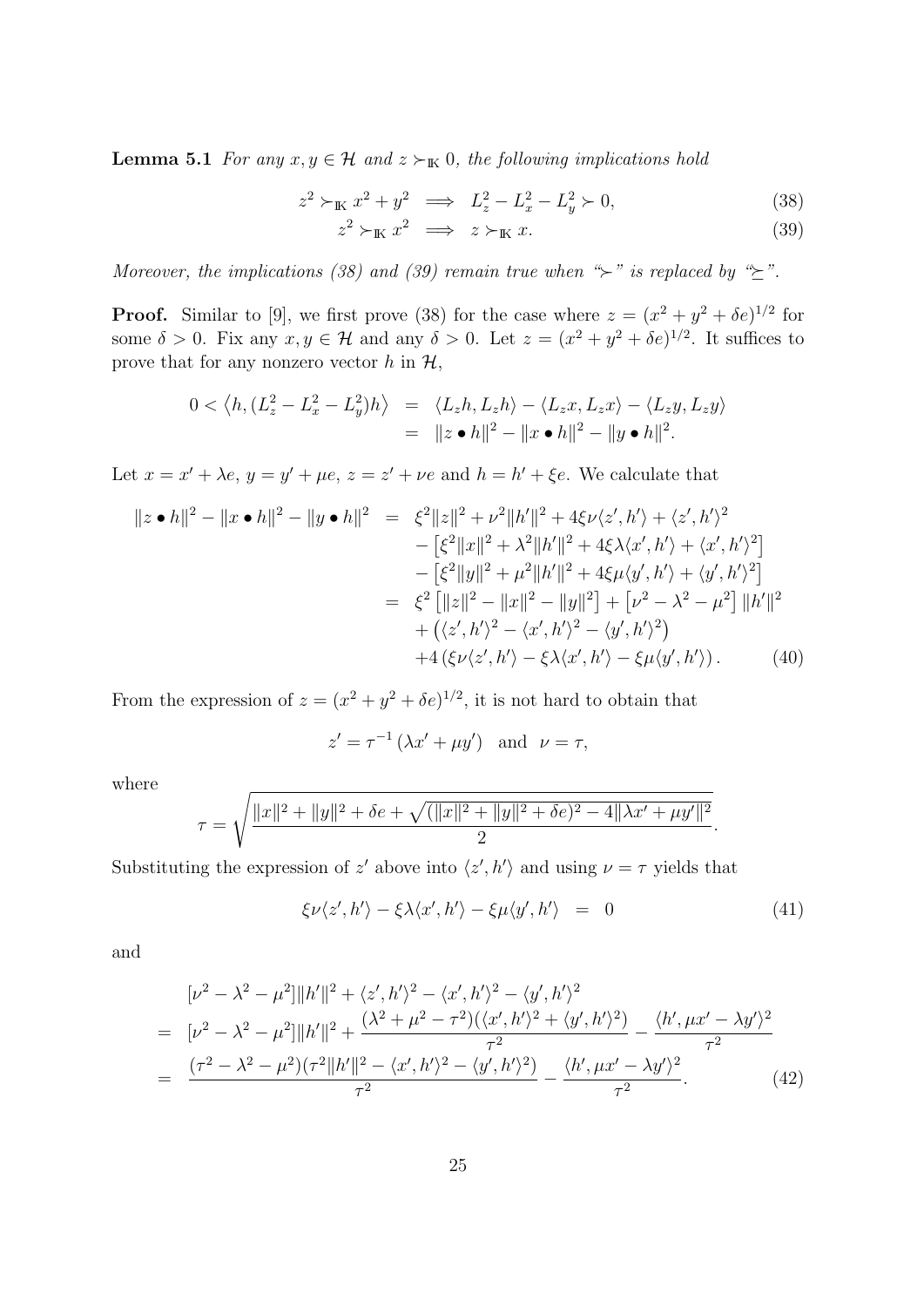Now combining equations  $(41)$ – $(42)$  with equation  $(40)$  yields that

$$
||z \bullet h||^2 - ||x \bullet h||^2 - ||y \bullet h||^2 = \xi^2 \left[ ||z||^2 - ||x||^2 - ||y||^2 \right] - \frac{\langle h', \mu x' - \lambda y' \rangle^2}{\tau^2} + \frac{(\tau^2 - \lambda^2 - \mu^2)(\tau^2 ||h'||^2 - \langle x', h' \rangle^2 - \langle y', h' \rangle^2)}{\tau^2}.
$$
 (43)

Notice that  $||z||^2 = ||x||^2 + ||y||^2 + \delta > ||x||^2 + ||y||^2$  is equivalent to

$$
\frac{\|\lambda x' + \mu y'\|^2}{\tau^2} + \tau^2 > \|x'\|^2 + \lambda^2 + \|y'\|^2 + \mu^2.
$$

Multiplying the two sides of the last inequality with  $\tau^2$ , and then adding  $\mu^2 ||x'||^2 + \lambda^2 ||y'||^2$ to the both sides of the inequality, we obtain

$$
(\lambda^2 + \mu^2)(\|x'\|^2 + \|y'\|^2) + \tau^4 - \tau^2(\|x'\|^2 + \lambda^2 + \|y'\|^2 + \mu^2) > \|\mu x' - \lambda y'\|^2
$$

or

$$
(\tau^2 - ||x'||^2 - ||y'||^2)(\tau^2 - \lambda^2 - \mu^2) > ||\mu x' - \lambda y'||^2.
$$
 (44)

This means that both  $\tau^2 - ||x'||^2 - ||y'||^2$  and  $\tau^2 - \lambda^2 - \mu^2$  are positive or negative. If both are negative, then we would have  $||x'||^2 + ||y'||^2 \geq \tau^2$  and  $\lambda^2 + \mu^2 \geq \tau^2$ , which leads to a contradiction that  $||x||^2 + ||y||^2 \geq 2\tau^2 \geq ||x||^2 + ||y||^2 + \delta$ . Consequently,

$$
\tau^2 - \|x'\|^2 - \|y'\|^2 > 0 \quad \text{and} \quad \tau^2 - \lambda^2 - \mu^2 > 0.
$$

Together with (43) and (44) and  $||z||^2 > ||x||^2 + ||y||^2$ , it follows that

$$
\|z \bullet h\|^2 - \|x \bullet h\|^2 - \|y \bullet h\|^2
$$
  
\n
$$
\geq \frac{(\tau^2 - \lambda^2 - \mu^2)(\tau^2 - \|x'\|^2 - \|y'\|^2) \|h'\|^2}{\tau^2} - \frac{\|h'\|^2 \|\lambda x' - \mu y'\|^2}{\tau^2} > 0.
$$

So, (38) holds for any  $x, y \in \mathcal{H}$  and  $z$  of the form  $z = (x^2 + y^2 + \delta e)^{1/2}$  for some  $\delta > 0$ . In view of Lemma 2.2, the rest arguments are same as those of [9, Prop. 3.4].  $\Box$ 

**Lemma 5.2** *Let*  $\Psi_t$  *be given in (15) with*  $0 < t < 2$ *. Then, for any*  $x, y \in \mathcal{H}$ *,* 

(a) 
$$
\langle D_1 \Psi_t(x, y), D_2 \Psi_t(x, y) \rangle \ge 0
$$
 with equality holding if and only if  $\Phi_t(x, y) = 0$ ;

- **(b)**  $\langle D_1 \Psi_t(x, y), x \rangle + \langle D_2 \Psi_t(x, y), y \rangle = 2\Psi_t(x, y);$
- **(c)**  $D_1 \Psi_t(x, y) = 0 \Longleftrightarrow D_2 \Psi_t(x, y) = 0 \Longleftrightarrow \Psi_t(x, y) = 0.$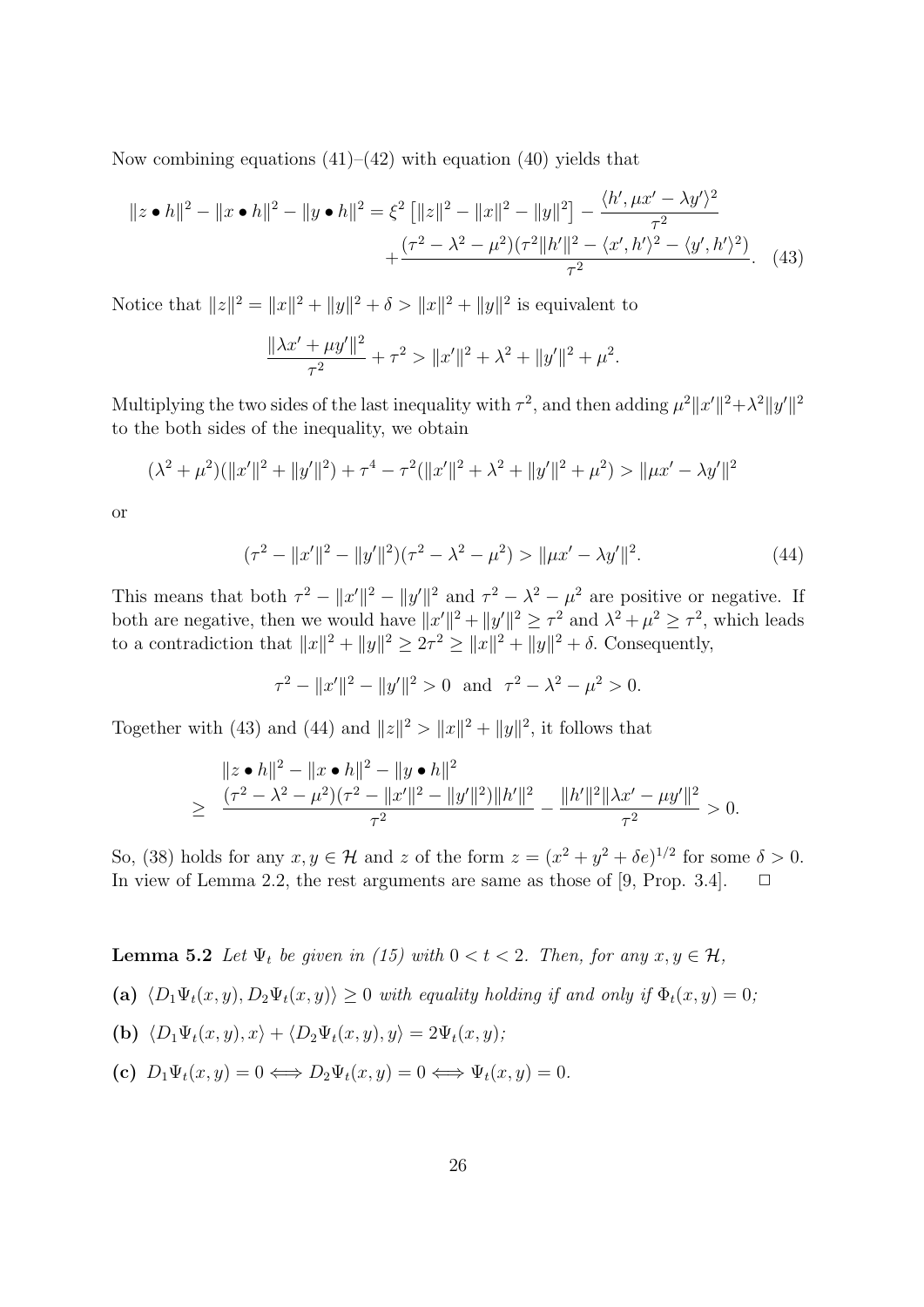**Proof.** (a) We proceed the arguments by three cases shown as below.

Case (a.1):  $(x, y) = (0, 0)$ . Since  $D_1 \Psi_t(0, 0) = D_2 \Psi_t(0, 0) = 0$ , the result is true. Case (a.2):  $x^2 + y^2 \in \partial \mathbb{K} \setminus \{0\}$ . Let  $x = x' + \lambda e$  and  $y = y' + \mu e$ . By Theorem 4.1,

$$
\langle D_1 \Psi_t(x, y), D_2 \Psi_t(x, y) \rangle = 4 \left( \frac{\lambda + (t - 1)\mu}{\tau} - 1 \right) \left( \frac{\mu + (t - 1)\lambda}{\tau} - 1 \right) \Psi_t(x, y)
$$

where  $\tau = \sqrt{(\lambda - \mu)^2 + 2t\lambda\mu}$ . Noting that  $\tau$  can be rewritten as

$$
\tau = \sqrt{(\lambda + (t-1)\mu)^2 + t(2-t)\mu^2} = \sqrt{(\mu + (t-1)\lambda)^2 + t(2-t)\lambda^2},
$$

and  $\lambda$  and  $\mu$  can not be zero simultaneously by Lemma 3.2, it follows that

$$
\left(\frac{\lambda + (t-1)\mu}{\tau} - 1\right) \left(\frac{\mu + (t-1)\lambda}{\tau} - 1\right) > 0.
$$

Hence,  $\langle D_1 \Psi_t(x, y), D_2 \Psi_t(x, y) \rangle \ge 0$ , and the equality holds if and only if  $\Phi_t(x, y) = 0$ . Case (a.3):  $x^2 + y^2 \in \text{intIK}$ . By Theorem 4.1 and the definition of  $L_x$ , we have

$$
\langle D_1 \Psi_t(x, y), D_2 \Psi_t(x, y) \rangle \n= \langle (L_{x+(t-1)y} L_z^{-1} - I) \Phi_t(x, y), (L_{y+(t-1)x} L_z^{-1} - I) \Phi_t(x, y) \rangle \n= \langle (L_{x+(t-1)y} - L_z) L_z^{-1} \Phi_t(x, y), (L_{y+(t-1)x} - L_z) L_z^{-1} \Phi_t(x, y) \rangle \n= \langle L_z^{-1} \Phi_t(x, y), (L_z - L_{x+(t-1)y}) (L_z - L_{y+(t-1)x}) L_z^{-1} \Phi_t(x, y) \rangle
$$
\n(45)

where  $z = [(x - y)^2 + 2t(x • y)]^{1/2}$  and  $I ∈ \mathcal{L}(\mathcal{H})$  is an identity mapping. From elementary calculation, we obtain that

$$
\begin{aligned}\n\left(L_z - L_{x+(t-1)y}\right) \left(L_z - L_{y+(t-1)x}\right) + \left(L_z - L_{y+(t-1)x}\right) \left(L_z - L_{x+(t-1)y}\right) \\
= \ t \left(L_z - L_x - L_y\right)^2 + \left(L_z^2 - L_{x+(t-1)y}^2 - L_{\sqrt{t(2-t)}}^2 \right).\n\end{aligned} \tag{46}
$$

Since  $x^2 + y^2 \in \text{intIK}$ , from Lemma 3.2 we get  $z \in \text{intIK}$ . Noting that

$$
z^{2} - (x + (t - 1)y)^{2} - \left(\sqrt{t(2 - t)}y\right)^{2} = 0,
$$

we have  $L_z^2 - L_{x+(t-1)y}^2 - L_{\sqrt{2}}^2$  $t_{\overline{t(2-t)}y}$  ≥ 0 by Lemma 5.1. Along with (45) and (46),

$$
\langle D_1 \Psi_t(x, y), D_2 \Psi_t(x, y) \rangle \ge \frac{t}{2} ||(L_z - L_x - L_y)L_z^{-1} \Phi_t(x, y)||^2 \ge 0,
$$

which in turn implies that

$$
\langle D_1 \Psi_t(x, y), D_2 \Psi_t(x, y) \rangle = 0 \iff (L_z - L_x - L_y)L_z^{-1} \Phi_t(x, y) = 0
$$
  

$$
\iff L_{z-x-y} L_z^{-1} \Phi_t(x, y) = 0
$$
  

$$
\iff \Phi_t(x, y) \bullet (L_z^{-1} \Phi_t(x, y)) = 0.
$$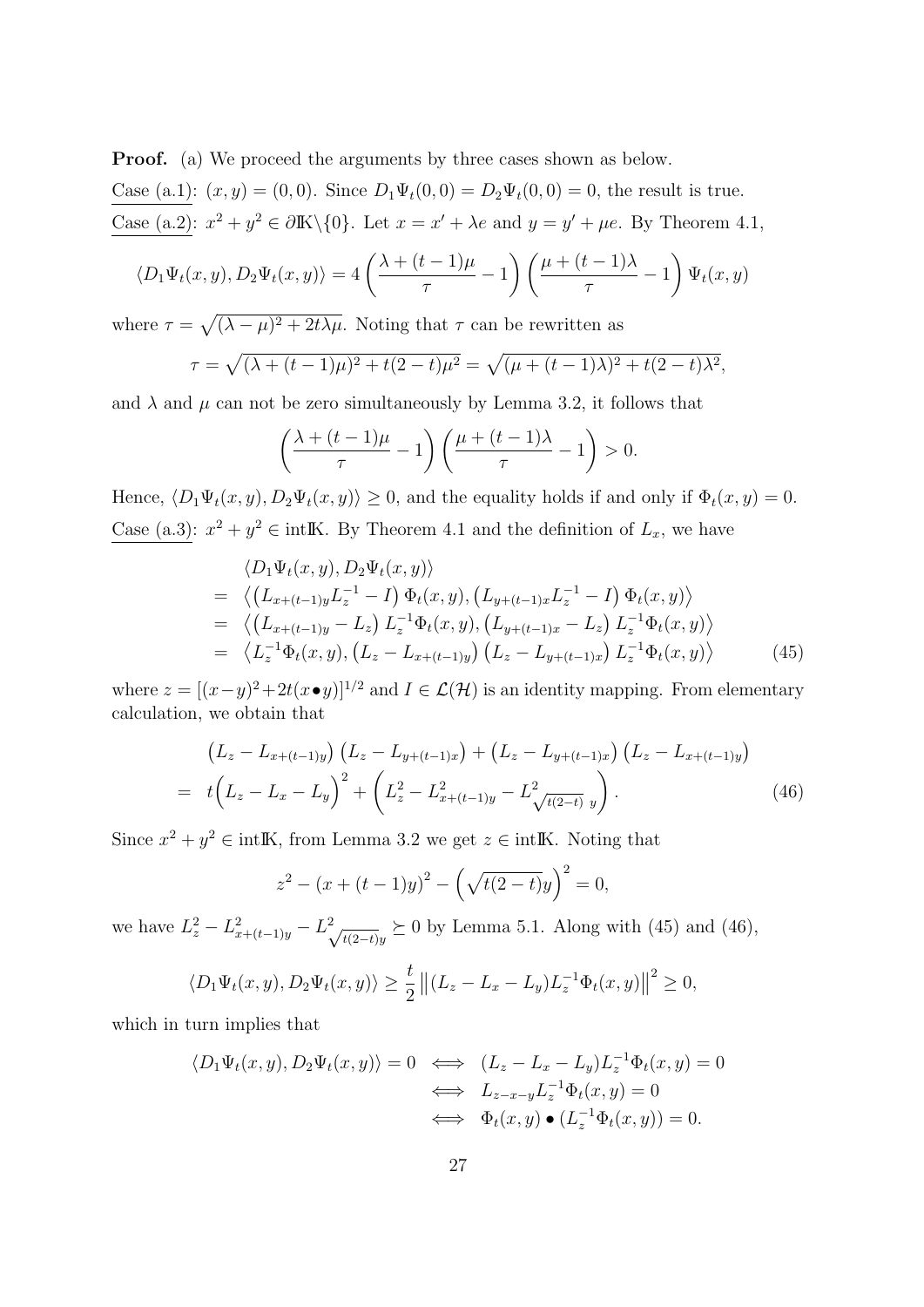Since  $x \bullet y = 0$  implies  $\langle x, y \rangle = 0$ , the last equivalence means that

$$
\langle D_1 \Psi_t(x, y), D_2 \Psi_t(x, y) \rangle = 0 \Longrightarrow \langle \Phi_t(x, y), L_z^{-1} \Phi_t(x, y) \rangle = 0 \Longrightarrow \Phi_t(x, y) = 0
$$

where the last implication is due to  $z \in \text{int } \mathbb{K}$  and Lemma 2.2. Conversely, if  $\Phi_t(x, y) = 0$ ,  $\langle D_1 \Psi_t(x, y), D_2 \Psi_t(x, y) \rangle = 0$  follows directly from (45). This proves part (a).

(b) It suffices to prove the assertion for  $(x, y) \in \mathcal{H} \times H \setminus \{(0, 0)\}\$ . If  $x^2 + y^2 \in \partial \mathbb{K} \setminus \{0\}$ , then using the formula (25), we obtain

$$
\langle D_1 \Psi_t(x, y), x \rangle + \langle D_2 \Psi_t(x, y), y \rangle
$$
  
=  $2 \left\langle \Phi_t(x, y), \left( \frac{\lambda + (t - 1)\mu}{\tau} - 1 \right) x + \left( \frac{(t - 1)\lambda + \mu}{\tau} - 1 \right) y \right\rangle$   
=  $2 \left\langle \Phi_t(x, y), z - (x + y) \right\rangle = 2\Psi_t(x, y).$ 

When  $x^2 + y^2 \in \text{int } \mathbb{K}$ , from the formula (26), it follows that

$$
\langle D_1 \Psi_t(x, y), x \rangle + \langle D_2 \Psi_t(x, y), y \rangle
$$
  
= 2\langle L\_z^{-1} \Phi\_t(x, y), (x + (t - 1)y) \bullet x + (y + (t - 1)x) \bullet y \rangle - 2\langle \Phi\_t(x, y), x + y \rangle  
= 2\langle L\_z^{-1} \Phi\_t(x, y), z^2 \rangle - 2\langle \Phi\_t(x, y), x + y \rangle  
= 2\langle \Phi\_t(x, y), z - (x + y) \rangle = 2\Psi\_t(x, y).

(c) The result is direct by part (a) and the expression of  $\Psi'_{t}$  given by Theorem 4.1.  $\Box$ 

Now we are in a position to establish the main result of this section by Lemma 5.2.

**Theorem 5.1** *Let*  $T : \mathcal{H} \to \mathcal{H}$  *be a given continuously F-differentiable mapping and*  $f(x) = \Psi_t(x, T(x))$  *with*  $0 < t < 2$ . If T is monotone, then for every  $x \in \mathcal{H}$ , either (i)  $f(x) = 0$  or (ii)  $f'(x) \neq 0$  and  $\langle d(x), f'(x) \rangle < 0$  with  $d(x) = -D_2 \Psi_t(x, T(x))$ .

**Proof.** Fix any  $x \in \mathcal{H}$ . From Theorem 4.2 and the continuous F-differentiability of *T*, it follows that  $f: \mathcal{H} \to \mathbb{R}_+$  is continuously F-differentiable on  $\mathcal{H}$ . By the chain rule of differential, we have for any  $v \in \mathcal{H}$ ,

$$
f'(x)v = \Psi'_t(x, T(x))(v, 0) + \Psi'_t(x, T(x))(0, T'(x)v)
$$
  
= 
$$
\langle D_1\Psi_t(x, T(x)), v \rangle + \langle D_2\Psi_t(x, T(x)), T'(x)v \rangle,
$$

which means that

$$
f'(x) = D_1 \Psi_t(x, T(x)) + (T'(x))^T D_2 \Psi_t(x, T(x)).
$$

Suppose that  $f'(x) = 0$ . Then the last equation implies that

$$
\langle D_1 \Psi_t(x, T(x)), D_2 \Psi_t(x, T(x)) \rangle = - \langle D_2 \Psi_t(x, T(x)), T'(x) D_2 \Psi_t(x, T(x)) \rangle.
$$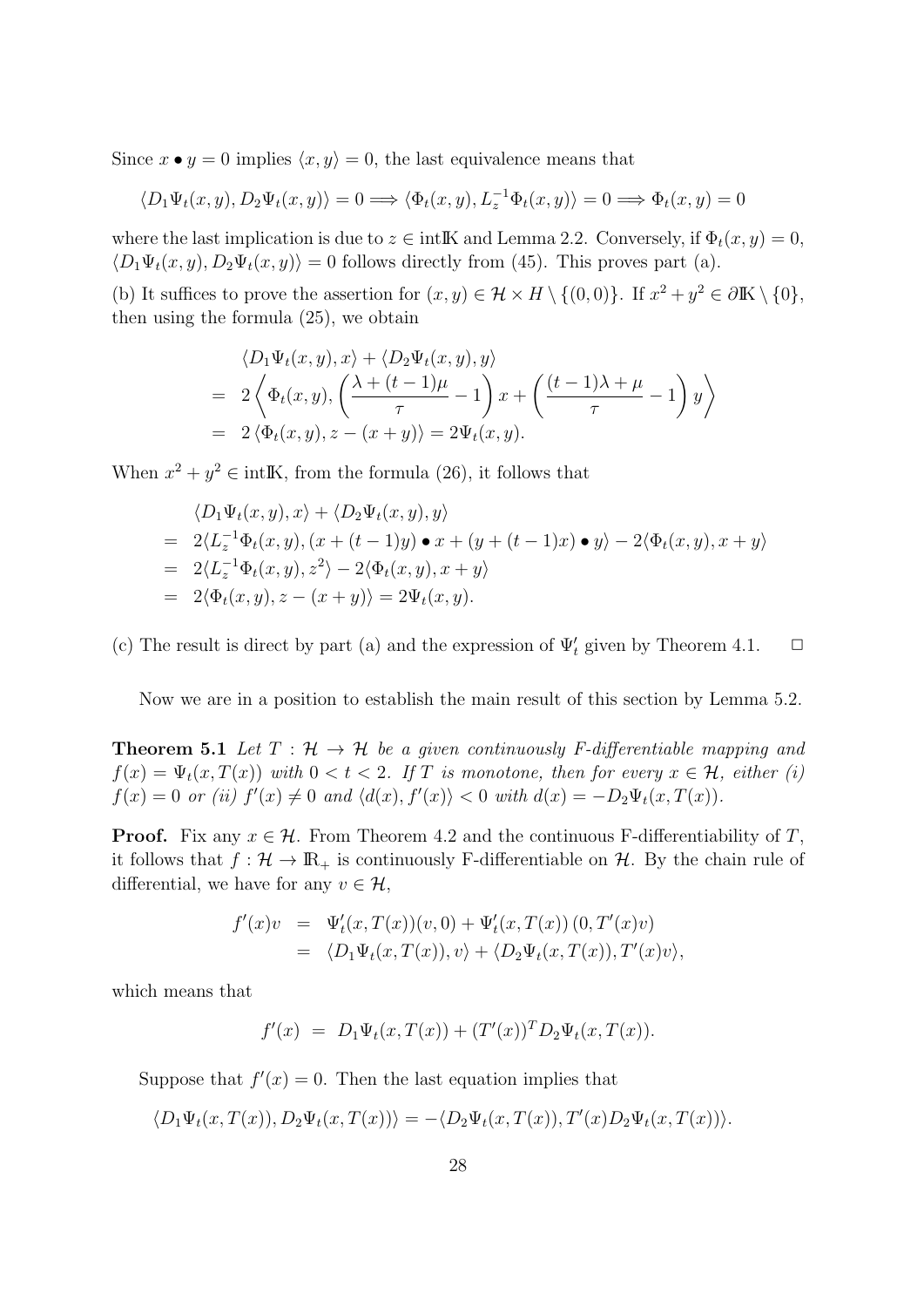Since *T* is continuously F-differentiable and monotone, the right hand side is nonpositive, and consequently,  $\langle D_1 \Psi_t(x, T(x)), D_2 \Psi_t(x, T(x)) \rangle \leq 0$ . Together with Lemma 5.2, it then follows that  $f(x) = \Psi_t(x, T(x)) = 0$ .

Suppose that  $f'(x) \neq 0$ . Then, from the expression of  $d(x)$ , it follows that

$$
\langle d(x), f'(x) \rangle = -\langle D_2 \Psi_t(x, T(x)), D_1 \Psi_t(x, T(x)) + (T'(x))^T D_2 \Psi_t(x, T(x)) \rangle
$$
  
\n
$$
= -\langle D_2 \Psi_t(x, T(x)), D_1 \Psi_t(x, T(x)) \rangle
$$
  
\n
$$
- \langle D_2 \Psi_t(x, T(x)), (T'(x))^T D_2 \Psi_t(x, T(x)) \rangle
$$
  
\n
$$
\leq -\langle D_2 \Psi_t(x, T(x)), D_1 \Psi_t(x, T(x)) \rangle.
$$

where the first inequality is using the monotonicity of *T*. By Lemma 5.2 (a), the right hand side is nonpositive and equals zero if and only if  $\Psi_t(x,T(x)) = 0$ , i.e., *x* is a solution of the minimization problem (37). However, the latter can not be true since  $f'(x) \neq 0$ , and consequently,  $\langle d(x), f'(x) \rangle < 0$ . The proof is completed.  $\Box$ 

Theorem 5.1 states that if  $x \in \mathcal{H}$  is not a solution of  $\text{CP}(\mathbb{K}, T)$ , then we can always find a descent direction  $d(x)$  at this point. Based on this, an iterative descent algorithm can be designed for the self-dual conic complementarity problem CP(IK*, T*).

## **6 Conclusions**

We have developed a merit function method for the infinitely dimensional SOCCP CP(IK*, T*) by extending Kanzow and Kleinmichel NCP-function to the Hilbert space. We believe that the merit functions given in this paper will be useful in other contexts, and further research work will be given to the specific applications of the merit function method. Using the techniques in this paper, other well-known merit functions, for example, the Yamashita-Fukushima merit function [15] can be also extended analogously. Specifically, we can define the Yamashita-Fukushima merit function in Hilbert space as

$$
\psi_{\mathsf{YF}}(x,y) := \psi_0(\langle x,y \rangle) + \psi_{\mathsf{FB}}(x,y) \quad \forall x,y \in \mathcal{H} \times \mathcal{H},
$$

where  $\psi_0 : \mathbb{R} \to \mathbb{R}_+$  is any smoothing function satisfying

$$
\psi_0(t) = 0 \quad \forall t \le 0 \quad \text{and} \quad \psi_0'(t) > 0 \quad \forall t > 0.
$$

In addition, although the spectral factorization of vectors is not used in the analysis of this paper, we want to point out that, by the Jordan product associated with IK, every  $x = x' + \lambda e \in \mathcal{H}$  can be written as  $x = \lambda_1(x)u_x^{(1)} + \lambda_2(x)u_x^{(2)}$  with

$$
\lambda_j(x) = \lambda + (-1)^j ||x'||
$$
 and  $u_x^{(j)} = \frac{1}{2} (e + (-1)^j \bar{x}')$ ,  $j = 1, 2$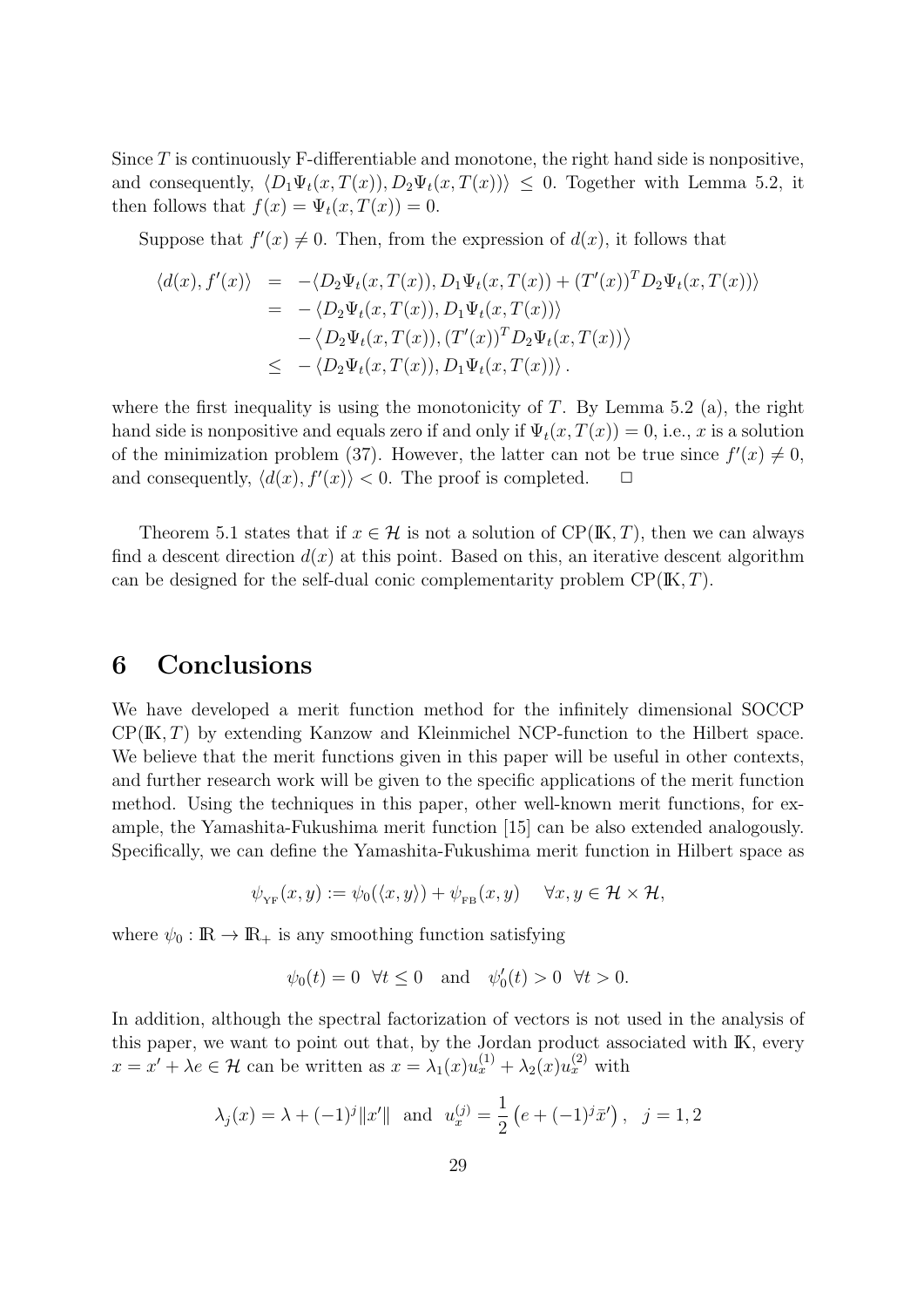where  $\bar{x}' = \frac{x'}{\|x\|}$  $\frac{x'}{\|x'\|}$  if  $x' \neq 0$ , and otherwise  $\bar{x}'$  is an arbitrary unit vector in  $\langle e \rangle^{\perp}$ .

**Acknowledgments** The authors would like to thank the referees for their careful reading of the paper and helpful suggestions.

# **References**

- [1] F. ALIZADEH AND D. GOLDFARB, *Second-order cone programming*, Mathematical Programming, vol. 95, pp. 3–51, 2003.
- [2] E. D. Andersen, C. Roos, and T. Terlaky, *On implementing a primal-dual interior-point method for conic quadratic optimization*, Mathematical Programming, vol. 95, pp. 249–277, 2003.
- [3] J-S. Chen, *Two classes of merit functions for second-order cone complementarity problem*, Mathematical Methods of Operations Research, vol. 64, pp. 495-519, 2006.
- [4] J-S. Chen and S-H. Pan, *A one-parametric class of merit functions for the secondorder cone complementarity problem*, Computational Optimization and Applications, doi:10.1007/s10589-008-9182-9, 2009.
- [5] X.-D. Chen, D. Sun, and J. Sun, *Complementarity functions and numerical experiments for second-order cone complementarity problems*, Computational Optimization and Applications, vol. 25, pp. 39–56, 2003.
- [6] J.-S. Chen and P. Tseng, *An unconstrained smooth minimization reformulation of the second-order cone complementarity problem*, Mathematical Programming, vol. 104, pp. 293–327, 2005.
- [7] J. Faraut and A. Kor'anyi, *Analysis on symmetric cones*, Oxford Mathematical Monographs Oxford University Press, New York, 1994.
- [8] A. Fischer, *A special Newton-type optimization method*, Optimization, vol. 24, pp. 269–284, 1992.
- [9] M. Fukushima, Z-Q. Luo, and P. Tseng, *Smoothing functions for second-order cone complementarity problems*, SIAM Journal on Optimization, vol. 12, pp. 436– 460, 2002.
- [10] L. FAYBUSOVICH AND T. TSUCHIYA, *Primal-dual algorithms and infinitedimensional Jordan algebras of finite rank*, Mathematical Programming, vol. 97, pp. 471–493, 2003.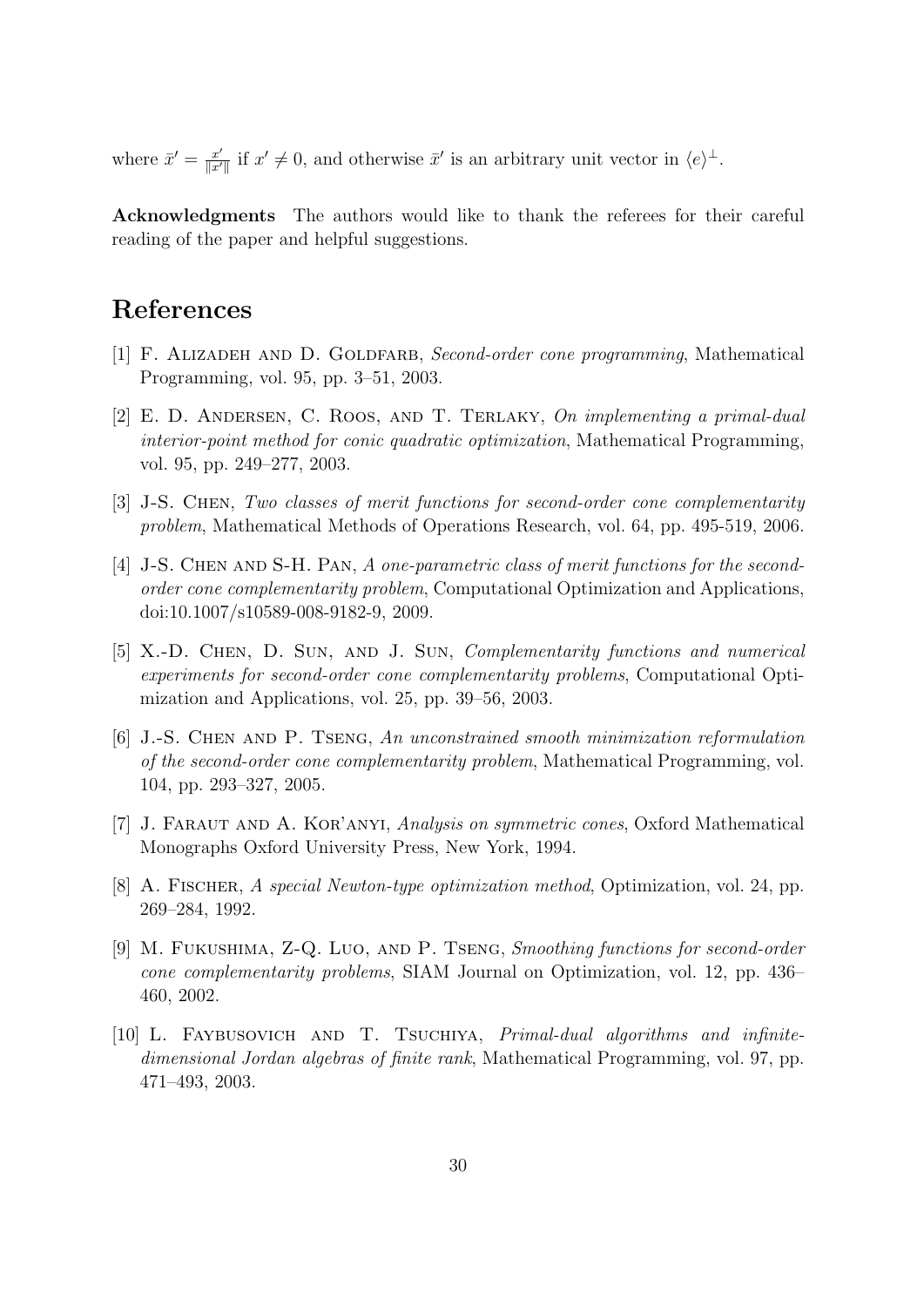- [11] S. Hayashi, N. Yamashita, and M. Fukushima, *A combined smoothing and regularization method for monotone second-order cone complementarity problems*, SIAM Journal of Optimization, vol. 15, pp. 593–615, 2005.
- [12] C. Kanzow and H. Kleinmichel, *A new class of semismooth Newton-type methods for nonlinear complementarity problems*, Computational Optimization and Applications, vol. 11, pp. 227-251, 1998.
- [13] Z-Q. Luo AND P. TSENG, A new class of merit functions for the nonlinear com*plementarity problem*, In : Ferris, M.C., Pang, J-S., (eds), Complementarity and Variational Problems: State of the Art, SIAM Publications, Philadelphia, pp. 204- 225, 1997.
- [14] O. L. Mangasarian, *Equivalence of the complementarity problem to a system of nonlinear equations*, SIAM Journal on Applied Mathematics, vol. 31, pp. 89-92, 1976.
- [15] N. Yamashita and M. Fukushima, *A new merit function and a descent method for semidefinite complementarity problems*, In : Fukushima, M., Qi, L., (eds), Reformulation - Nonsmooth, Piecewise Smooth, Semismooth and Smoothing Methods, Kluwer Academic Publishers, Boston, pp. 405-420, 1999.
- [16] C. Kanzow, I. Ferenczi and M. Fukushima, *Semismooth methods for linear and nonlinear second-order cone programs*, Technical Report, Department of Applied Mathematics and Physics, Kyoto University, 2006.
- [17] M. S. Lobo, L. Vandenberghe, S. Boyd, and H. Lebret, *Application of second-order cone programming*, Linear Algebra and its Applications, vol. 284, pp. 193–228, 1998.
- [18] R. D. C. Monteiro and T. Tsuchiya, *Polynomial convergence of primal-dual algorithms for the second-order cone programs based on the MZ-family of directions*, Mathematical Programming, vol. 88, pp. 61-83, 2000.
- [19] S.-H. Pan and J.-S. Chen, *A damped Guass-Newton method for the second-order cone complementarity problem*, Applied Mathematics and Optimization, vol.59, pp. 293-318, 2009.
- [20] D. Sun and J. Sun, *Strong semismoothness of Fischer-Burmeister SDC and SOC function*, Mathematical Programming, vol. 103, pp. 575–581, 2005.
- [21] T. TSUCHIYA, A convergence analysis of the scaling-invariant primal-dual path*following algorithms for second-order cone programming*, Optimization Methods and Software, vol. 11, pp. 141–182, 1999.